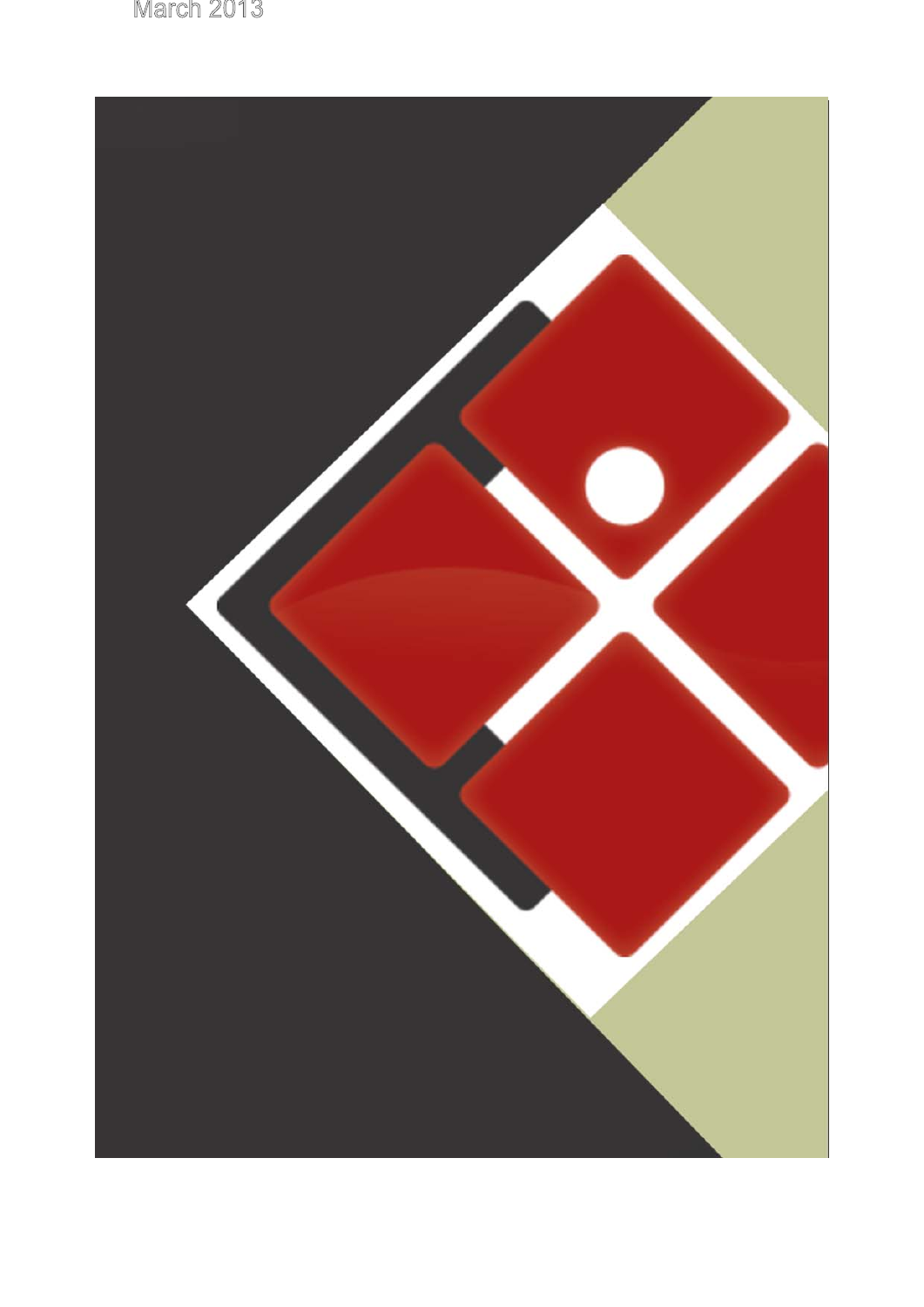# CONTENT

| Background                                                                                    | $\overline{\mathbf{c}}$ |
|-----------------------------------------------------------------------------------------------|-------------------------|
| Views and opinions raised with the Commission                                                 | $\mathbf{3}$            |
| Core concerns of the Commission                                                               | 5                       |
| Purposes of this paper                                                                        | 6                       |
| Parts of the paper                                                                            | $\overline{7}$          |
| Part One: What United Nations rules and conventions say                                       | 8                       |
| Rules for the Protection of Juveniles Deprived of their Liberty                               | 8                       |
| Standard Minimum Rules for the Administration of Juvenile Justice (the Beijing Rules)         | 9                       |
| Convention on the Rights of the Child                                                         | 9                       |
| Key elements of the Covenant and Rules                                                        | 10                      |
| Part Two: A 'snapshot' of secure care provided elsewhere                                      | 11                      |
| New South Wales - Therapeutic secure care                                                     | 11                      |
| Victoria - Secure welfare services                                                            | 12                      |
| Western Australia - Secure care arrangement                                                   | 13                      |
| Scotland - Secure care estate                                                                 | 14                      |
| England - Secure accommodation network                                                        | 15                      |
| Part Three: Past, present and proposed reasons for detaining Queensland children              | 16                      |
| The circumstances under which Queensland children can currently be detained                   | 17                      |
| Detention of children on arrest or sentence for a criminal offence                            | 17                      |
| Detention for the assessment and/or treatment of mental illness                               | 18                      |
| Other circumstances under which children may be detained                                      | 19                      |
| The relationship between secure care and youth detention                                      | 20                      |
| The relationship between secure care and secure mental health services                        | 26                      |
| The role and purpose to be served by secure care (if any) by secure care                      | 31                      |
| Part Four: Other major consideration factors                                                  | 36                      |
| Who should determine children's admission and length of stay in secure care and what (if any) |                         |
| restrictions should apply to their admission or length of stay?                               | 36                      |
| What avenues and rights of review and appeal should be made available to children who are     |                         |
| detained in secure care?                                                                      | 38                      |
| How many and where should secure care facilities be located in Queensland?                    | 39                      |
| How 'secure' is 'secure'?                                                                     | 41                      |
| How restrictive should secure care practices and procedures be?                               | 44                      |
| What programs and services should be provided for resident children?                          | 46                      |
| How is cultural safety to be promoted?                                                        | 47                      |
| What are the costs of providing secure care?                                                  | 48                      |
| References                                                                                    | 50                      |

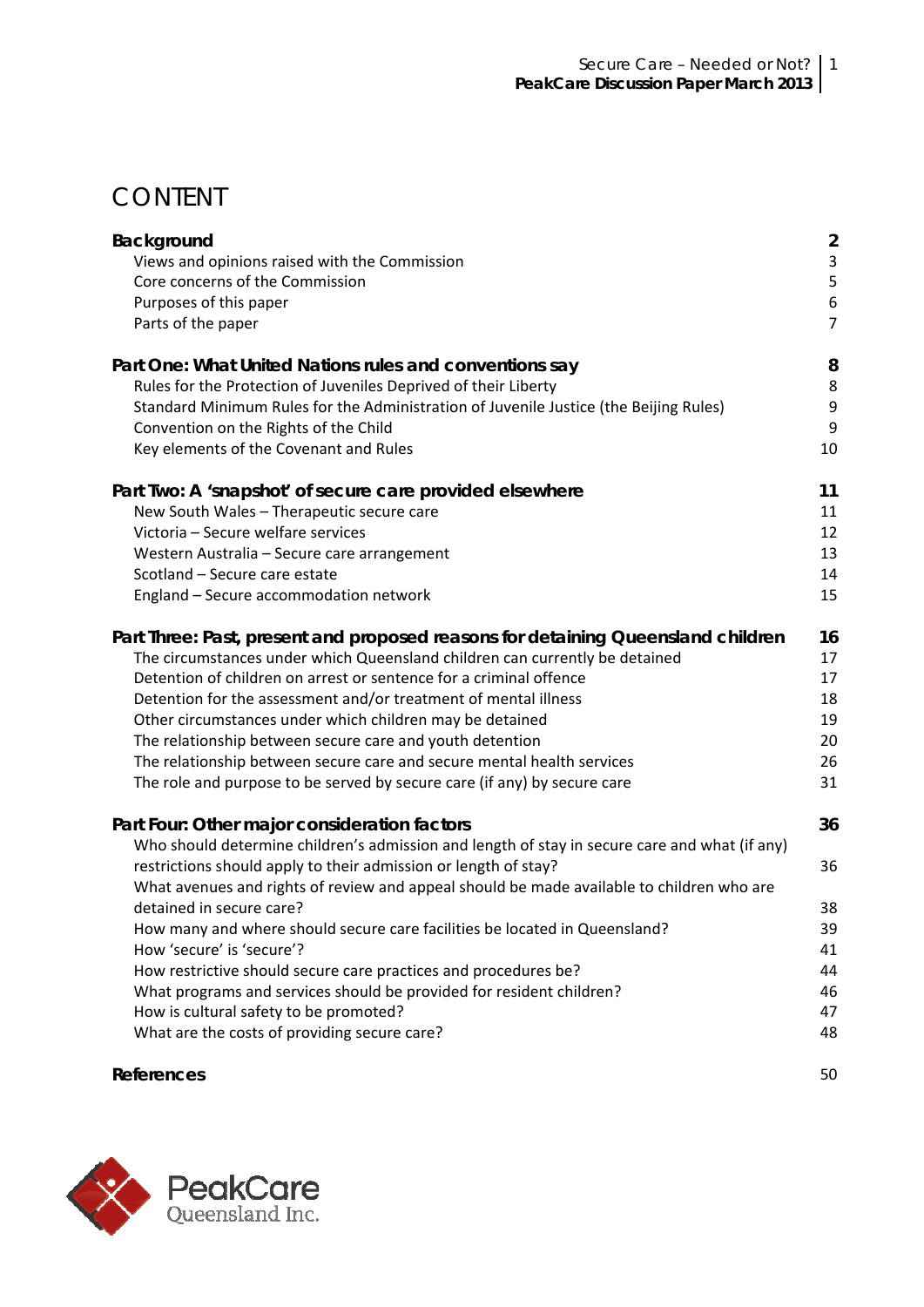# BACKGROUND

On 1<sup>st</sup> July 2012, the Queensland Child Protection Commission of Inquiry (the Commission) was established for purposes of making recommendations for 'charting a new roadmap for child protection over the next decade'. The Honourable Tim Carmody SC was appointed as Commissioner and charged with the responsibility of providing a report with recommendations to the Premier by  $30<sup>th</sup>$  April 2013. The due date for this report has recently been extended to  $30<sup>th</sup>$  June 2013.

Witnesses appearing at public hearings of the inquiry as well as written submissions lodged by individuals and organisations have raised the introduction of a 'secure care' option for children  $<sup>1</sup>$  $<sup>1</sup>$  $<sup>1</sup>$  in</sup> Queensland as a matter for consideration by the Commission. The topic also receives attention in the Commission's *February 2013 Discussion Paper* which notes that the Commission has "heard evidence relating to the establishment of a therapeutic secure care model of placement, or a 'containment model'" (Queensland Child Protection Commission of Inquiry, 2013, p135).

For the purposes of this discussion, secure care is broadly defined as a form of congregate care in a setting from which children are not permitted to leave at will. In various jurisdictions where secure care exists as an option, a more precise and fuller description may be used to define the particular model and approach to secure care that has been adopted locally.

Reflective of the diversity of models and approaches to secure care that have been adopted, the views and opinions that have been submitted to the Commission vary widely in relation to their presentations of a rationale for a secure care placement option. Subsequently, similarly wide variations exist in the opinions being offered about the purposes of secure care, its functions and 'fit' within the range of other systems, service and placement responses that may be accessed by Queensland children.

Factors that appear to have prompted interested parties to raise the need for a secure care option include:

- an opinion that some children need to be contained within a secure care setting, but do not meet the criteria for detention under the *Mental Health Act 2000* or incarceration within a youth detention centre either on arrest or sentence for a criminal offence in accordance with provisions of the *Youth Justice Act 1992* and moreover, in the opinion of some, would not be appropriately contained within either of these settings
- an observation that, even when the criteria for detention under the *Mental Health Act 2000* may be met, the current infrastructure of 'acute' in‐patient units within Queensland is not appropriately designed to provide the long‐term placements and treatment that these children require, and

<span id="page-2-0"></span> $1$  The terms 'child' and 'children' have been used to refer to persons aged 0 to 17 years. Where specifically referring to older children in their teenage years, the terms 'adolescent child/ren' or 'young person/people' have been used.



-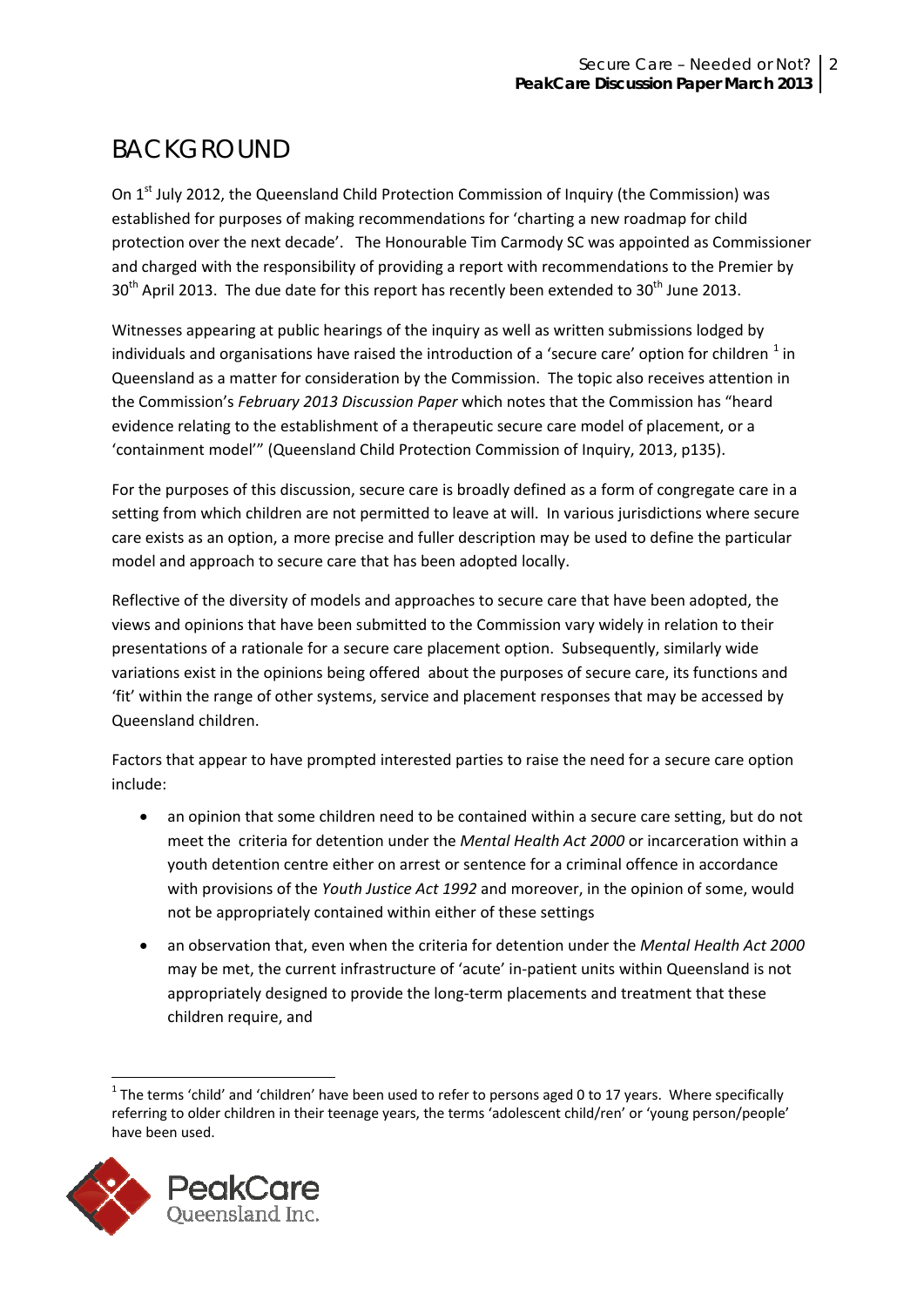a view that the suite of kinship, foster and intensive foster care services and residential and therapeutic residential care services that currently exists in Queensland is inadequate in being able to deliver the intensity of therapeutic care needed for some children due to, at least in part, an inability of these services to 'contain' these children through the use of various security measures.

## **Views and opinions raised with the Commission**

Within written submissions and/or evidence verbally provided to the Commission, most proponents of secure care generally refer to multiple purposes that may be served in having this option introduced, but ascribe significantly different 'weightings' to each purpose.

For example, most in their presentation of information to the Commission argue that secure care is needed to contain and curtail the behaviours of some children in order to prevent these behaviours causing harm to themselves and/ or others. However in relation to the ways in which secure care is intended to achieve this aim, significant differences exist in the amount of emphasis placed on the 'disciplinary' and/ or 'punitive' purposes of secure care in preventing children from 'absconding' and in managing 'unruly, defiant and criminal behaviour'. In response to ways in which secure care was being described during some of the public hearings, dialogue that transpired with two witnesses led Commissioner Carmody to summarise the purpose of secure care as "something between residential care and (youth) detention" <sup>[2](#page-2-0)</sup> and "a step between a youth detention centre and a residential care facility"[3](#page-3-0) .

In contrast with this description, some written submissions have given greater emphasis to the 'therapeutic' purpose of secure care. In these instances, it is argued that the containment of some children is necessary to ensure, coercively if necessary, their access to various programs and interventions aimed at addressing their "emotional, psychological and educational/learning needs"<sup>[4](#page-3-1)</sup>. Their containment is viewed as necessary for therapeutic strategies to "gain traction"<sup>[5](#page-3-2)</sup> without disruption caused by a child's refusal to attend or absconding from the premises in which these strategies are being delivered. Proponents of this approach warn against secure care being perceived as performing the functions of a "quasi‐correctional centre" and the adoption of a "punishment mindset" in preference to a "treatment mindset"<sup>[6](#page-3-3)</sup>. The argument is presented that secure care can serve a role in preventing children proceeding on a "trajectory towards long-term incarceration in the adult prison system"<sup>[7](#page-3-4)</sup>.

<span id="page-3-4"></span><span id="page-3-3"></span><span id="page-3-2"></span><span id="page-3-1"></span><span id="page-3-0"></span>New Zealand College of Psychiatrists, September 2012 (p23)



<span id="page-3-5"></span><sup>1</sup> 

<sup>&</sup>lt;sup>2</sup> Transcript, Peter Waugh, 4 October 2012, Beenleigh (p19: line 34)<br><sup>3</sup> Transcript, Antoine Payet, 3 October 2012, Beenleigh (p23: line 3)<br><sup>4</sup> Submission of Queensland Branch of the Faculty of Child and Adolescent Psych New Zealand College of Psychiatrists, September 2012 (p23)<br>
<sup>5</sup> Submission of Mercy Family Services, December 2012 (p50)<br>
<sup>6</sup> Submission of Mercy Family Services, December 2012 (p50)<br>
<sup>7</sup> Submission of Queensland Branch of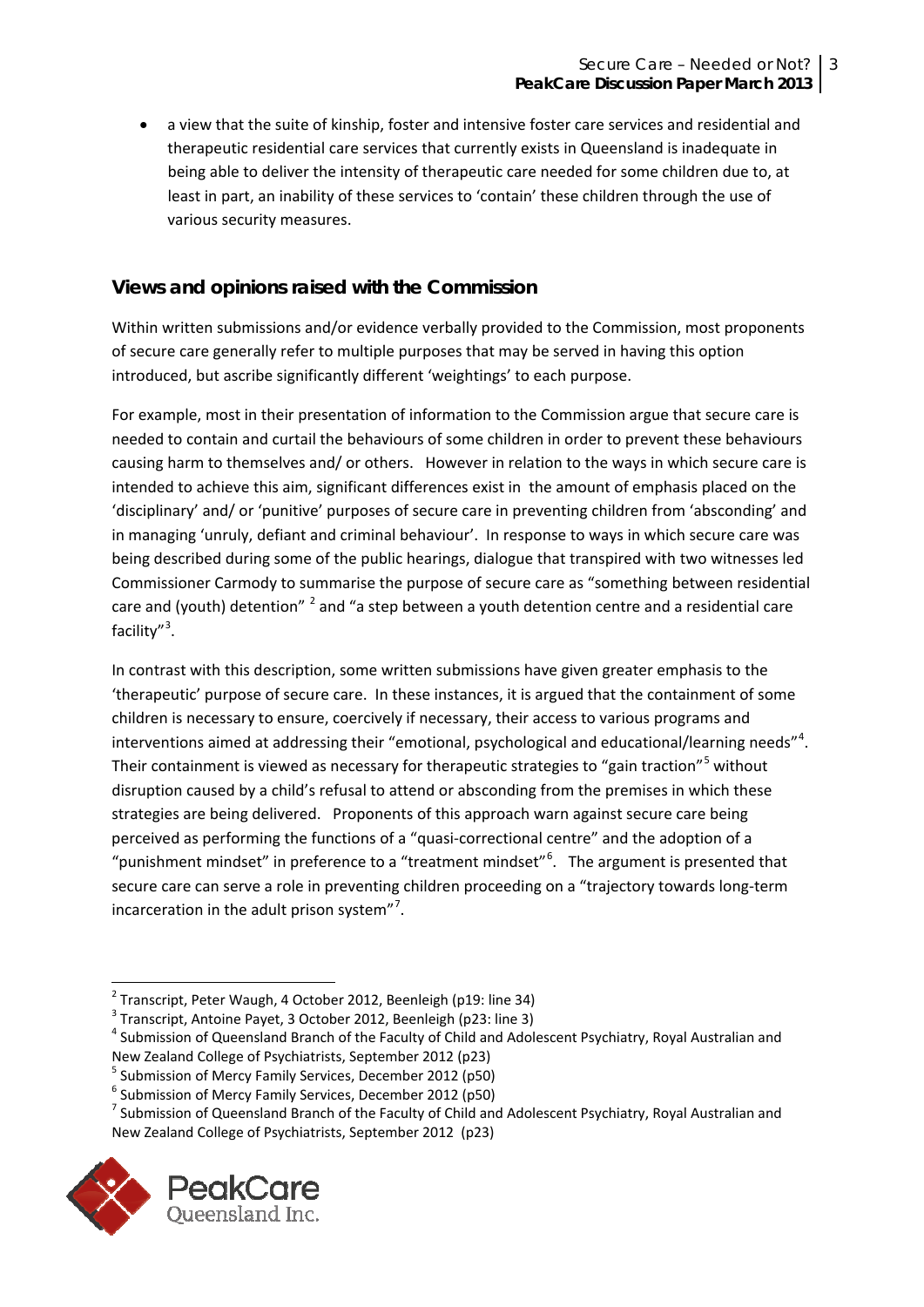In contrast with the description of secure care falling somewhere in between residential care and youth detention which implies that residential care per se has, at least, some level of punitive or disciplinary purpose associated with it, Commissioner Carmody summarised this approach as "detention for therapeutic purposes rather than for punitive reasons"<sup>[8](#page-3-5)</sup>.

In line with these contrasting approaches, some appear to conceptualise the containment of a child as an emergent measure that should be strictly time‐limited by regulation for purposes of intermittently serving as an 'adjunct' to other longer term therapeutic programs, placement and support services that are being provided to the child. Others appear to perceive the containment aspect as ongoing and integral to the long-term care of a child within a residential setting. Where the latter view is held, preferences stated in relation to the length of secure care placements range from "12 to 24 months or more" <sup>[9](#page-4-0)</sup> through to open-ended periods of time "informed by assessment, rather than a blanket regulation"<sup>[10](#page-4-1)</sup>.

Whilst not explicitly stated within written submissions, it appears that the children for whom secure care is presented as a possible option represent a sub-set of children who are in the guardianship of the 'chief executive'<sup>[11](#page-4-2)</sup> (i.e. it has not been suggested that secure care also be made available for the detention of children who are not in the guardianship of the chief executive, which is unlike other settings such as youth detention centres and mental health facilities in which children are currently detained).

It is noted that to the best of PeakCare's knowledge, no written submissions have been made to the Commission as yet that oppose the introduction of a secure care option, which is not to suggest that this opinion is not held by a number of parties with an interest in this matter. It is also noted however that one witness, when questioned about the need for "facilities whereby both therapeutic services as well as some restrictive practices were applied... (for)... some young people who have discipline problems" indicated her lack of support for a "punitive response... (that)... represents an escalation to containment" when we cannot be satisfied that the types of therapeutic services exist that are better able to effectively address and respond to the reasons for the behaviours of these  $children<sup>12</sup>$ .

Another witness expressed concerns about "the comparison being made to (youth) detention and whether young people have the ability to understand that they're not in secure care because they've necessarily committed an offence" and whether secure care would be "institutionalising young people in another way"<sup>13</sup>.

<span id="page-4-4"></span><span id="page-4-3"></span><span id="page-4-2"></span><span id="page-4-1"></span>

 $\overline{a}$ 

<span id="page-4-5"></span><sup>&</sup>lt;sup>8</sup> Transcript, Peter Waugh, 4 October 2012, Beenleigh (p21: line 9)<br><sup>9</sup> Submission of Queensland Branch of the Faculty of Child and Adolescent Psychiatry, Royal Australian and

<span id="page-4-0"></span>New Zealand College of Psychiatrists, September 2012 (p23)<br><sup>10</sup> Submission of Mercy Family Services, December 2012 (p51)<br><sup>11</sup> The term 'chief executive' has been used in the same manner in which it is used in the *Child P* 1999 (i.e. it refers to the Director-General of the Department of Communities, Child Safety and Disability Services).<br><sup>12</sup> Transcript, Natalie Lewis, 16 January 2013, Brisbane (p61: line 7)<br><sup>13</sup> Transcript, Marissa Sherry, 7 February 2013, Brisbane (p50: line 11)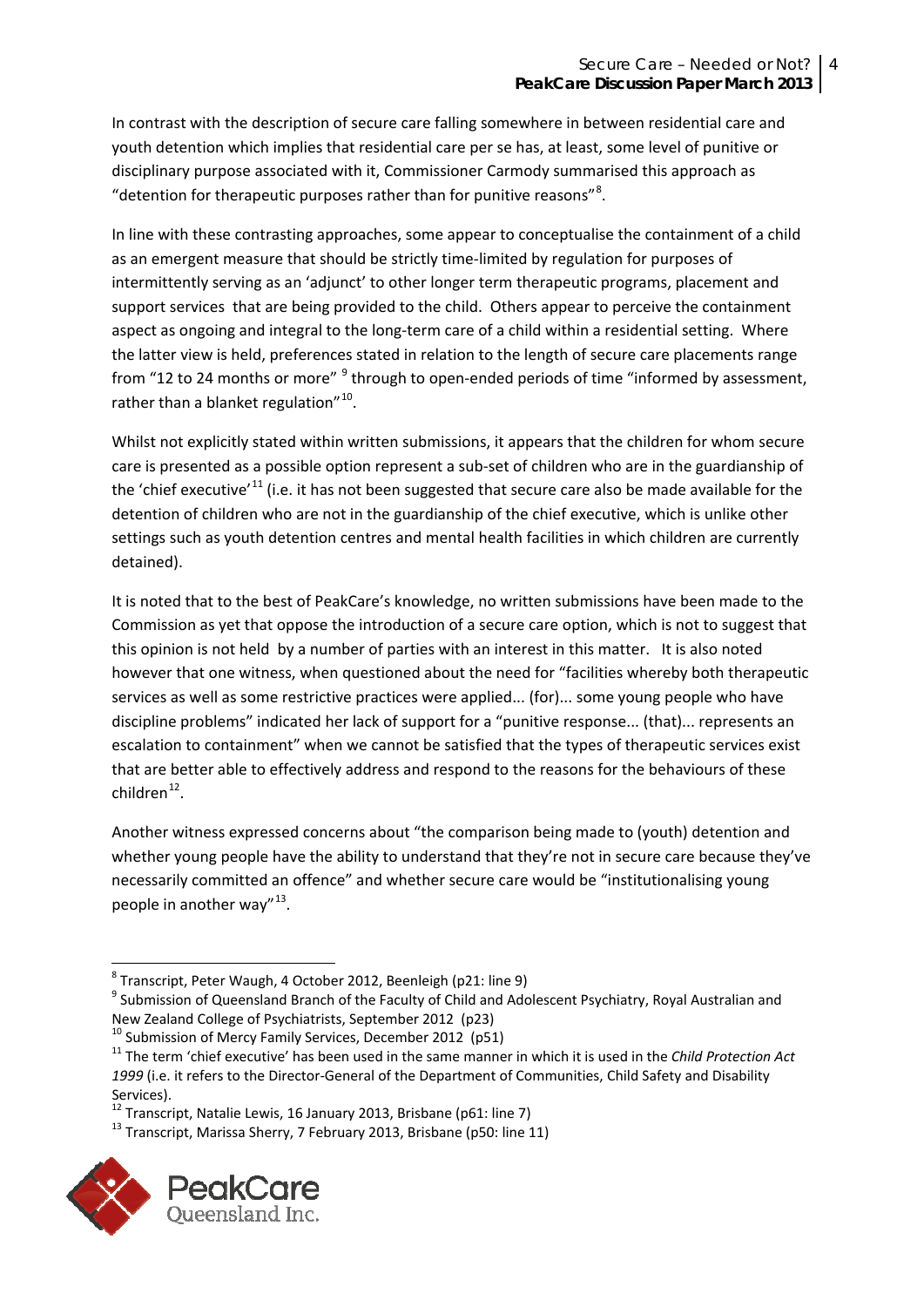During testimony by Ms Margaret Allison, Director-General of the Department<sup>[14](#page-4-5)</sup> within one of the concluding hearings of the inquiry, Ms Allison expressed reservations about returning to practices of the past where there was a "blurring between what we now call youth detention centres and secure care facilities". Ms Allison stated that her strong reservations about secure care are also based on her longstanding concerns about the "paucity of mental health services for young adolescents ... (and) ... great deal of difficulty of getting access to mental health services for adolescents manifesting extreme behaviours"<sup>15</sup>.

## **Core concerns of the Commission**

Central to the concerns of the current inquiry, as stated by Commissioner Carmody, is assessing the extent to which the State should exercise legislated authority in "interfering with family privacy and autonomy". Commissioner Carmody stated, "It can only do that on clear and transparent grounds that the community is willing to permit that's consistent with contemporary values that are shared and you can only act, if you're the State, in accordance with the law"<sup>[16](#page-5-1)</sup>.

Notwithstanding the wide variations in the views and opinions submitted to the Commission about the purpose of secure care and the means and processes for its delivery, a key element that is inherent within all of the proposals is the need for an extension of the legislated authority held by the State to intrude not only on the autonomy of families, but also the civil rights and liberties of some children.

As detailed within other parts of this paper, the authority held by the State to 'contain' individuals, either adults or children, through the imposition of either 'static'<sup>[17](#page-5-2)</sup> and/ or 'dynamic' security measures<sup>[18](#page-5-3)</sup> is strictly restricted by laws to a limited number of circumstances. In relation to most of these circumstances, the relevant laws apply additional restrictions concerning the length of time (if any) and conditions under which a child can be detained in recognition of the lesser levels of maturity and greater vulnerability of children compared to adults.

The importance ascribed by law to the personal liberty of individuals is reflected in Queensland's Criminal Code which states that any person who unlawfully confines or detains another in any place against the person's will, or otherwise unlawfully deprives another of the other person's liberty is guilty of a misdemeanour (s.355). The maximum penalty for the offence of deprivation of liberty is three years imprisonment. As defined by the Australian Defence Lawyers Alliance, "Deprivation of liberty simply means taking away the free choice of a person to move about as he or she wants"

<span id="page-5-4"></span><span id="page-5-3"></span><span id="page-5-2"></span><span id="page-5-1"></span><span id="page-5-0"></span>as surveillance, supervision and /or actions taken to physically restrain or obstruct a person's egress from or movements within a designated location



<sup>&</sup>lt;sup>14</sup> The term 'Department' has been used to refer to the Queensland Government agency responsible for administering the Child Protection Act 1999<br><sup>15</sup> Transcript, Margaret Allison, 26 February 2013, Brisbane (P105: line 7)<br><sup>16</sup> Transcript, Natalie Lewis, 16 January 2013, Brisbane (p7: line 24)<br><sup>17</sup> For the purposes of this

structures, property or 'electronic' equipment intended to detect, prevent and/or impede a person's egress from a designated location<br><sup>18</sup> For the purposes of this discussion, 'dynamic' security measures are defined as person-related activities such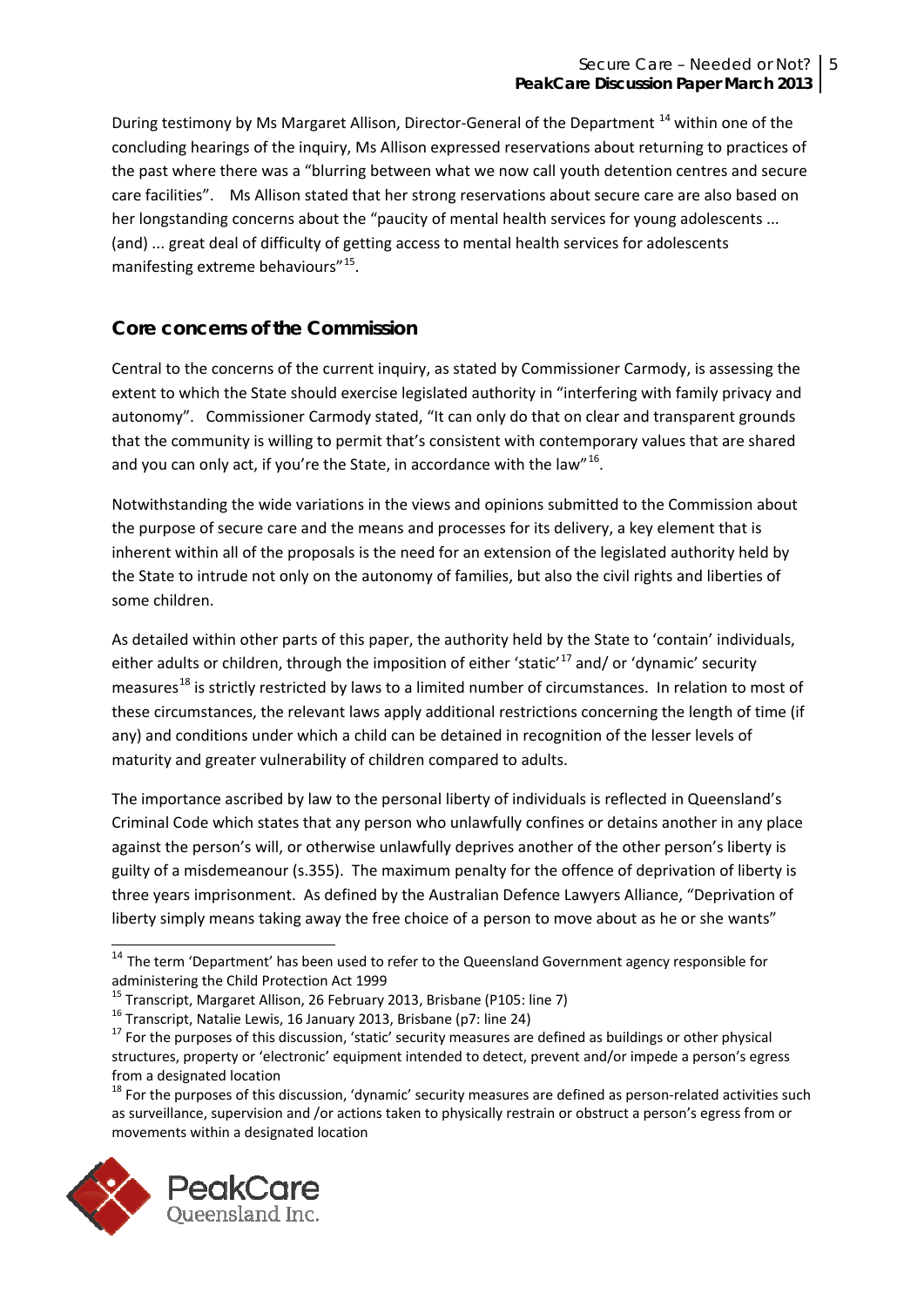(2013). Beyond keeping a person in confinement through use of force or physical restraint, the deprivation of liberty extends to using threats as a means of compelling a person to remain in a place against their will.

The significance of extending State authority to intrude upon a child's liberty that their placement in secure care would entail must not be understated, especially when it is being proposed that this authority would apply exclusively to children (i.e. an adult in similar circumstances would not be made subject to this same level of intrusion).

The significance of this matter appears to be appreciated by the Commission. During a public hearing when it was suggested that use of the term 'detention' within the previously noted description of secure care as 'detention for therapeutic purposes rather than punishment' may be 'problematic', Commissioner Carmody responded by saying that "we have got to stop beating around the bush. I think that this is part of the problem. People don't say what they mean"<sup>[19](#page-5-4)</sup>. This sets up a clear challenge to not be euphemistic in describing secure care and under‐playing the fact that secure care entails children being deprived of their liberty. Understating the significance of this aspect of secure care belies the gravity of the process to be undertaken by the Commission in weighing up any perceived benefits to children that might possibly arise from the introduction of secure care with the increased level of authority that would need to be vested in the State to allow for this level of intrusion into the civil rights and liberties of some children.

Beyond reaching a determination about whether or not this level of intrusion can be justified, in the event that a decision is made that secure care is warranted, consideration must also be given to the manner and conditions under which it is to be provided. This would require clarity being achieved about the purpose of secure care, the circumstances in which it may be used (and not used), and the means and processes to be employed in governing and administering its delivery.

## **Purposes of this paper**

The purposes of the paper are to:

- identify and methodically explore the issues that need to be taken into account in considering the introduction of a secure care option for Queensland children in State care
- serve as a catalyst for further discussion and debate amongst PeakCare's member agencies, supporters and other interest groups about this important matter
- collect and collate the range of views and opinions formed by these parties based on their own research, practice experience and knowledge, and
- provide this information to the Commission, thereby adding to the body of knowledge being considered in its inquiry.

<span id="page-6-0"></span><sup>1</sup> <sup>19</sup> Transcript, Peter Waugh, 4 October 2012, Beenleigh (p21: line 9)

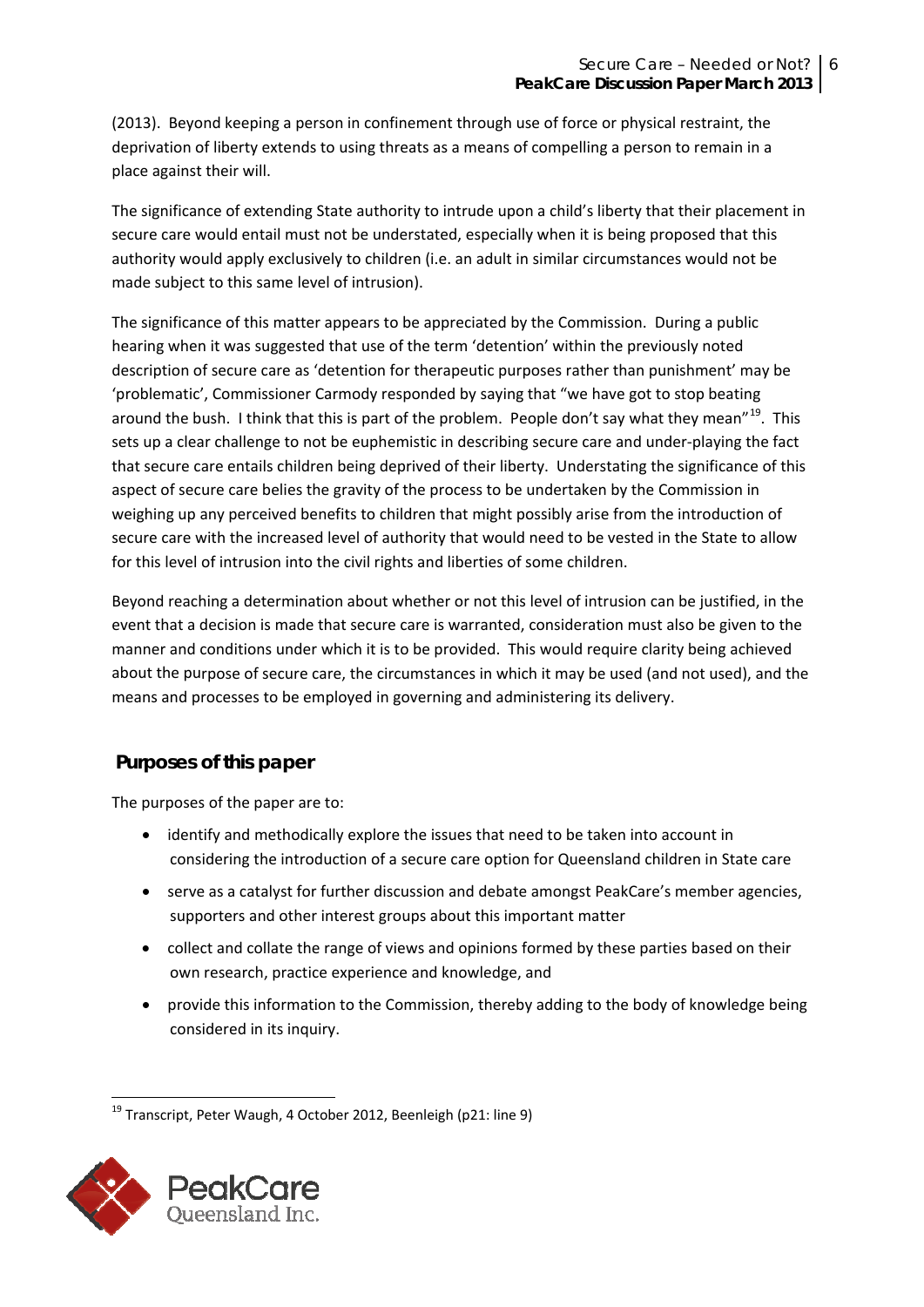## **Parts of the paper**

To assist in 'tracking through' and focussing on the various elements of this matter, the paper is presented in four parts:

- Part 1 summarises aspects of various United Nations conventions and rules relevant to this discussion
- Part 2 provides a 'snapshot' of the various forms of secure care provided in other Australian jurisdictions and elsewhere
- Part 3 identifies the past, present and proposed reasons for detaining Queensland children in State care and what role, if any, secure care might serve in comparison with other system and service responses, and
- Part 4 lists and describes other major consideration factors that it is suggested need to be taken into account in weighing up the possible benefits and detriments of introducing a secure care option within Queensland and, in the event that secure care is introduced within Queensland, the manner and conditions under which it should be delivered.

At intervals throughout Parts 3 and 4 of the paper, opportunity is provided for comments to be entered into the paper either by individuals or representatives of organisations, or in response to facilitated group discussions of PeakCare members and supporters.

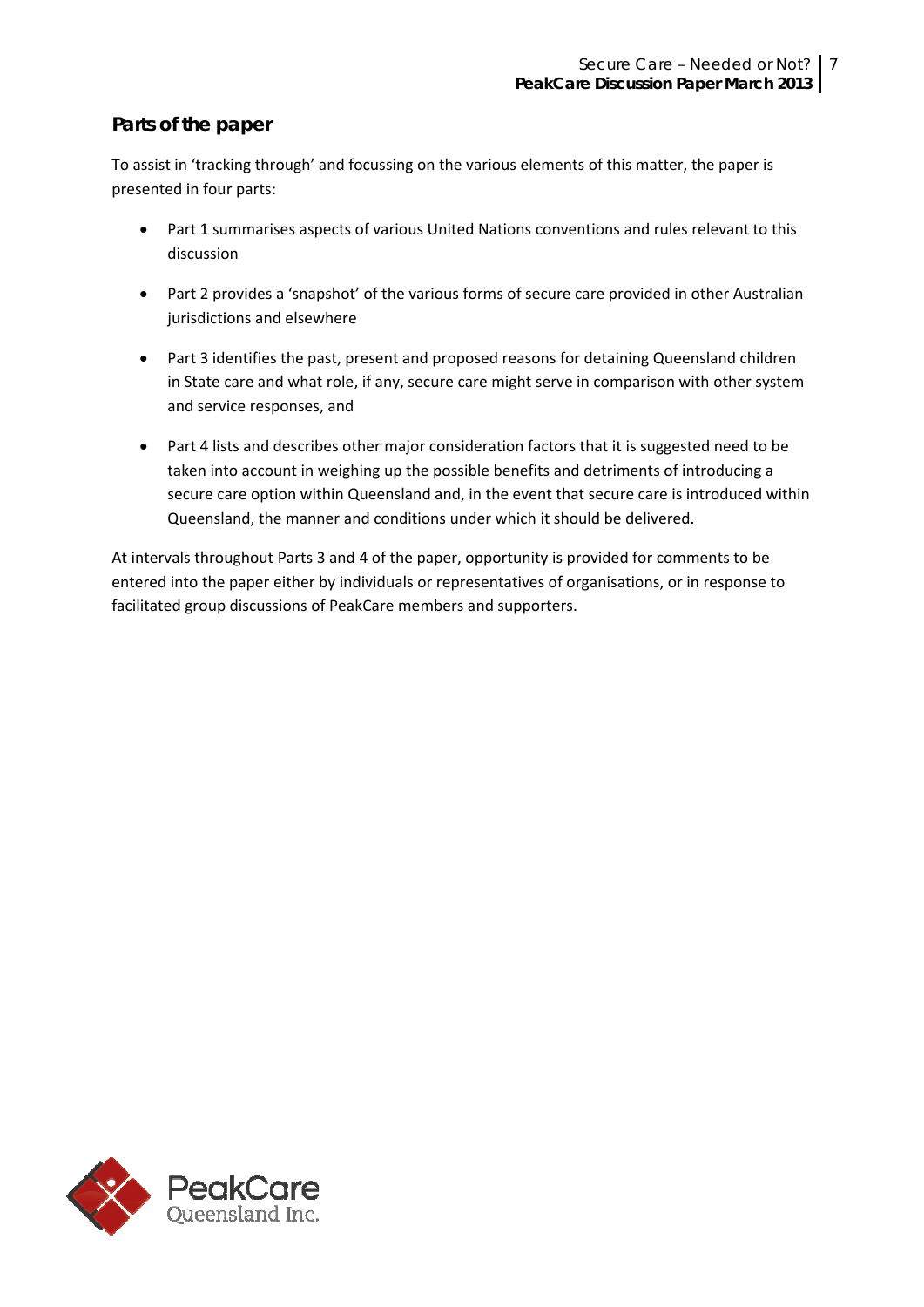# Part One: WHAT UNITED NATIONS RULES AND CONVENTIONS SAY

Some United Nations conventions and rules serve as a useful reference point in considering the introduction of secure care. The following summarises key elements of the conventions and rules relevant to this discussion.

## **Rules for the Protection of Juveniles Deprived of their Liberty**

## *The scope and application of these Rules*

The *Rules for the Protection of Juveniles Deprived of their Liberty* sets out rules that apply to all types and forms of facilities in which children are deprived of their liberty. While Section III of the *Rules* apply specifically to children on arrest or sentence for a criminal offence, the remaining four sections apply to youth detention facilities (i.e. facilities use to detain children on arrest or sentence) as well as all other types of facilities and settings in which children are detained (Rule 15).

For the purpose of the *Rules*, 'deprivation of liberty' is defined as any form of detention or imprisonment or the placement of a child in a public or private custodial setting, from which the child is not permitted to leave at will, by order of any judicial, administrative or other public authority (Rule 11(a)).

A 'juvenile' is defined by the *Rules* as a person under the age of 18 (Rule 11(a)).

As a 'fundamental perspective', the *Rules* stipulate that the deprivation of a child's liberty should be "a disposition of last resort and for the minimum necessary period and should be limited to exceptional cases" (Rule 2).

## *The management of facilities (Section IV)*

Section IV of the *Rules* sets out requirements in relation to the management of facilities in which children are detained including:

- the collection and use of all legal and medical records and records of any disciplinary proceedings undertaken in respect of individual children
- processes to be observed in managing the admission, registration, movements and transfers of children from one facility to another
- the classification and placement of children in facilities that are best suited to their particular needs
- children's access to:
	- o education, vocational training and/or work
	- o recreation
	- o opportunities to observe and practise their religious and spiritual beliefs
	- o adequate medical care including, where a child is suffering from a mental illness, treatment within a specialised institution under independent medical management
	- o regular and frequent visits with family and legal counsel as well as contact with the 'wider community'
	- o services that facilitate their return to the community, and
	- o complaints processes and independent authorities that are empowered to regularly inspect and report on the facilities in which children are detained.

Section IV also addresses practices concerning the use of physical restraint and force, limiting their use to 'exceptional cases' explicitly authorised and specified by law and regulation wherein the physical restraint or force is used to prevent self-injury, injuries to others or serious destruction of property. Corporal punishment is prohibited as is 'placement in a dark cell, closed or solitary confinement'. This section stipulates that

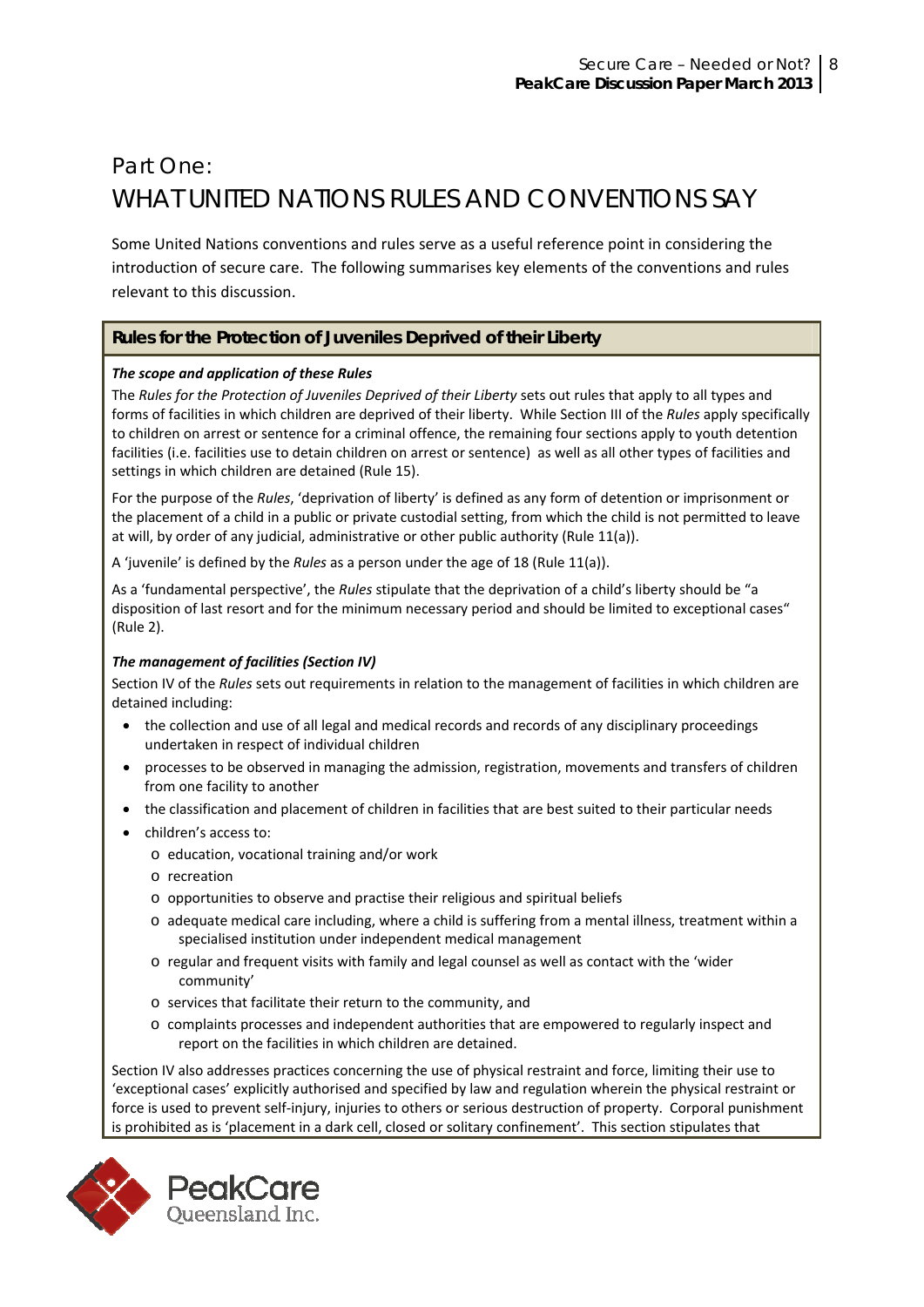children are to be informed of alleged infractions and provided opportunities to present their defence and appeal to an impartial authority.

## **Personnel (Section V)**

Section V of the *Rules* sets out requirements in relation to ensuring that the personnel employed to work within facilities where children are detained:

- are qualified and include a sufficient number of educators, vocational trainers, counsellors, social workers, psychiatrists and psychologists
- are appointed as professional officers with adequate remuneration to attract and retain suitable men and women, and
- receive training in child psychology, child welfare and human rights.

## **Standard Minimum Rules for the Administration of Juvenile Justice (the Beijing Rules)**

Whilst predominantly addressing ways in which children should be dealt with and treated during any involvement they may have with a youth justice system, the *Standard Minimum Rules for the Administration of Juvenile Justice (the Beijing Rules)* nevertheless provide some guidance regarding the detention of children generally (i.e. not only those who have been arrested or sentenced for a crime). Specifically, Rule 3.1 states that the provisions of the *Beijng Rules* shall be applied not only to juvenile offenders but also to juveniles who may be proceeded against for any specific behaviour that would not be punishable if committed by an adult (i.e. 'status offences').

Rules 17.1 (c) and (d) state that:

- (c) restrictions on the personal liberty of a child shall be imposed only after careful consideration and shall be limited to the possible minimum, and
- (d) the deprivation of a child's liberty shall not be imposed unless the child is adjudicated of a serious act involving violence against another person or due to their persistence in committing other serious offences and there is no other appropriate response.

Rule 17 implies that strictly punitive approaches are not appropriate in dealing with children. While recognising that 'just desert' and 'retributive' sanctions might be considered to have some merit in cases of severe offending, "such considerations should always be outweighed by the interest of safeguarding the wellbeing and the future of the young person".

In keeping with the rationale underpinning Rule 17, Rule 19.1 states that the placement of a child in an institution shall always be a disposition of last resort and for the minimum necessary period.

## **Convention on the Rights of the Child**

The *Convention on the Rights of the Child* is a human rights treaty setting out the civil, political, economic, social, health and cultural rights of children. The *Convention* defines a child as any human being under the age of 18, unless the age of majority is attained earlier under a state's own domestic legislation.

Article 3(1) requires countries that are signatories to the *Convention* (such as Australia) to ensure that the best interests of the child are the primary consideration in all actions concerning children.

Specifically in relation to actions taken that deprive children of their liberty, Articles 37(b) and (d) declare that:

(b) No child shall be deprived of his or her liberty unlawfully or arbitrarily. The arrest, detention or



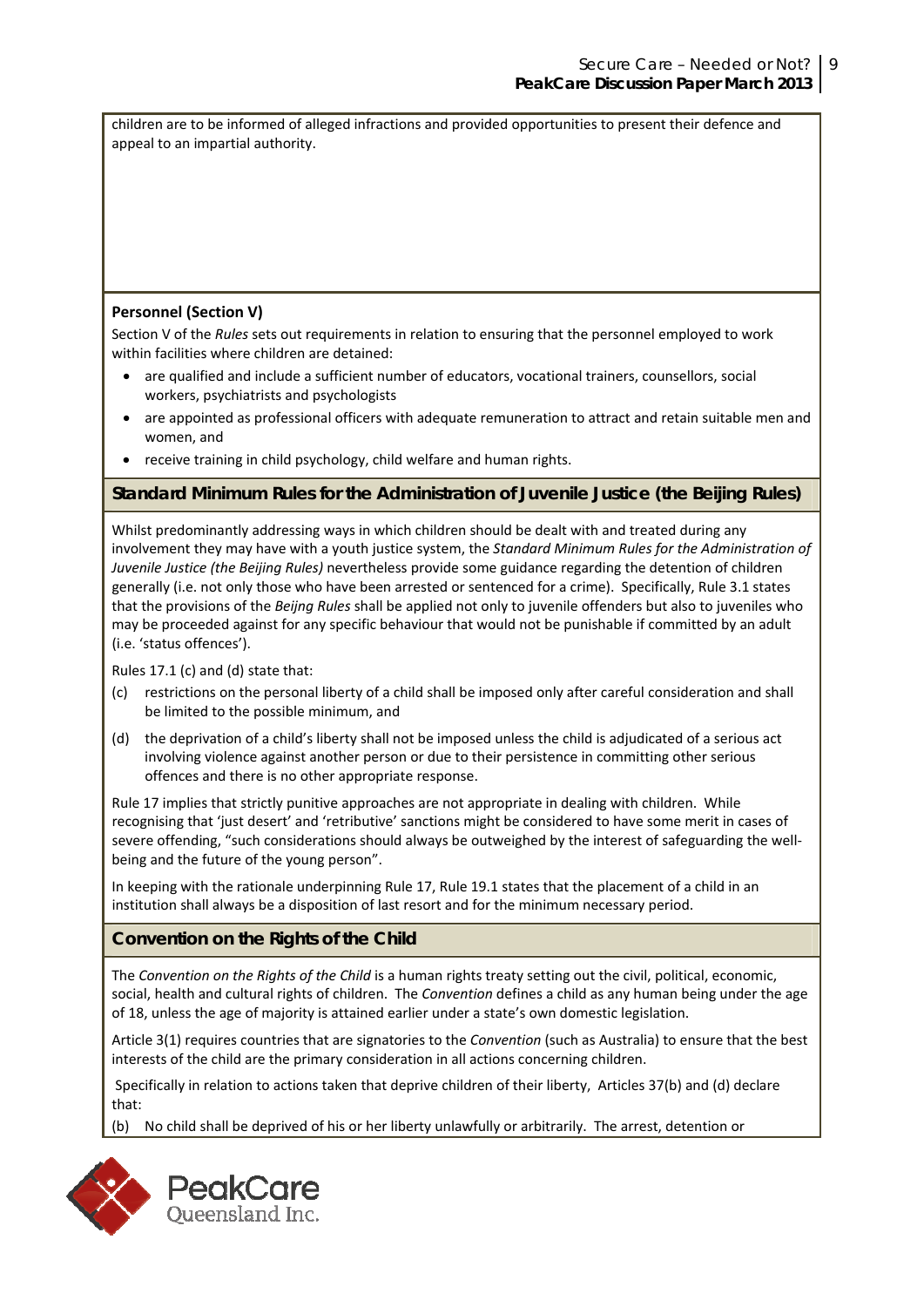imprisonment of a child shall be in conformity with the law and shall be used only as a measure of last resort and for the shortest appropriate period of time.

(d) Every child deprived of his or her liberty shall have the right to prompt access to legal and other appropriate assistance, as well as the right to challenge the legality of the deprivation of his or her liberty before a court or other competent independent and impartial authority, and to a prompt decision on any such action.

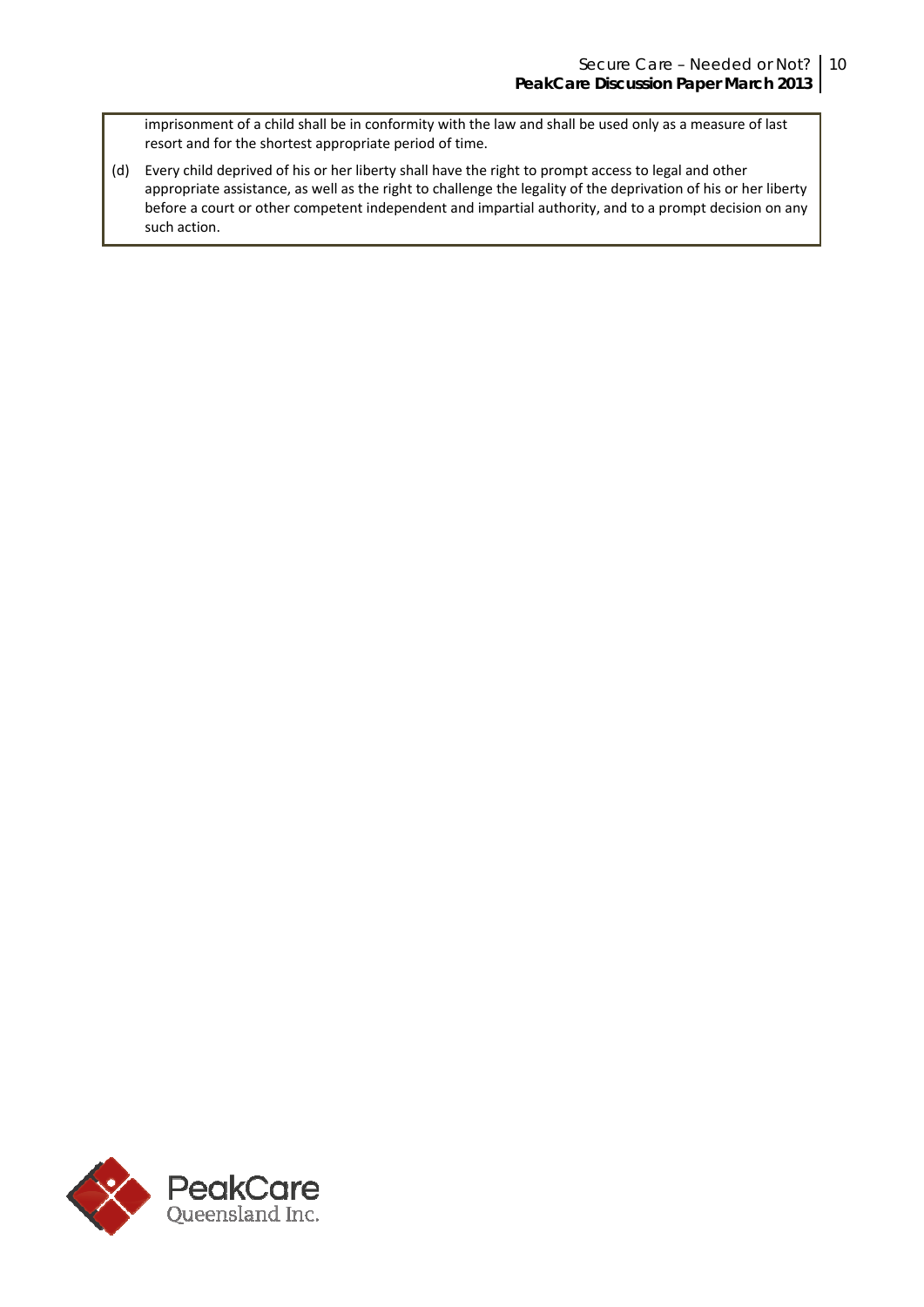## **Key elements of the Covenant and Rules**

Read together, there are five key elements contained with the *Convention on the Rights of the Child*, the *Bejing Rules* and the *Rules for the Protection of Juveniles Deprived of their Liberty* that are especially relevant to this discussion:

- 1. The deprivation of a child's liberty and their detention for whatever reason must be a **measure of last resort**.
- 2. The deprivation of a child's liberty and their detention must be for the **shortest appropriate period of time**.
- 3. No child shall be detained **unlawfully or arbitrarily**.
- 4. Every detained child has the **right to challenge** the legality of their detention before a court or other competent, independent and impartial authority, and to a prompt decision on any such action.
- 5. The **best interests of the child** must be the primary consideration and over‐ride all other considerations that may be relevant to the deprivation of their liberty and detention.

The principles that detention of children should be a last resort option used for the shortest appropriate period of time read with the 'best interests of the child' principle indicates that there is an obligation to explore all possible alternatives to secure care prior to depriving a child of their liberty and to do so with the best interests of the child given paramount consideration.

Beyond serving as a useful framework for considering the question of whether or not children should be detained within secure care and under what (if any) circumstances this detention should occur, specific articles and rules contained with the *Convention on the Rights of the Child*, the *Bejing Rules* and *Rules for the Protection of Juveniles Deprived of their Liberty* also establish the manner and conditions under which secure care should be provided if it were to be introduced to Queensland. Further reference to these articles and rules is made in Part 4 of this paper.

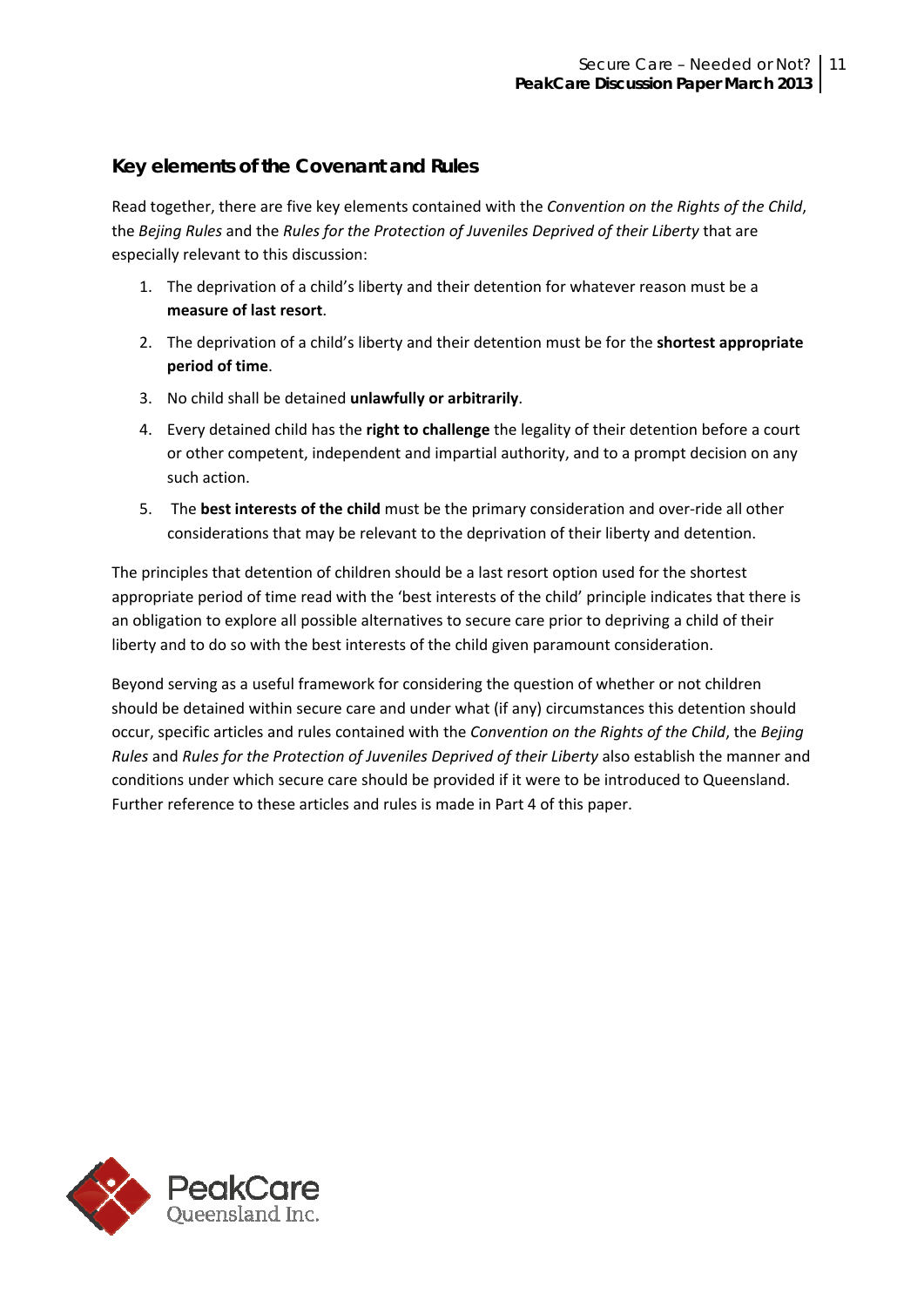# Part Two: A 'SNAPSHOT' OF SECURE CARE PROVIDED ELSEWHERE

Other Australian jurisdictions that have for some time made use of a secure care option for children are Victoria, Western Australia and New South Wales and more recently, a range of secure care responses for adults and children has been commenced in the Northern Territory. Secure care has also been considered by South Australia but not proceeded with in that state.

The following provides a 'snapshot' of secure care provided in other Australian jurisdictions as well as England, Ireland and Scotland. The descriptions provided illustrate some areas of commonality along with significant variations in the approaches taken by various jurisdictions.

## **New South Wales – Therapeutic secure care**

#### *Target group*

The target group is children aged 12 to 17 years in out-of-home care who require intensive care and support, which can only be effectively provided in a secure therapeutic environment to protect them from extreme risk taking or life threatening behaviour such as serious or life threatening self-harming behaviour, serious risk taking behaviour that leads to severe abuse and exploitation, particularly sexual exploitation, drug or substance abuse that leads to severe harm or risk of death. The child must be case managed by the New South Wales Department of Communities (i.e. not a non-government organisation). If case management has already been transferred to a non‐government organisation (as per the New South Wales system that allows for the transfer of case management responsibility to a non‐government organisation), the arrangements concerning the child's admission and ongoing case management are negotiated with the Department.

## *Stated purpose*

Therapeutic secure care is a placement option to keep children safe while their behavioural, emotional, educational and mental and physical and health needs are assessed, their case plans are reviewed and linkages to appropriate support services and treatment are established or enhanced. Usually the child presents in a state of crisis with multiple challenging behaviours and may have been resistant to previous treatment interventions. The intention is to reduce the serious risk to the child arising from their behaviour to the extent that it can be effectively managed in a community setting and return the child to a less restrictive community placement, such as therapeutic residential care, intensive foster care, supported independent living, relative or kinship care or family restoration, as quickly and safely as possible.

#### *Referral process*

A referral is commenced through a case conference that makes a recommendation about whether to apply for a therapeutic secure care order in the Supreme Court. The Director-General must approve seeking a therapeutic secure care order. If the child is Aboriginal, an Aboriginal case worker must be involved in the case conference and other legislated provisions about consulting with family or community must be adhered to. If the child is from a culturally and linguistically diverse (CALD) background, CALD background input or a culturally appropriate person must inform the case conference. For refugee or asylum seeker children with a history of detainment and/ or refugee related trauma, refugee health specialist input is required.

## *Length of stay*

The length of stay is determined by the NSW Supreme Court.

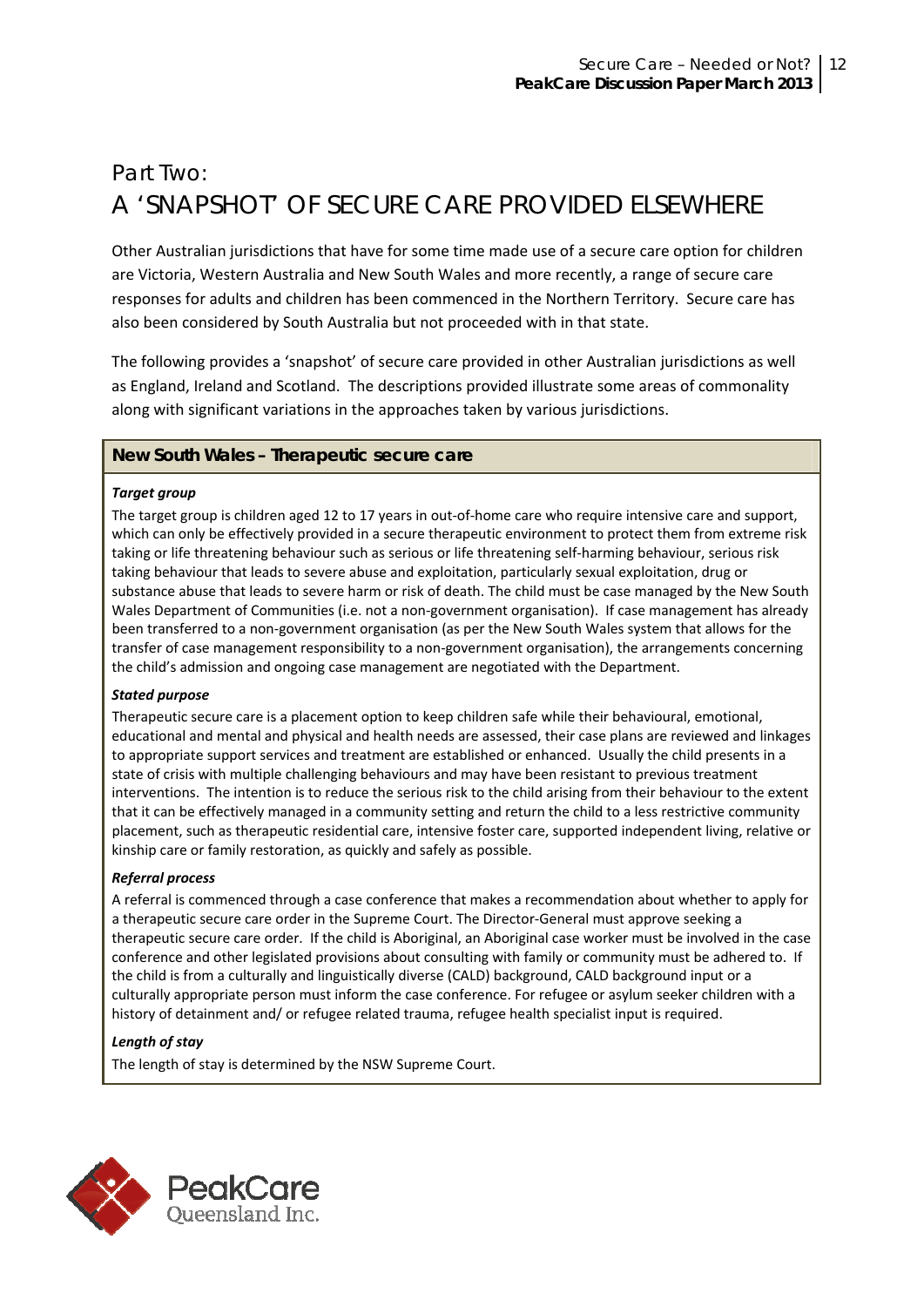## *Authority*

The decision about the order is made by the New South Wales Supreme Court, reflecting the seriousness of detaining a child involuntarily and the exceptional circumstances leading to such a decision being made. The court only makes interim therapeutic secure care orders. The court sets the review dates for each matter and provides instruction to the Department on what information must be provided at the next review (i.e. a court case management model).

#### *Miscellaneous*

There is one facility, Sherwood House in south west Sydney, which was established in February 2009 and is managed by the New South Wales Department. It has capacity for a maximum of 4 residents (though the 2010‐11 annual report of the Department states that it provides placements for up to 5 young people) and offers a range of educational and recreational spaces and facilities including space to meet with family and significant others. The house operates from a 'therapeutic philosophy' and has a 1:2 staff to child ratio. Direct care staff facilitate behavioural change and other interventions are delivered by a range of mental health, education and medical professionals. Community visitors monitor children's welfare while placed in the facility. Children are advised about their rights relating to their detention.

#### **Victoria – Secure welfare services**

#### *Target group*

The target group is children aged 10 to 17 years who are at substantial and immediate risk of harm and the only suitable option to ensure the child's safety and wellbeing (i.e. a significant crisis for the child, not for the protection of others or property) is to restrict the child's freedom of movement within the community by placement at a secure welfare service. Children under 10 years can be placed in exceptional circumstances. Children are either under a custody or guardianship order to the State or under an interim accommodation order (IAO).

#### *Stated purpose*

The purpose of placement in a secure welfare service is to stabilise the crisis, a single incident or an accumulated risk, by addressing immediate safety issues and keeping the child safe while plans are developed or revised to reduce their risk of harm and return the child to the community as soon as possible. As this placement option involves a restriction of the child's liberty, it may be used only where other placement and support options have been considered and assessed as inadequate in being able to protect the child from significant harm.

## *Referral process*

Depending on the child's legal status, the divisional Child Protection Operations Manager (or designated on call manager outside office hours) or the court may make a decision to place the child at a secure welfare service. For children under a custody or guardianship order to the State, the Secretary must be satisfied that there is a substantial and immediate risk of harm to the child, or if the child is under an IAO or any other court order, the Court must be satisfied that there is a substantial and immediate risk of harm to the child.

Three criteria must be met: (1) placement in a secure welfare service is in the child's best interests (defined by factors relating to the child's stability, development and safety needs), (2) no other available support or placement is adequate to protect the child from significant harm, and (3) a secure welfare service place is available and can meet the child's identified needs. The child is consulted about the placement and if the child is Aboriginal, there must be consultation with an Aboriginal Child Specialist Advice Support Service (ACASS). Where case management is contracted to a non-government agency, that agency is responsible for procedural tasks relating to the placement.

## *Length of stay*

A child can be placed for a maximum uninterrupted 21 day limit. In exceptional circumstances, there can be an extension not exceeding 21 days. The legal maximum is an uninterrupted period of 42 days.

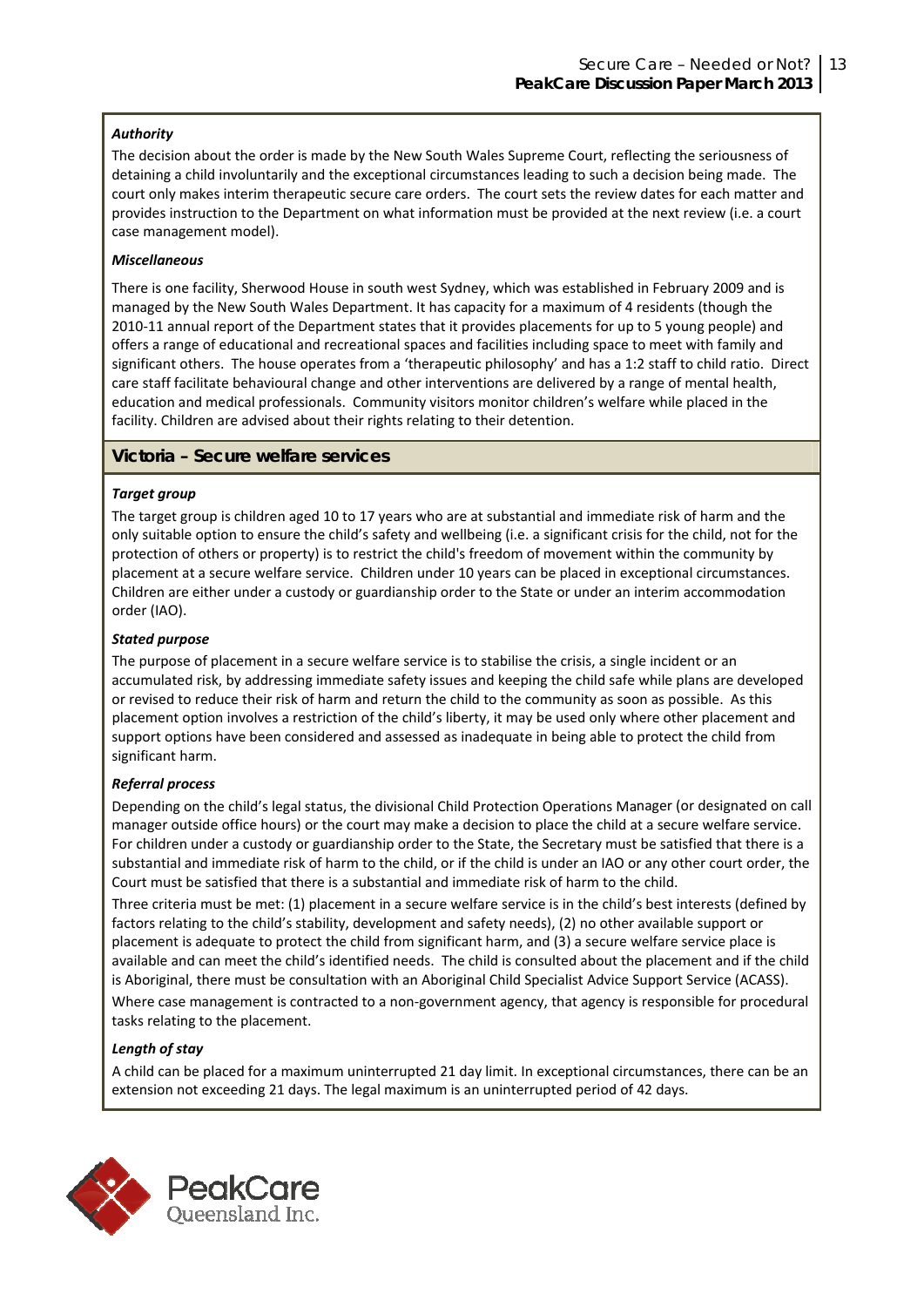#### *Authority*

Admission to a secure welfare service may occur via either an administrative arrangement approved by the appropriately delegated manager or an interim order (secure care) made by the court.

#### *Right of review*

An internal review can be requested by persons affected by the decision (i.e. parent, carer, child) to place or not to place a child in a secure welfare service or about the proposed length of stay. The review outcome is communicated and explained to the child by the next working day (or within 24 hours for a placement of less than 72 hours duration) by the reviewer or a person delegated by the reviewer, and to the care team within 2 business days. Case work decisions can be reviewed by the Victorian Civil and Administrative Tribunal. For a child under an IAO, there are different review provisions.

#### *Miscellaneous*

The secure welfare service is a specialist statewide service located in the north and west region. It provides two 10‐bed gender specific residential units that are staffed on a rostered 24 hour 'stand up' model. There is an initial health screening within 12 hours for an Aboriginal child and within 24 hours for other children. A case meeting is held within 48 hours (or sooner) of admission with the family, case worker, carers/staff and care team to review the purpose and goals of the placement, transition plans, and roles and responsibilities. The child can be actively involved in planning and goal setting to the extent to which this is in each child's best interests. If the placement is longer than 7 days, the '48 hour meeting' sets review timeframes. There must be a written transition and exit plan. Children are told about their rights relating to their detention.

## **Western Australia – Secure care arrangement**

#### *Target group*

The target group is children aged 12 to 17 years:

- who are subject to a short or long term protection order or application, or in the provisional protection and care of the chief executive officer (CEO)
- where there is an immediate and substantial risk of significant harm to themselves, and
- where the broader protection and care network cannot manage or reduce the risks to the child.

The grounds for placement cannot be risk of harm to others.

## *Stated purpose*

As referral is usually precipitated by a significant crisis in a child's life. Secure care is a planned, short term, intensive intervention, the purpose of which is to stabilise the child and keep them safe while reviewing or developing a suitable plan to address the child's needs in readiness for a return to the community. Secure care is the option of last resort where containment is deemed necessary and in keeping with the child's best interests. Secure care is not described as being a residential placement option or a punitive option, but rather as a 'therapeutic care service'.

#### *Referral process*

Similar to the Victorian approach, three criteria must be met: (1) placement in secure care is in the child's best interests (defined by factors relating to the child's stability, development and safety needs); (2) no other available support or placement is adequate to protect the child from significant harm; and (3) there has been appropriate consultation undertaken indicating that a secure care placement is available which can meet the child's identified needs. If the child is Aboriginal, there must be consultation with an Aboriginal Practice Leader prior to authorisation of the placement, if possible. If the child is from a CALD background, there must be consultation with a team leader or Senior Practice Development Officer. If there are complex cultural issues, there must be consultation with a Senior Advisor Cultural Diversity, prior to authorisation of the placement, if possible.

Referral is not appropriate if the child's needs are best serviced through admission to a mental health facility or if a youth justice (detention on arrest or sentence) response is required.

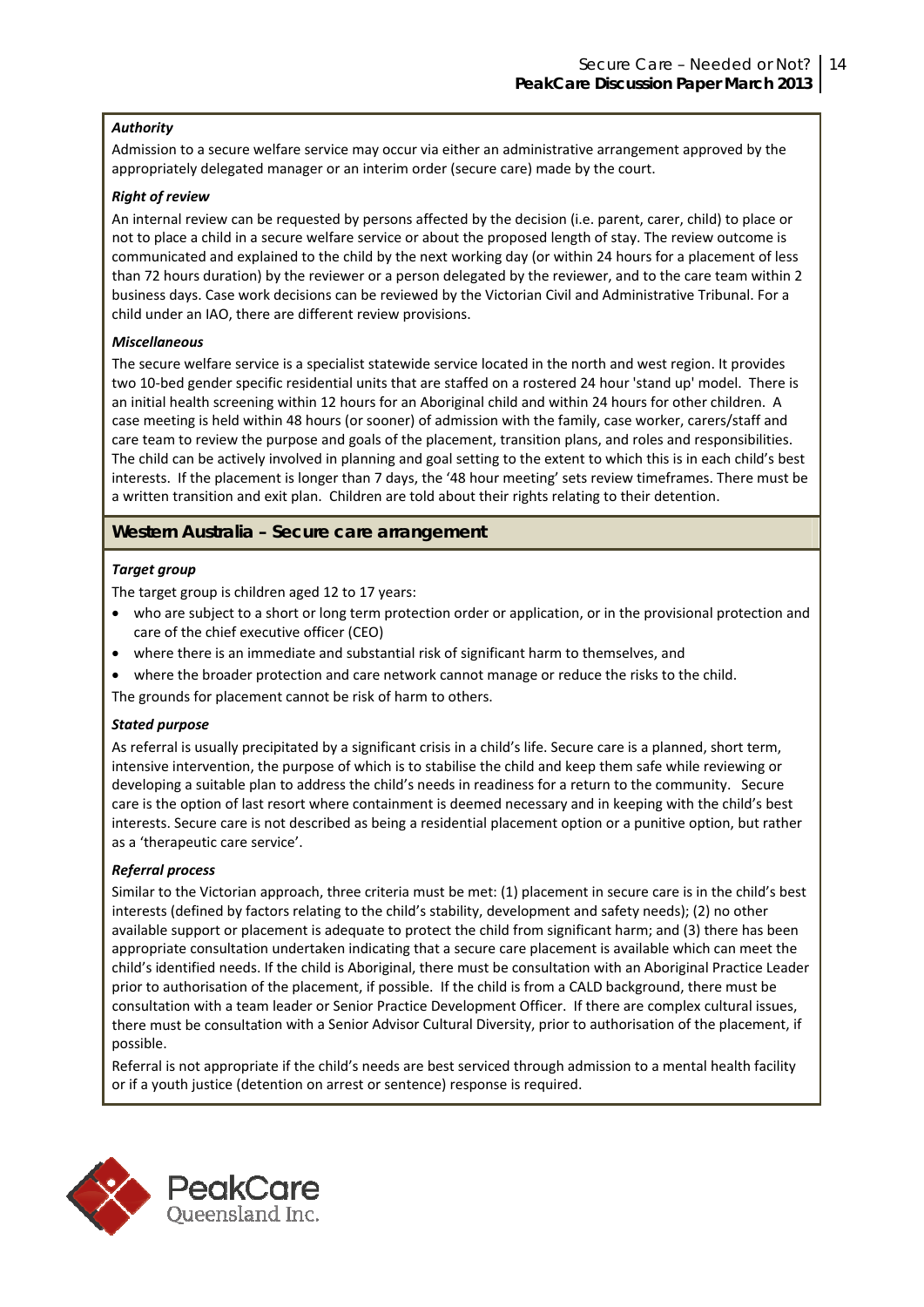#### *Length of stay*

A child can be placed for a maximum uninterrupted 21 day limit ‐ the 'secure care period'. In exceptional circumstances, there can be an extension not exceeding 21 days. The legal maximum is an uninterrupted period of 42 days.

#### *Authority*

Admission to secure care may occur via either an administrative secure care arrangement made by the CEO (or delegate) or an interim order (secure care) made by the Children's Court.

#### *Right of review*

A child, a carer or the child's parents can apply for a 'reconsideration' of the CEO's secure care decision by an 'independent' senior departmental officer regarding the secure care arrangement, the period of the secure care arrangement or an extension of this arrangement. If the person is unhappy with the review outcome, they can apply to the State Administrative Tribunal (SAT) for a review of the decision.

#### *Miscellaneous*

There is one statewide Secure Care Centre (Kath French Secure Care Centre) which commenced operating in mid 2011 and is located east of Perth. From January 2013, there are 6 beds, a cost cutting reduction from the previous 9 beds. The child's care team utilises a therapeutic approach and there are in‐residence educational, health and recreational services. A child's care plan or provisional care plan must be reviewed not more than 2 working days after admission (secure care initial planning meeting). Staff, service representatives, the child's family and the child participate. Secure care arrangements are subject to inspection and quality assurance through external assessors appointed by the Departmental CEO. Family contact is encouraged and facilitated. Children are told about their rights relating to their detention.

## **Scotland – Secure care estate**

#### *Target group*

The target group is children under the age of 16 years who are in need of care and protection for their own safety or who commit offences (i.e. present a risk to others), notwithstanding the acknowledged overlap between the two groups.

#### *Stated purpose*

The purpose of secure care is to keep the child safe, 'set boundaries' and re-engage them with support and positive activities.

#### *Miscellaneous*

There were more beds than demand in 2009. Scotland now has 106 secure care places spread across seven dedicated secure care units which provide a full curriculum of care, delivering a range of educational, health and behavioural programs for children. The units undertake tailored programs of work to prepare children for their transition back into the community. Because the nature of secure accommodation in Scotland is strongly influenced by being located within services for 'looked‐after‐children' and the welfare‐based children's hearings system, regardless of the protection or offending reasons for their referral to a secure care unit, all children receive a welfare‐based service in a child‐centred setting. The average cost of a secure placement during 2007‐08 was £4,500 per week.

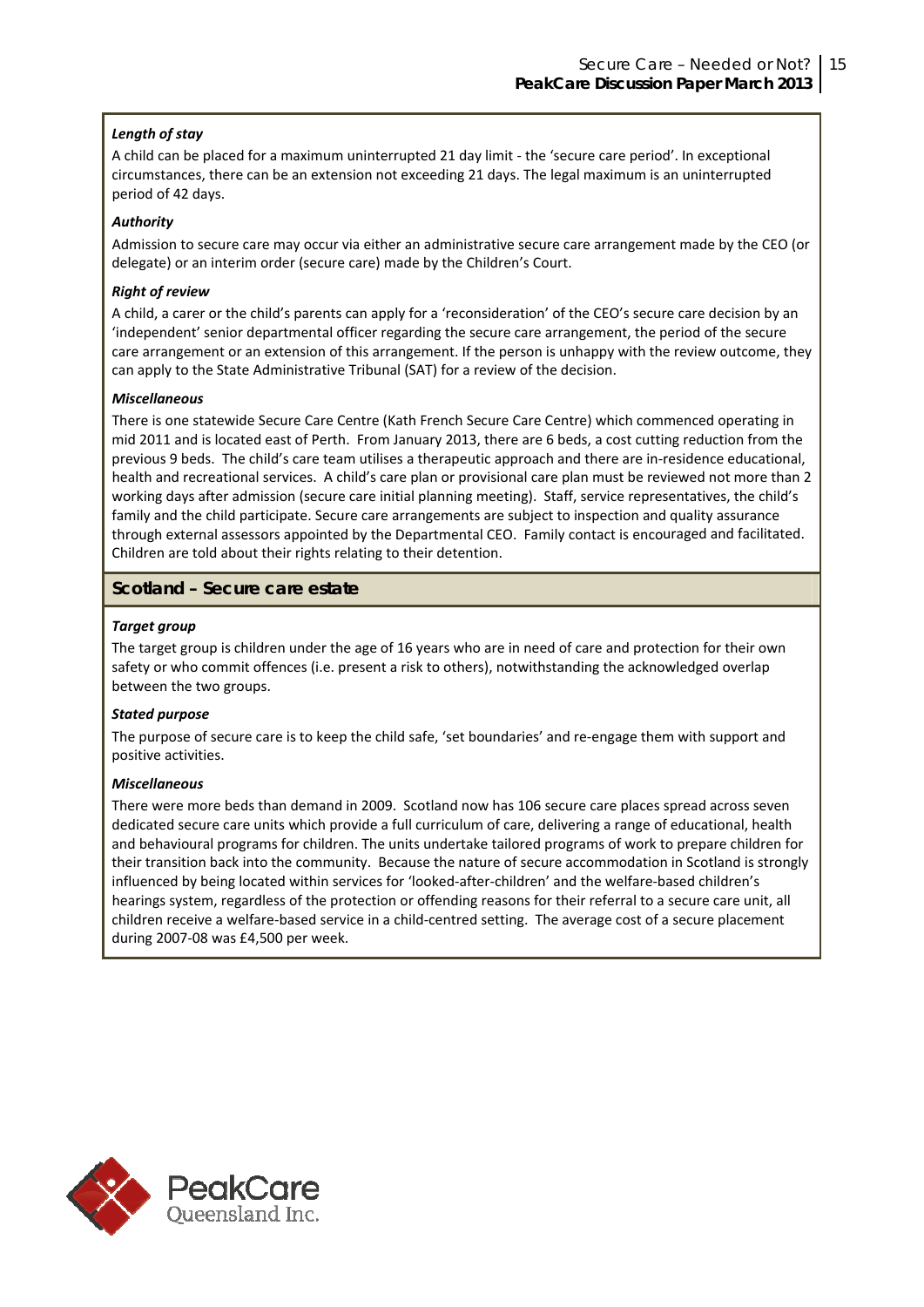## **England – Secure accommodation network**

#### *Target group*

The target group is children aged 10 to 17 years. The child:

- must have a history of absconding and is likely to abscond from anything other than secure accommodation, and
- if the child absconds, is likely to suffer significant harm, or
- if kept in anything other than secure accommodation, is likely to injure themself or other persons.

#### *Referral process*

Secure care is the option of 'last resort' for use after all other options have been comprehensively considered and rejected.

#### *Length of stay*

A first application for secure care can be for up to 3 months and 6 months for a subsequent application to keep the child in the accommodation. Courts often prefer to make 28 day orders. As part of making the case to the court, the social worker must present what they envisage for the child beyond that of secure accommodation. No child can be kept by the local authority in a secure unit once the dangers relating to absconding and harm to self or others no longer exist. A court must regularly decide whether or not these dangers have passed. There is provision for emergency placement but for no longer than 72 hours. The legal right to restrict the liberty of a child aged 16 or 17 years without an interim or full care order relies on the voluntary agreement of the child to reside within the unit.

#### *Authority*

A secure accommodation welfare order is sought from the Family Proceedings Court to protect a child. In order to seek an order for a welfare placement of a child under 13 years, special permission is first required from the Secretary of State.

#### *Miscellaneous*

There are 17 secure care units in England, providing full residential care, educational facilities and healthcare. Some provide 'welfare' and 'youth justice' placements and some specialise in one or the other. Seven of the 17 only provide welfare placements. Most are provided by local authorities with a small number provided by non‐government agencies. A very high level of intensive help is offered to each child, with low child to staff ratios. A secure accommodation review is held within 28 days of admission and at least every 3 months thereafter. These involve one local authority person and two others who are independent of the placement and decision making. The purpose of the review is to ascertain whether or not the criteria for restricting the child's liberty continue to be met. Secure care units are subject to in‐depth regulation through the Office for Standards in Education, Children's Services and Skills (Ofsted). Ofsted is an independent body responsible for the regulation and inspection of services which care for children and those that provide education and skills for learners of all ages. Ofsted reports directly to Parliament.

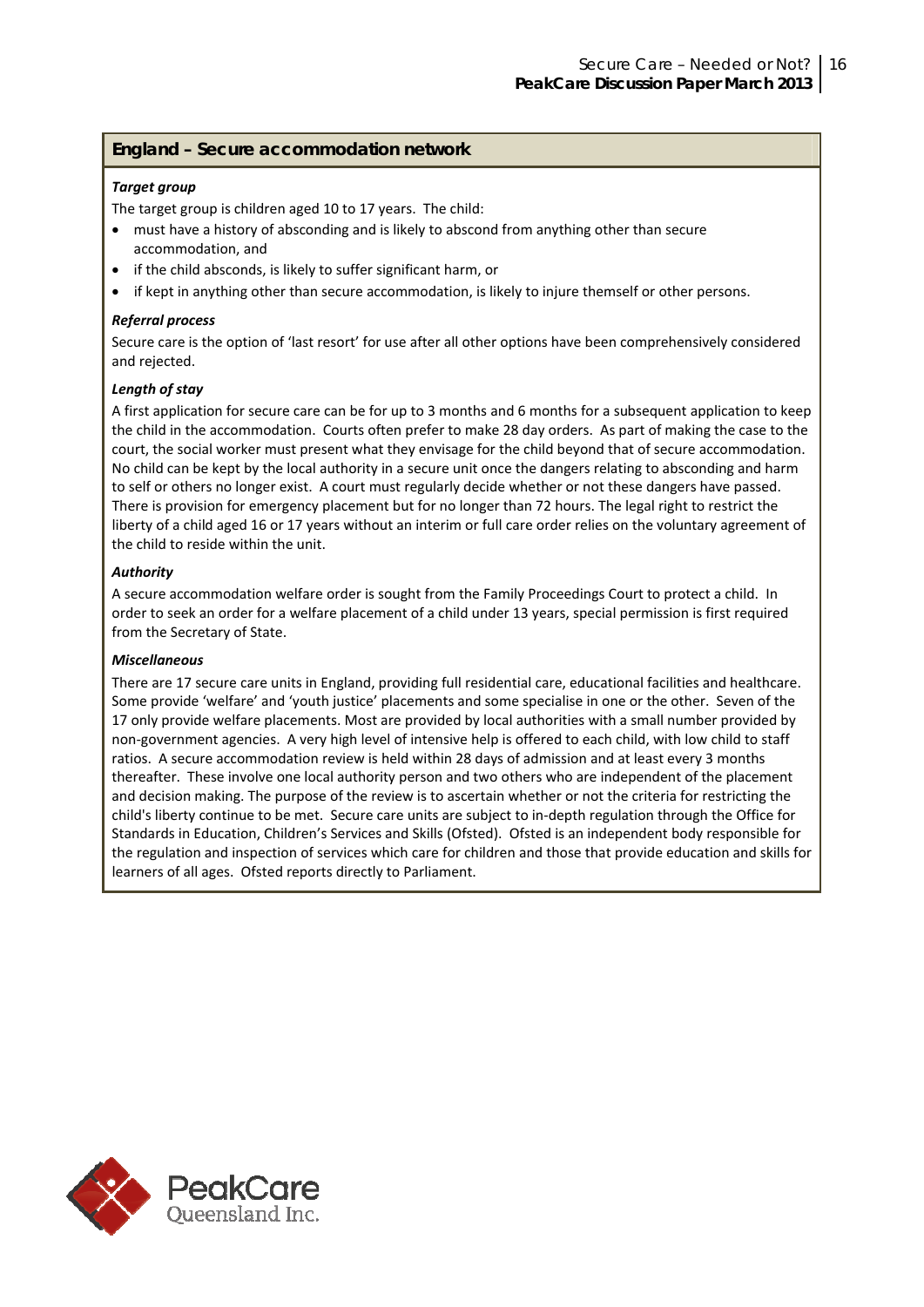# Part Three: PAST, PRESENT AND PROPOSED REASONS FOR DETAINING QUEENSLAND CHILDREN

In determining whether a secure care option is needed within Queensland, it would seem necessary to firstly identify those circumstances under which, and for what purposes, Queensland children can already be detained. This includes identifying the legislated restrictions that currently apply to the circumstances under which they can be detained.

This information is regarded as essential in ensuring that the reasons being stated for the introduction of a secure care option:

- are well-informed and able to demonstrate if and in what ways such an option would effectively address a 'gap' in system and service responses to an identifiable group of children
- are not simply being borne out of a frustration with the performance of other service systems or responses in adequately addressing the needs of particular children which may include, where necessary, their detention in a secure facility, and/ or
- represent an expeditious means of undermining or subverting legislated restrictions to the detention of children that may be soundly based in contemporary practice and/ or are being promoted for reasons other than the 'best interests of the child' as required by Article 3.1 of the *Convention on the Rights of the Child*.

Given the significance of depriving a child or their liberty, a determination that secure care is needed should only be concluded if it can be clearly established that:

- all other alternative options have been properly considered in accordance with Article 37(b) of the *Convention on the Rights of the Child*, Rule 17.1 of the *Beijing Rules* and Rule 2 of the *Rules for the Protection of Juveniles Deprived of their Liberty*
- better and more appropriate 'solutions' cannot be found in changes to policy governing other service responses to children and/ or the ways in which these services are being provided
- the detention of children in secure care would not be viewed as unlawful or arbitrary, in keeping with Article 37(b) of the *Convention on the Rights of the Child*, and
- the benefits to certain children that would arise from their detention in secure care outweigh the potential detrimental effects and is congruent with their best interests, in keeping with Article 3(1) of the *Convention on the Rights of the Child*.

In reaching a conclusion, it should be established that:

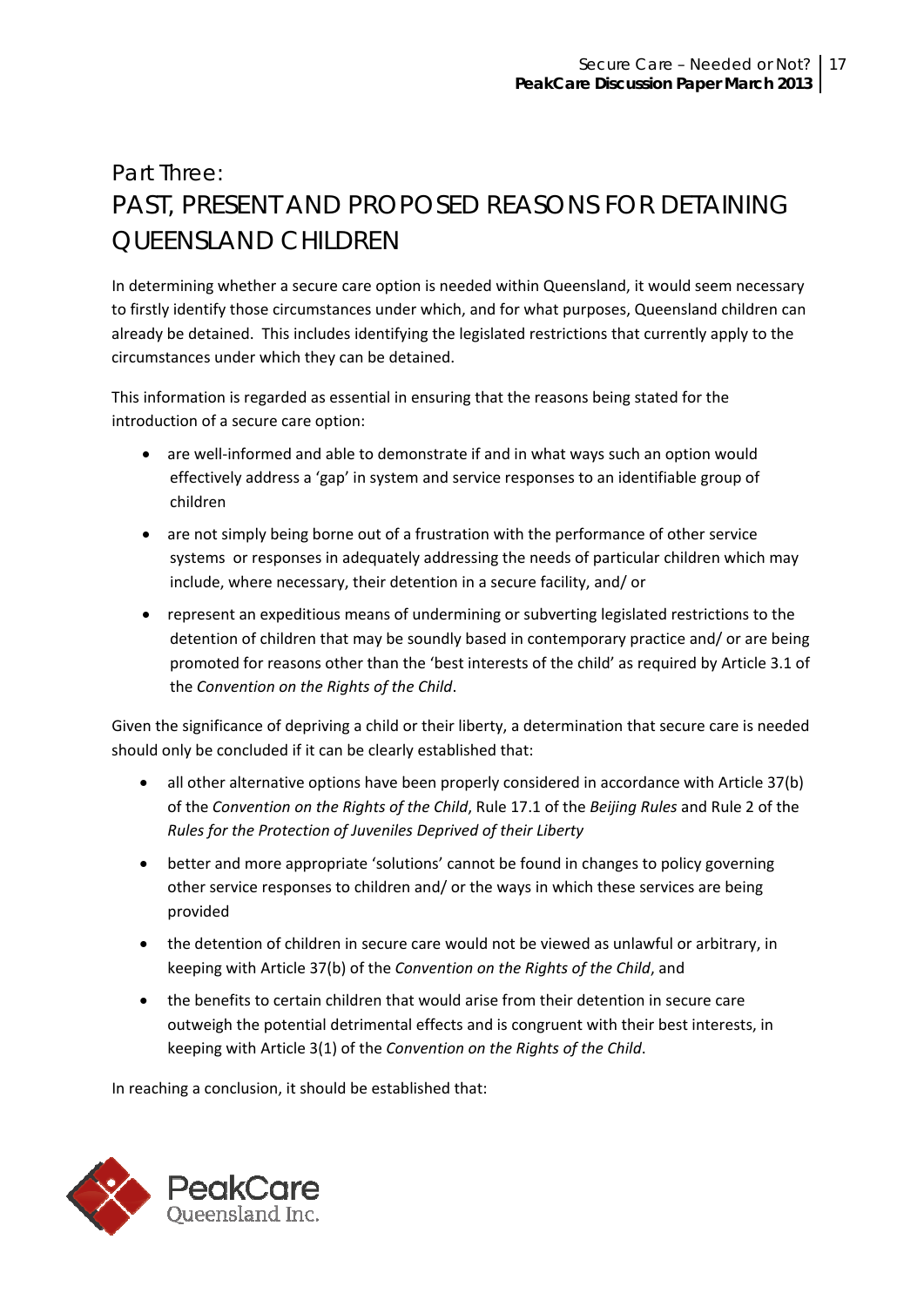- there are clearly discernible differences between the reasons for depriving children of their liberty and detaining them in secure care and those that account for their detention in other settings (such as a youth detention centre or mental health facility)
- the profile, characteristics, needs and/ or behaviours of children detained in secure care would differ from those detained in these other settings, and
- the differing purposes of each secure setting (i.e. secure care, youth detention and secure mental health service) would be reflected in their facility designs and location, staffing arrangements and programming.

# **The circumstances under which Queensland children can currently be detained**

The following table summarises the circumstances under which children can currently be lawfully detained within Queensland.

## **Detention, on arrest or sentence, for a criminal offence**

The *Youth Justice Act 1992* sets out the processes that allow for the detention of children, on arrest or sentence, in a youth detention centre. Subject to certain provisions of the *Youth Justice Act 1992*, the *Bail Act 1980* also applies to a court or police officer when making decisions about the granting of bail to a child. When bail is refused, a child may be held in a youth detention centre or a watchhouse pending their transportation by police officers to a youth detention centre.

Schedule I of the *Act* lists a Charter of Youth Justice Principles, one of which states that "a child should be detained in custody for an offence, whether on arrest or sentence, only as a last resort and for the least time that is justified in the circumstances".

## *The ages of children to whom the Act applies*

The *Youth Justice Act 1992* defines a 'child' as being a person aged 17 years or less. However, Queensland's *Criminal Code* states that children under 10 years of age cannot be regarded as criminally responsible and are therefore excluded from punishment for a criminal offence. Children under the age of 10 are presumed to be *doli incapax*, meaning 'incapable of wrongdoing'. Children aged 10 to 13 years in principle are also not liable to punishment for criminal offences. However, the *doli incapax* principle can be rebutted for this age group and they can be liable if it is proved they had the capacity to know what they were doing was wrong. Once 17 years of age, a young person is treated as an adult with some exceptions provided for within the *Act*.

## *Detention Orders*

The *Act* sets out the range of unsupervised, supervised and custodial orders that may be made by various courts. Sentencing principles that are included within the *Act* state that a non-custodial order is better than detention in promoting a child's ability to reintegrate into the community (s.150(b)) and a detention order should be imposed only as a last resort and for the shortest appropriate period (s.150(e)).

A court may make a detention order against a child only if the court is satisfied that no other sentence is appropriate in the circumstances after considering all other available sentences (s.208(a)) and taking into account the desirability of not holding a child in detention (s.208(b)). It is required that a court consider a detention order when no other sentence is considered appropriate. This is to ensure that detention is only imposed as a last resort.

Detention orders have fixed release dates. Generally, a statutory period of 70% of any sentence is served in detention with the remainder of the sentence spent in the community under terms and conditions set by the Department of Justice and Attorney‐General (s.227(1)). Under special circumstances, a court may order that a

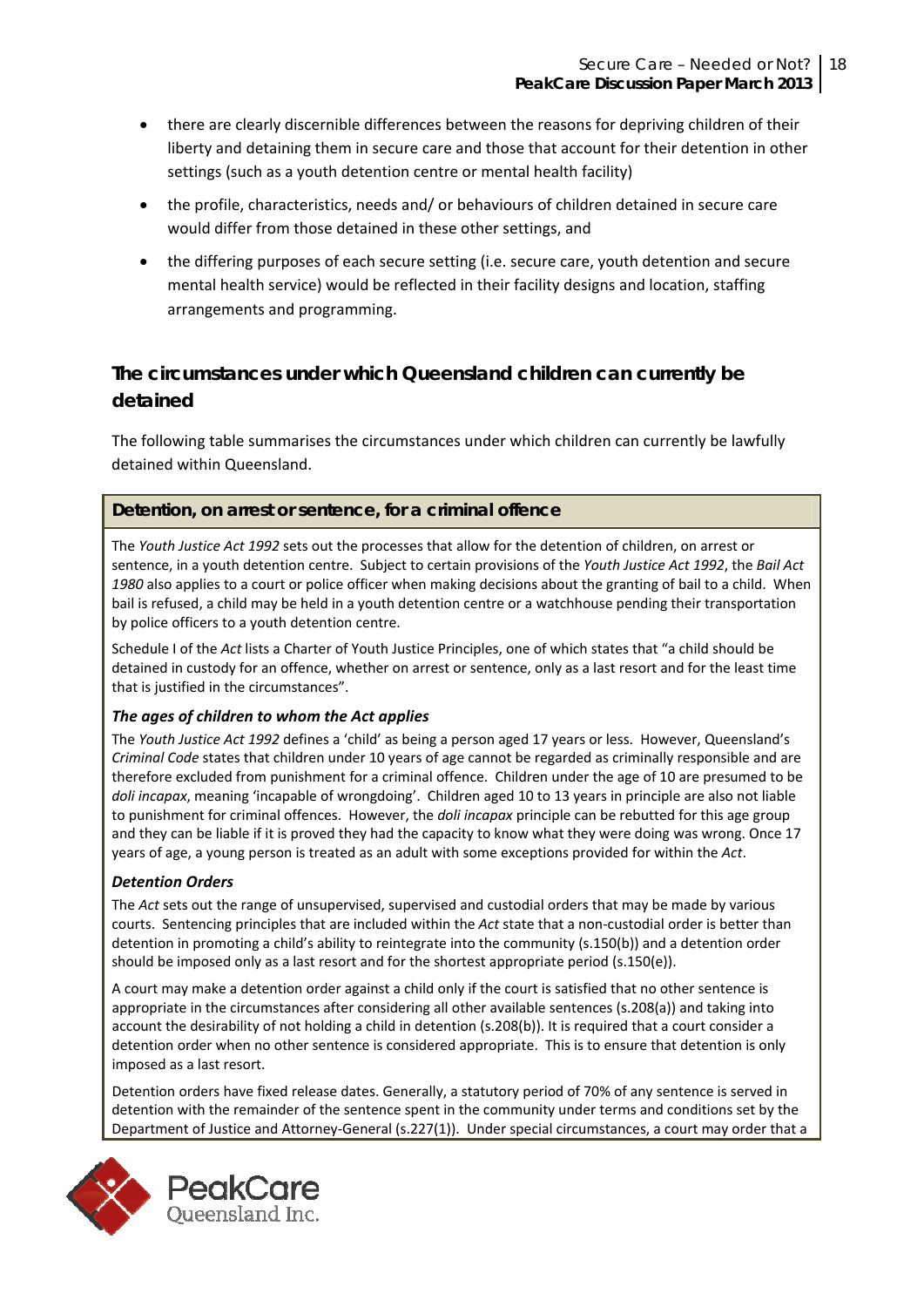minimum of 50% of a detention order is spent in custody (s.227(2)). Non-compliance with the conditions of a supervised release order may result in the child serving the remainder of their sentence in a youth detention centre or receiving a boot camp order (s.246(1)).

A child who is sentenced to detention must serve their period of detention in a youth detention centre (s. 210(1)). Currently, there are two purpose‐built and designed youth detention centres in Queensland – the Brisbane Youth Detention Centre at Wacol and the Cleveland Youth Detention Centre at Townsville.

## **Detention for the assessment and/or treatment of mental illness**

The *Mental Health Act 2000* sets out the processes that allow for persons, whether 'adults or minors', to be detained for involuntary assessment or treatment of a mental illness (s.4).

For the purposes of administering the *Act*, mental illness is defined as "a condition characterised by a clinically significant disturbance of thought, mood, perception or memory" (s.12(1)). The *Act* further stipulates that an adult or child cannot be considered to have a mental illness merely because they:

- hold or refuse to hold a particular religious, cultural, philosophical or political belief or opinion
- belong to a particular racial or socio-economic group
- have a particular sexual preference
- are engaged in sexual promiscuity or other conduct that may be viewed as immoral or indecent
- take drugs or alcohol or are engaged in antisocial or illegal behavior
- have an intellectual disability
- are or have been involved in family conflict, or
- have previously been treated for a mental illness or been made subject to involuntary assessment or treatment .

The *Act* also states that any power exercised under the *Act* (such as authorising involuntary assessment or treatment) should affect a person's liberty and rights only if no other less restrictive ways can be used to protect the person's health and safety or to protect others, and the effect on their liberty and rights are to be the minimum necessary in the circumstances (s.9).

#### *Involuntary assessments*

In setting out the processes that enable an involuntary assessment to be undertaken by an authorised doctor, the *Act* allows for a person to be detained in a public hospital or mental health facility for up to 24 hours with provision for this time period to be extended by an authorised doctor to a maximum of 72 hours.

## *Involuntary Treatment Orders*

An Involuntary Treatment Order may be made by an authorised doctor for the treatment of a person's mental illness without that person's consent. The Order may be used to authorise community‐based treatment or the involuntary detention of the person receiving treatment at a mental health facility. In making an Involuntary Treatment Order, it must be established that:

- there is an imminent risk that the person will harm him or herself or another person, or
- the person is likely to suffer serious mental or physical deterioration, and
- there is no less restrictive way of treating the person, and
- the person lacks the capacity to consent to the treatment or has unreasonably refused treatment  $(s.14(1))$

An Involuntary Treatment Order ends after 72 hours unless it is confirmed by a psychiatrist within that time

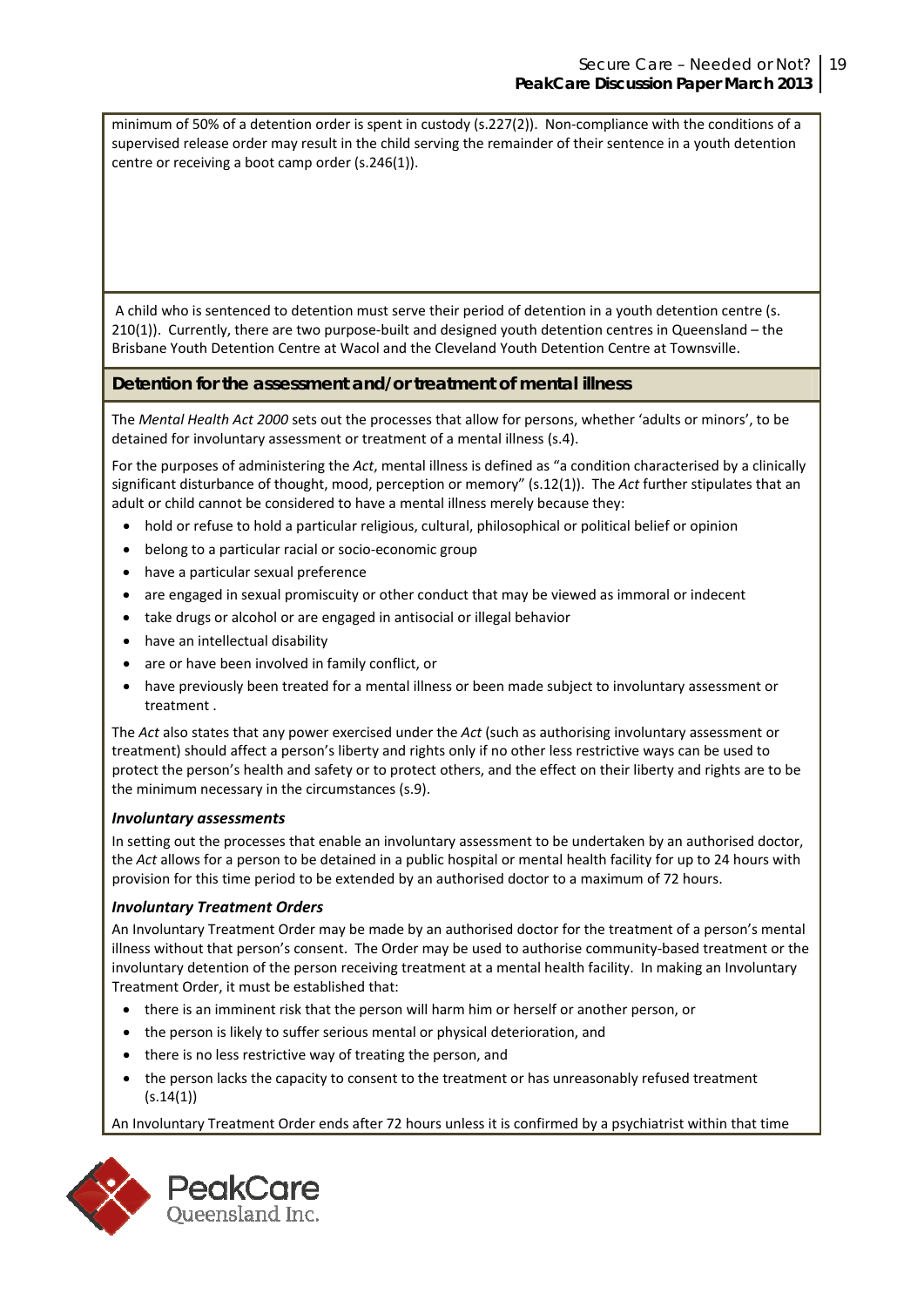frame. If confirmed, the Order remains in force until it is revoked by the authorised doctor or the Director of Mental Health, or upon a review by the Mental Heath Review Tribunal or appeal of that decision.

## *Classified patient provisions*

The *Mental Health Act 2000* also includes 'classified patient provisions' that apply to adults and children who are remanded in custody or serving a period of imprisonment or youth detention. These provisions authorise the person's detention in an authorised mental health facility for involuntary assessment or treatment.

## *Provisions that apply exclusively to 'young patients'*

The *Mental Health Act 2000* includes some provisions that apply exclusively to 'young patients' in order to safeguard their best interests. These include:

- stricter time frames for reviews by the Mental Health Review Tribunal of a young patient's detention in a high security unit (s. 194(1))
- a stipulation that the administrator of a high security unit must not agree to the admission of a young patient for assessment without the approval of the Director of Mental Health (s.53(2)), and
- a requirement that the Director of Mental Health immediately notify the Mental Health Review Tribunal of their approval for, or ordering of, the transfer of an involuntary young patient to a high security unit.

## **Other circumstances under which children may be detained**

## *Detention of persons with a controlled notifiable condition*

The *Public Health Act 2005* allows for chief executive orders of up to 24 hours to be made for purposes of detaining an adult or child in a public health service when:

- it is reasonably suspected that the person has, or may have, a controlled notifiable condition (s.113(1)(a)
- it is reasonably suspected that the person's condition, or condition and likely behaviour, constitutes an immediate risk to public health (s.113(1)(b)), and
- reasonable attempts have been unsuccessfully made at counselling the person about the condition and its possible effects on the person's health and on public health (s.113(1)(c).

Upon application made to a court, a magistrate may make a controlled notification order including:

- $\bullet$  an initial examinations order (s.116(1)(a)) during which the person may be detained for up to 72 hours  $(s.119(1)(b))$
- a behavioural order (s.116(1)(a)), or
- a detention order  $(s.116(1)(a))$  for up to 28 days  $(s.130(1)(a))$ .

## *Detention of persons pending processing of their claim for asylum*

The Commonwealth *Migration Act 1958* allows for the detention of children, either accompanied or unaccompanied by adults, to be detained pending the processing of their claim for asylum. Most children who are detained are in the company of adults who have overstayed their visas or who are seeking asylum after having arrived in Australia without a visa. While Australian law makes no distinction between the detention of children and adults in these circumstances, Government policy states a preference for children to not be detained in immigration centres. Where children are accommodated in low‐security facilities, priority is to be given to promptly accommodating them in community detention allowing them to receive support from nongovernment organisations and state welfare agencies.

As indicated by the information contained within the above table, Queensland children can only be detained for highly specified purposes enshrined in legislation. Of particular relevance to this discussion are:

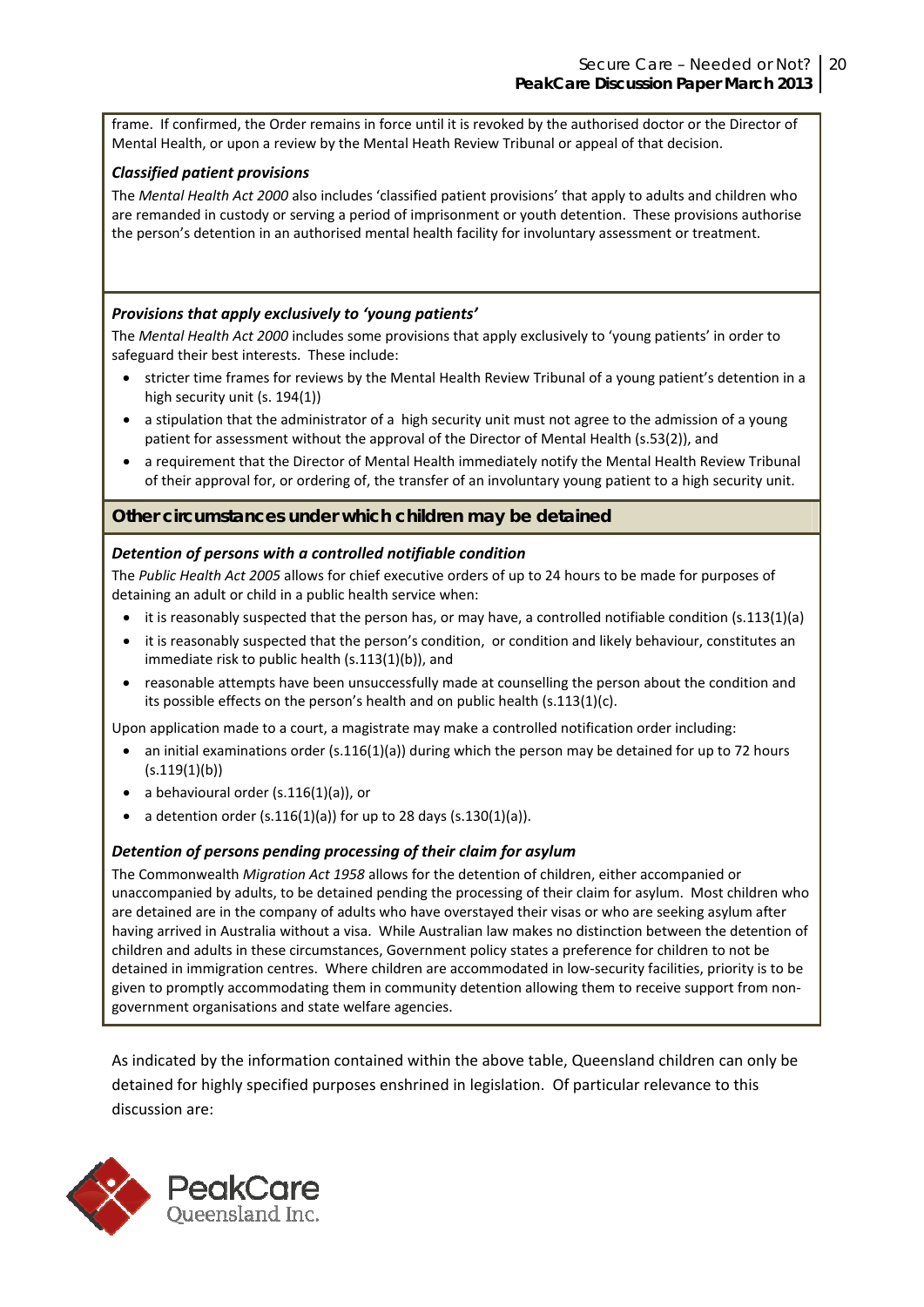- the circumstances under which children are currently detained on arrest or sentence under the *Youth Justice Act 1992* or for purposes relating to their mental health under the *Mental Health Act 2000*, and
- the ways in which, if any, secure care would cater for children in different circumstances and for a different purpose<sup>20</sup>.

## **The relationship between secure care and youth detention**

In keeping with national trends at the time, proclamation of the *Juvenile Justice Act 1992* (now referred to as the *Youth Justice Act 1992*) represented a shift from 'welfare model' principles that were reflected in provisions of the former *Children's Service Act 1965*, to a 'justice model'. In essence, the justice model promotes notions that:

- children are primarily responsible for their own behaviours
- courts should be responsible for adjudicating their guilt or innocence, and
- where guilt is established, courts are responsible for ordering a response that is proportionate to the child's offences and culpability.

Consistent with these notions, key youth justice principles incorporated within Schedule 1 of the *Act* state that "A child who commits an offence should be:

(a)held accountable and encouraged to accept responsibility for the offending behaviour; and

(b) dealt with in a way that will give the child the opportunity to develop in responsible, beneficial and acceptable ways".

Sentencing principles stated within the *Act* also require that there be a "fitting proportion between the sentence and the offence" (Section 150(1)(k)).

## *Why was there a shift from a welfare model to a justice model?*

The shift in philosophy towards a justice model was intended to answer widespread criticisms of the welfare model including:

- the lack of due process and rights accorded to children
- the excessive use of discretionary powers exercised by child welfare bureaucracies
- the incarceration of children in detention centres for non-criminal matters including, in particular, 'status offending' (i.e. actions that are considered to be 'offences' due to the age

<span id="page-21-0"></span><sup>&</sup>lt;sup>20</sup> This statement is not intended to be dismissive in any way of the significance of actions taken to detain children with a controlled notifiable condition or those who are detained pending the processing of their claim for asylum or the impact of this detention on the wellbeing of affected children. It is noted that in New South Wales, it is appropriately required that the history of refugee and asylum seeking children's detention must be taken into account if the placement of these children in therapeutic secure care is being sought.



1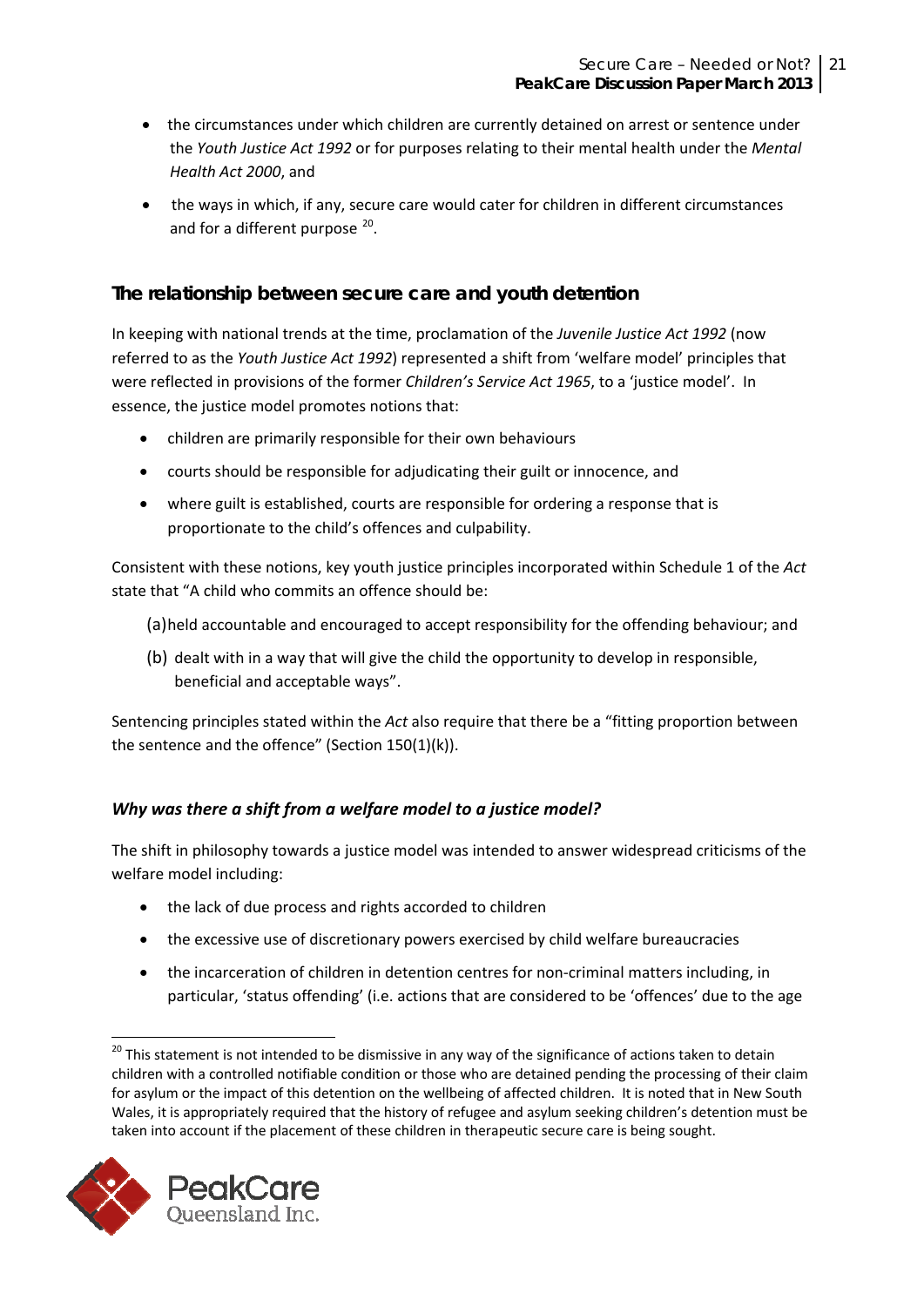of a child such as truancy, running away and promiscuity, for which an adult would not be 'prosecuted'), and

 the indeterminate 'sentencing' of children to detention for periods not proportionate to their offence/s and the vulnerability of children to 'harsher punishments' than those imposed upon adults.

Under the *Children's Services Act 1965*, provision existed for a child to be "deemed to be in need of care and control if:

- (a) the child is falling or is likely to fall into a life of vice or crime or addiction to drugs;
- (b) the child is exposed to moral danger; or
- (c) the child is or appears to be uncontrollable".

Under the *Act*, a child could be committed to a 'care and control' order and be detained in a detention centre at the direction of the Director, Department of Children's Services. However, those provisions were repealed in 1992 upon proclamation of the *Juvenile Justice Act 1992*, thereby removing the administrative powers held by the Department to determine whether or not children were placed in detention, and the period for which children could be detained.

In practice, the use of care and control orders to detain children had ceased in practice some time before proclamation of the *Act* in response to longstanding criticisms of the welfare model. As noted by O'Connor in his critique of the newly introduced *Juvenile Justice Act 1992*, "Many reformers were concerned about the harm suffered by children at the hands of bureaucracies acting in children's 'best interests'" (1992, p129). Reported findings of the *Commission of Inquiry into Abuse of Children in Queensland Institutions* (1999) about the detention of children under provisions of the *Children's Services Act 1965* noted the injustices that issued from the arbitrary judgements made about the character and circumstances of the child and thus the types of treatment or rehabilitation considered appropriate.

In PeakCare's preliminary submission to the current inquiry, commentary is provided about the vulnerability of children to moral and cultural constructs that have historically impacted child protection practice including, in particular, the grounds on which some children have been detained:

*Somewhat perversely, the danger of a moral or cultural bias influencing child protection policy and practice has also in the past disadvantaged children whose families have a 'mainstream' demographic profile. These were the children from 'good families' who were too frequently not heard or believed when they complained of being abused or whose behaviours in acting out the trauma of their abuse, were misinterpreted and dealt with in a punitive manner.*

*Within commentary contained in the 1967 Director's Annual Report of the Queensland Department of Children's Services explaining the high numbers of 'intractable' girls detained in 'training homes', a conclusion was drawn, "The problem involving girls is generally morals, but in a few cases they have been involved in offences". A developing awareness of sexual abuse and public outcry about the high numbers of children, 'status offending' female children in particular, being detained in the Wilson Youth Hospital*

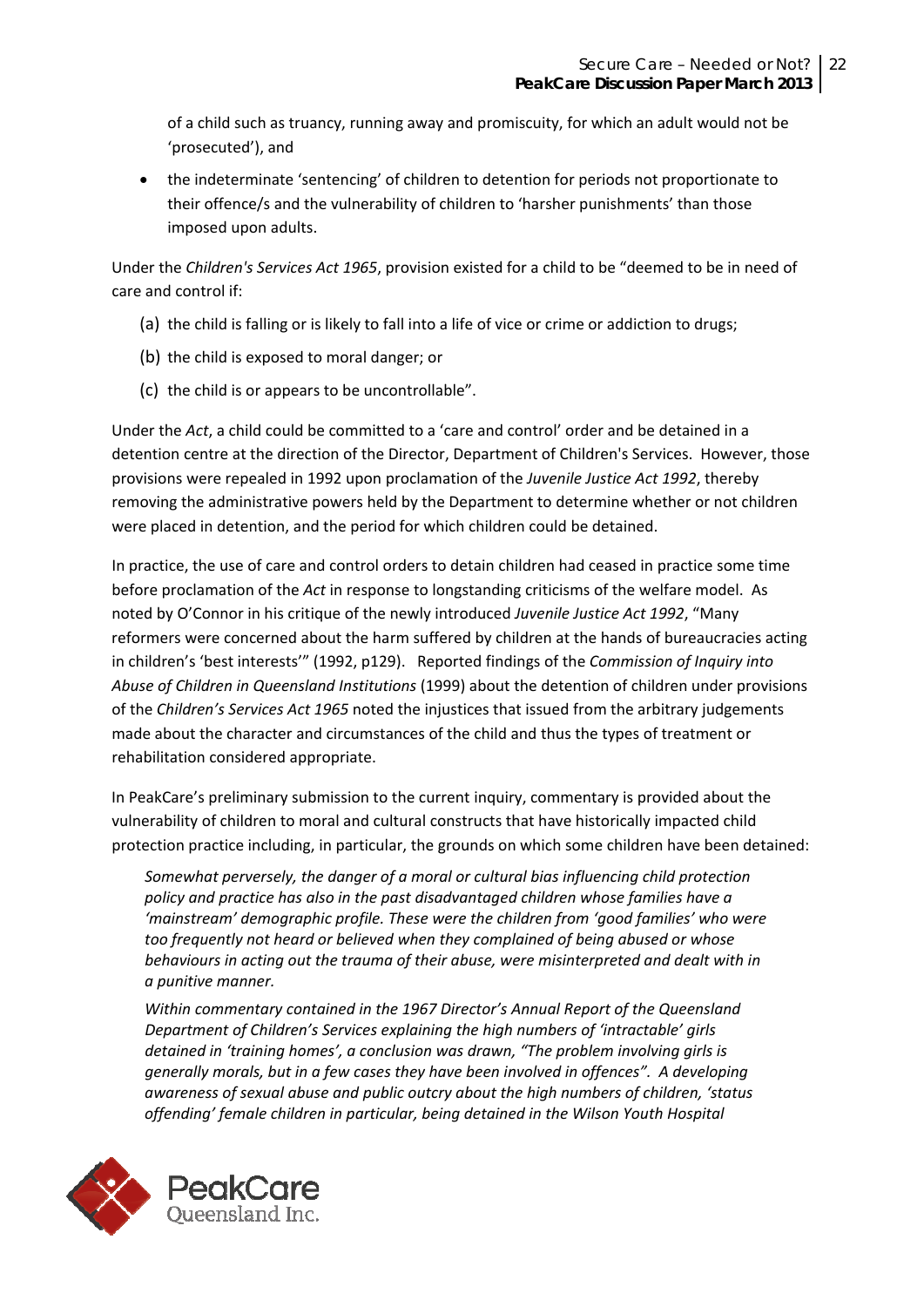*eventually prompted the establishment of a Commission of Inquiry. The Demack Report that was released in 1976 recommended the use of alternative facilities and services for adolescent girls and emphasised community responsibility and treatment in preference to their detention. However, the legislated ability to detain 'uncontrollable' children on the* grounds of being 'likely to fall into a life of vice' remained in place until the early  $1990s^{21}$ .

As summarised by O'Connor (1992) in his description of the rationale for a shift to a justice model, "The benefits claimed for the justice model are that children are accorded the same legal process rights accorded to adults, intervention is restricted to criminal matters, and sentencing is proportionate to the child's deeds, rather than needs" (1992, pp129‐130).

## *Is secure care a 'back to the future' response?*

To the best of PeakCare's knowledge, no submissions have been made to the Commission recommending that youth detention centres be used as secure care facilities (i.e. it has not been suggested that the same secure facility be used to accommodate children on arrest or sentence for a criminal offence and children who are being detained in secure care). Invariably however, statements pertaining to the use of secure care to detain children for reasons of 'absconding, unruly, defiant and criminal behaviour' draw obvious comparisons with past practices in detaining children who were made subject to care and control orders, even if their detention were to take place in a separate facility.

As such, it may be expected that many of the same concerns previously held about the detention of children in accordance with a welfare model will re-emerge including, in particular:

- the opening of an avenue to have children detained without being accorded due process or rights concerning the adjudication of their alleged offences (or indeed, their non‐criminal 'misbehaviour'), and
- the imposition of a 'penalty' that deprives children of their liberty that may be disproportionate to their 'offence'.

Concerns may be especially anticipated in relation to secure care creating the potential for inequitable and arbitrary treatment of some cohorts of children (such as Aboriginal and Torres Strait Islander children who are already grossly over‐represented within and at all points of both the child protection and youth justice systems and, as was traditionally the case, adolescent girls). These concerns are borne out of not only Queensland's own history of detaining children as highlighted by findings of the *Commission of Inquiry into Abuse of Children in Queensland Institutions* (1999), but also emerging trends within other States. For example, analysis of Victorian data has found that female children are more likely to be both admitted and re-admitted into secure care than males.

<span id="page-23-0"></span>A matter of particular concern is the extent to which the introduction of a secure care option for children displaying 'absconding, unruly, defiant or criminal behaviour' may potentially dilute

<sup>&</sup>lt;sup>21</sup> Submission of PeakCare Queensland, October 2012, p11



-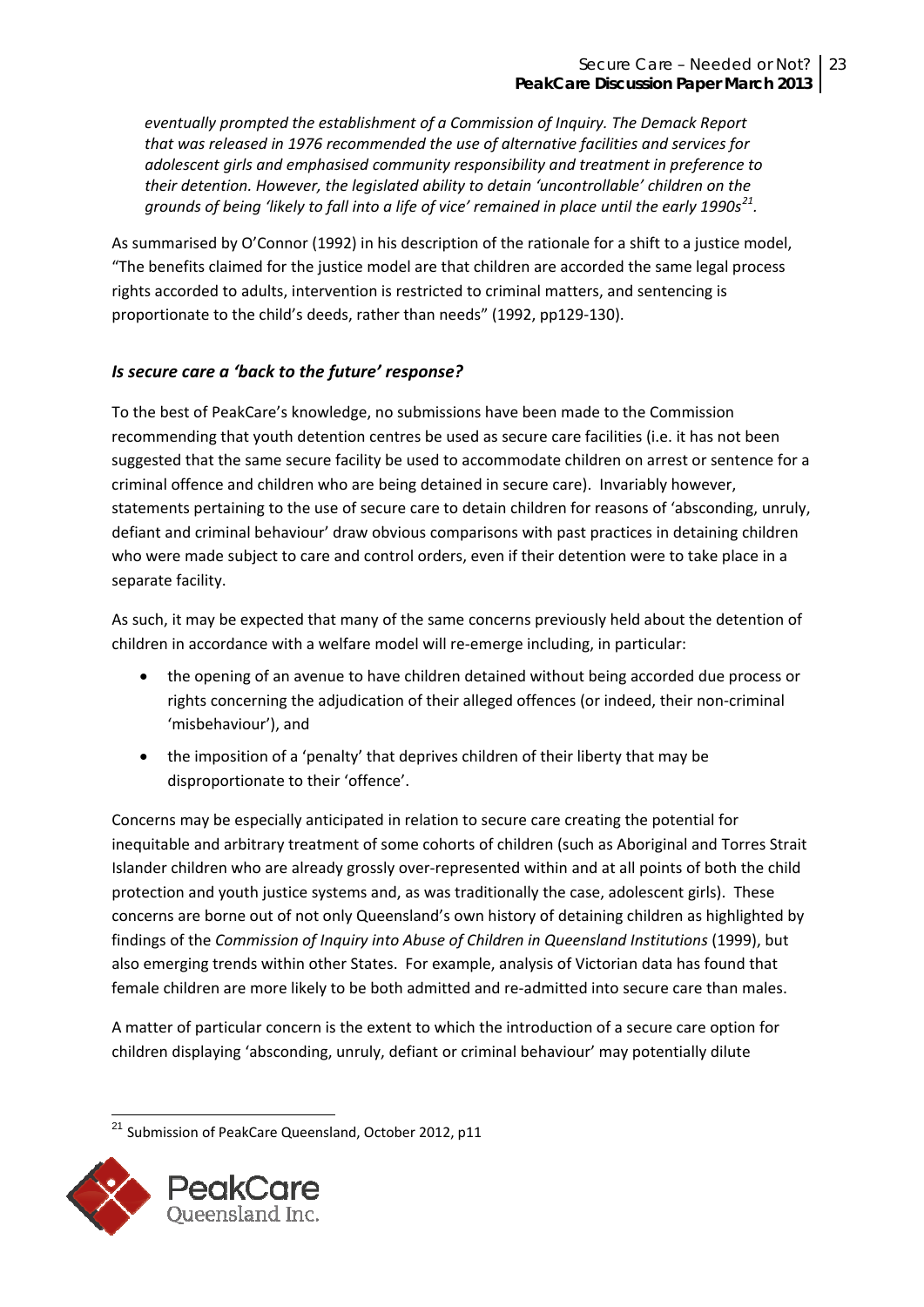Queensland's adherence to principles contained within the *Convention on the Rights of the Child*, the *Bejing Rules* and the *Rules for the Protection of Juveniles Deprived of their Liberty*, namely that:

- a child's detention must be a measure of last resort and be for the shortest appropriate period of time
- no child should be detained arbitrarily, and
- every detained child has the right to challenge the legality of their detention before a court or other competent, independent and impartial authority, and to a prompt decision on any such action.

These are principles that are generally reflected within the *Youth Justice Act 1992* and which underpinned the shift to a justice model.

## *Do other jurisdictions establish a clear distinction between youth detention and secure care?*

It appears that other Australian jurisdictions have attempted in a number of ways to address concerns about the "blurring between what we now call youth detention centres and secure care facilities" noted in the testimony of Ms Margaret Allison.

Major ways in which distinctions appear to have been drawn between youth detention and secure care include:

- making use of a separate infrastructure of facilities for youth detention and secure care, and
- defining the target population for secure care and establishing 'admission criteria' that excludes children for whom a youth justice response is deemed to be more appropriate.

For example, the *Secure Care Background Paper* produced by the Western Australian Department in February 2011 clearly states, "Secure care is not appropriate for children ... who require a juvenile justice response such as detention/ remand facilities" (p2).

Referral guidelines currently used in Western Australia also state that secure care is:

- not for the purpose of 'punitive detention'
- not to be used as an alternative option for children who are remanded in custody or serving a period of detention, and
- not to be used to be used where risk of harm to others is the only ground for a child's admission. (In cases of serious incidents involving physical harm to others and criminal offences, these matters are to be referred to the police.)

The distinctions drawn by Australian states between a youth justice response and the use of secure care are not as apparent in some overseas jurisdictions. In Scotland, for example, where 106 secure care placements are provided by seven secure care units, the children who are accommodated within these units include a 'mix' of non-offending children in need of protection (i.e. for their own

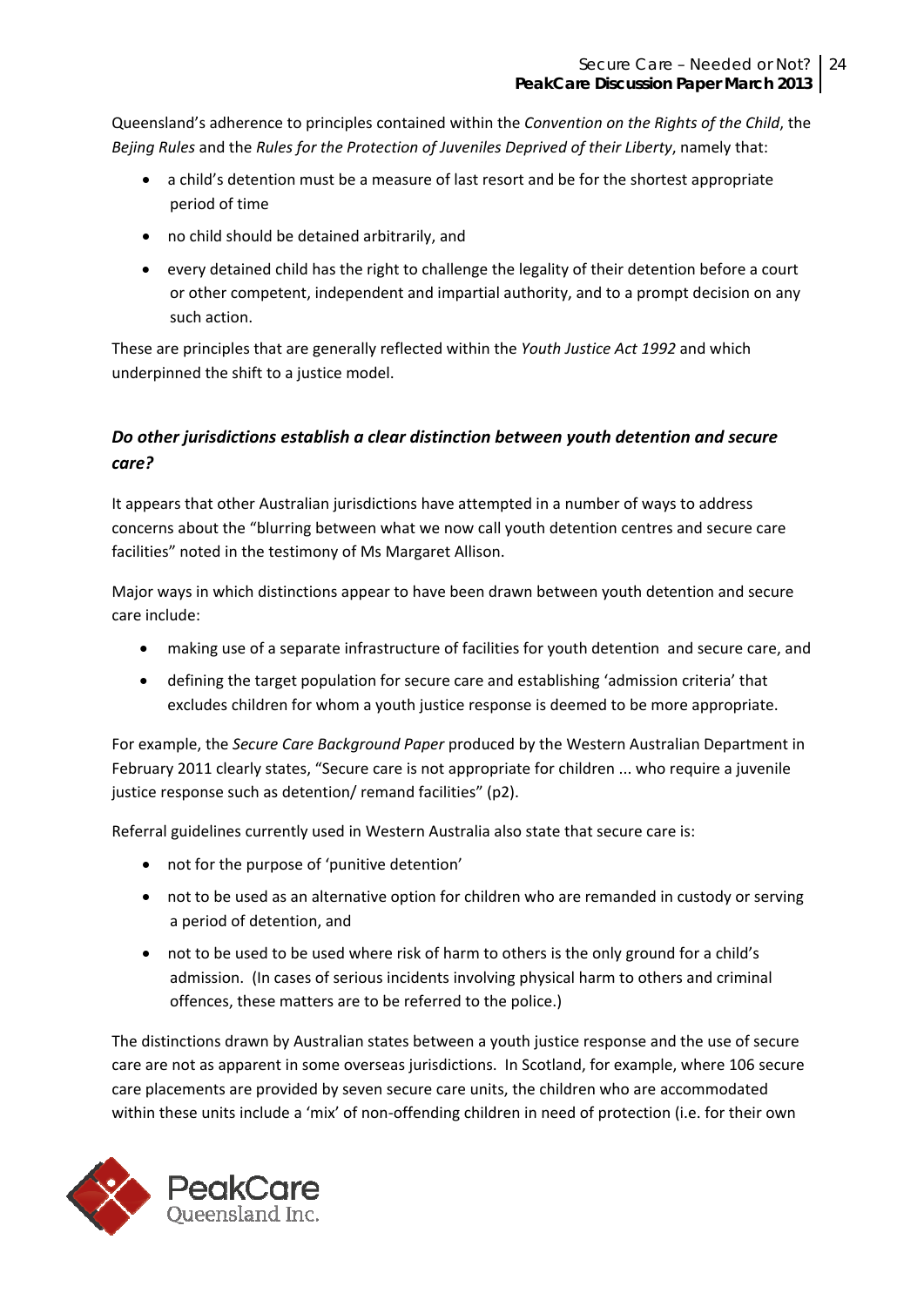safety) and children who have committed offences (i.e. for the safety of others). In England where there are 17 secure care units, some provide both 'youth justice' and 'welfare' placements while others specialise in one or the other.

As such, the United Kingdom's approach to secure care may be seen as more reminiscent of Queensland youth detention practices under the *Children's Services Act 1965* operating in accordance with the now abandoned welfare model.

## *Would secure care be a 'stepping‐stone' to imprisonment or provide the diversion some children need?*

The written submission of the Queensland Branch of the Faculty of Child and Adolescent Psychiatry, Royal Australian and New Zealand College of Psychiatrists advocates for the introduction of a 'secure children's home' model similar to that used in the United Kingdom so that children "can receive the help they need before they are on a trajectory towards long-term incarceration in the adult prison system"<sup>22</sup>. They qualify their argument by stating that the criteria for children's admissions should be based on "risk and welfare, not their offending" and the aims of the placement must be "explicitly therapeutic" $^{23}$ .

The submission by Mercy Family Services similarly promotes the introduction of a secure care option as a "therapeutic intervention and not punishment" whilst also acknowledging that "the reality of separating offending behaviour from trauma-related child protection interventions is not always possible"<sup>[24](#page-25-1)</sup>.

Despite efforts which may be made to claim and promote a 'therapeutic' rather than 'punitive' purpose of secure care, it is likely that many children would nevertheless view their detention in secure care as a form of 'punishment'. As speculated by a witness during an inquiry hearing, there may be doubts about "whether young people have the ability to understand that they're not in secure care because they've necessarily committed an offence"<sup>[25](#page-25-2)</sup>. Some corroboration of this concern may be seen in the testimony of a child in care when he described his 24 hour detention in a mental health facility as an action taken by the police to "punish him" rather than for any therapeutic-related purpose $^{26}$  $^{26}$  $^{26}$ .

It is noteworthy that consideration of a secure care option is occurring within an environment wherein criticism is already being levelled at some residential care services for relying too heavily on 'police call‐outs' to manage the behaviours of children and a subsequent 'overly‐punitive' response including the 'over-charging' of children with offences that escalates the potential for their

New Zealand College of Psychiatrists, September 2012 (p23)<br><sup>24</sup> Submission of Mercy Family Services, December 2012 (p50)<br><sup>25</sup> Transcript, Marissa Sherry, 7 February 2013, Brisbane (p50: line 13)<br><sup>26</sup> Transcript de-identifi

<span id="page-25-4"></span><span id="page-25-3"></span><span id="page-25-2"></span><span id="page-25-1"></span><span id="page-25-0"></span>

-

<sup>&</sup>lt;sup>22</sup> Submission of Queensland Branch of the Faculty of Child and Adolescent Psychiatry, Royal Australian and New Zealand College of Psychiatrists, September 2012 (p23)<br><sup>23</sup> Submission of Queensland Branch of the Faculty of Child and Adolescent Psychiatry, Royal Australian and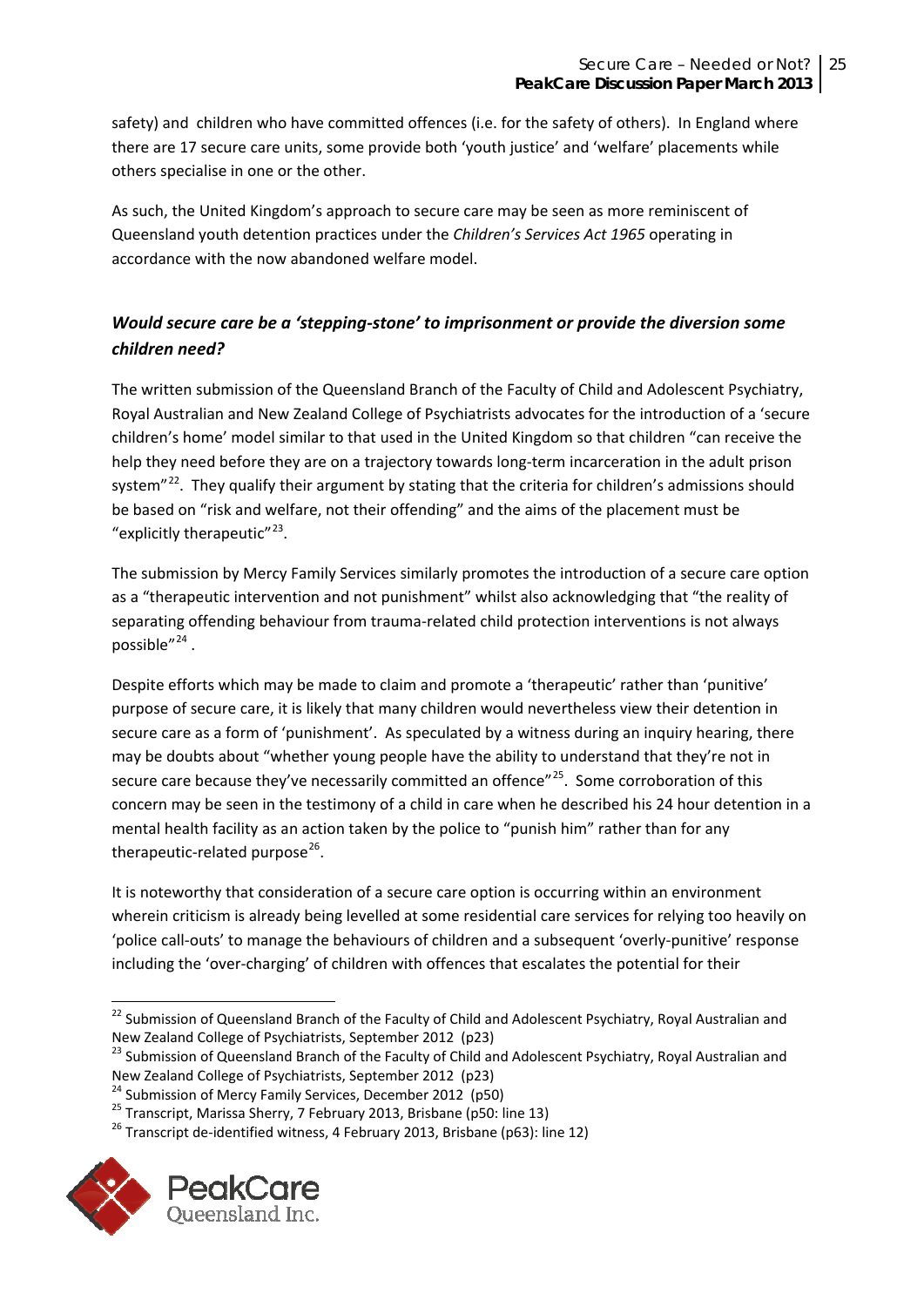prolonged involvement with the youth justice system. A submission by the Youth Advocacy Centre details concerns about the greater propensity for children, older adolescent children in particular, who are living in residential care to come to the attention of the police and be charged with offences than children who are living in a "normal family environment"<sup>27</sup>. A submission by Sisters Inside raises similar concerns about the "increasing criminalisation of children in residential care facilities"<sup>[28](#page-26-0)</sup>.

The questions to be contemplated are:

- whether secure care would, despite whatever claims may be made in relation to its therapeutic purpose, invariably be perceived by children and others as a 'step' towards youth detention which will lead to an increased likelihood of their involvement with both the youth justice and adult criminal justice systems, or
- whether secure care can, through a rigorous application of strategies to maintain an exclusively therapeutic purpose, divert some children from proceeding on this trajectory.

## **Your comments:**

*What relationship (if any) should exist between secure care and youth detention? Would secure care become a 'step towards' youth detention and increase the likelihood of children's involvement with* the youth justice and adult criminal justice systems, or can it be used to divert some children from *proceeding on this trajectory?*

<span id="page-26-1"></span><span id="page-26-0"></span>

<sup>-</sup><sup>27</sup> Submission of Youth Advocacy Centre, October 2912 (p2)<br><sup>28</sup> Submission of Sisters Inside, July 2012 (p3)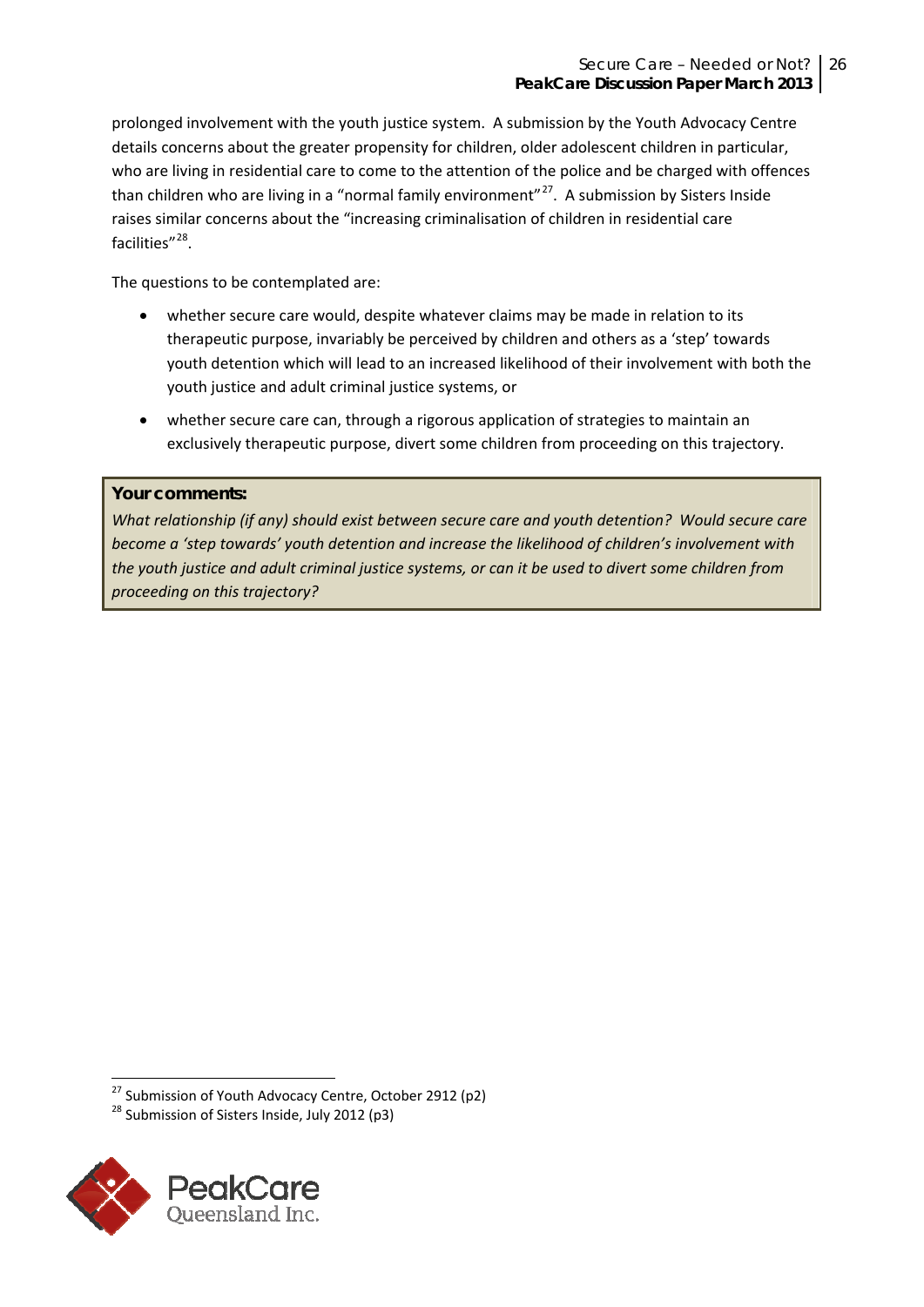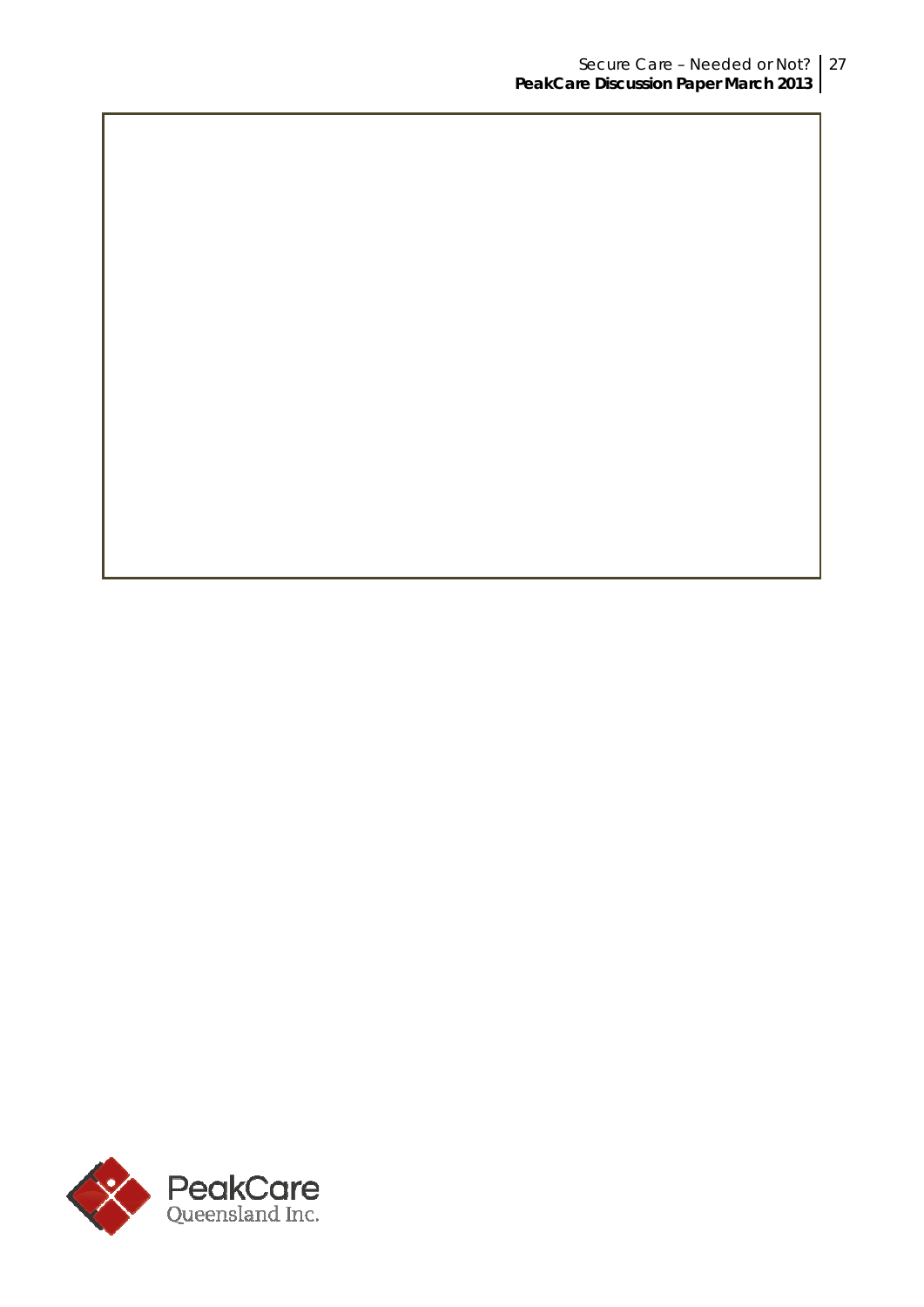## **The relationship between secure care and secure mental health services**

In advocating to the Commission for the introduction of 'secure therapeutic facilities', the Queensland Branch of the Faculty of Child and Adolescent Psychiatry, Royal Australian and New Zealand College of Psychiatrists puts forward a 'two‐pronged' argument.

Firstly, the argument is made that the adolescents who are in need of such facilities "generally do not meet the criteria for detention under the *Mental Health Act 2000*"[29](#page-26-1). The second prong to the argument is based on the current inadequacy of adolescent mental health in‐patient units in being able to deliver the services needed by some children. In particular, it is noted that "such in-patient units are designed for acute (short-term, 2 to 3 week) admissions of young people with an acute, treatable mental illness not long-term therapeutic work". The submission also notes that "even services with capacity for active engagement and intensive follow-up, such as Evolve Therapeutic Services, find them very difficult to locate and engage with" and on the occasions when they are admitted to an in-patient unit, they "cause disruption to the units and to the care of young people with acute mental illness and they often abscond"<sup>[30](#page-28-0)</sup>.

The submission calls for the "development of a new legislative framework which allows for restrictive care of children at extreme risk"<sup>31</sup>. It is not stated however whether this legislative framework should be incorporated within amendments to the *Mental Health Act 2000* or the *Child Protection Act 1999*. Similarly, in calling for the establishment of secure therapeutic facilities similar to those that exist in the United Kingdom, the submission does not articulate the finer details in respect of 'who' would be responsible for the governance, financial resourcing, administration and service delivery of such a facility (i.e. whether it would fall under the 'umbrella' of a child protection response or a mental health response or a 'hybrid' of both) which are critical to fully understanding the proposition.

# *Would secure care serve as an additional response to, or a substitute for, the involuntary assessment or treatment of children in a mental health facility?*

Other submissions and the testimony of witnesses have also generally been unclear about whether their preferred models for secure care would:

 provide a service response that is distinctly different from, and additional to, the involuntary assessment or treatment of children with a mental illness in a secure mental health facility, or

<span id="page-28-1"></span><span id="page-28-0"></span>New Zealand College of Psychiatrists, September 2012 (p23)<br><sup>31</sup> Submission of Queensland Branch of the Faculty of Child and Adolescent Psychiatry, Royal Australian and New Zealand College of Psychiatrists, September 2012 (p23)



<sup>&</sup>lt;sup>29</sup> Submission of Queensland Branch of the Faculty of Child and Adolescent Psychiatry, Royal Australian and New Zealand College of Psychiatrists, September 2012 (p23)<br><sup>30</sup> Submission of Queensland Branch of the Faculty of Child and Adolescent Psychiatry, Royal Australian and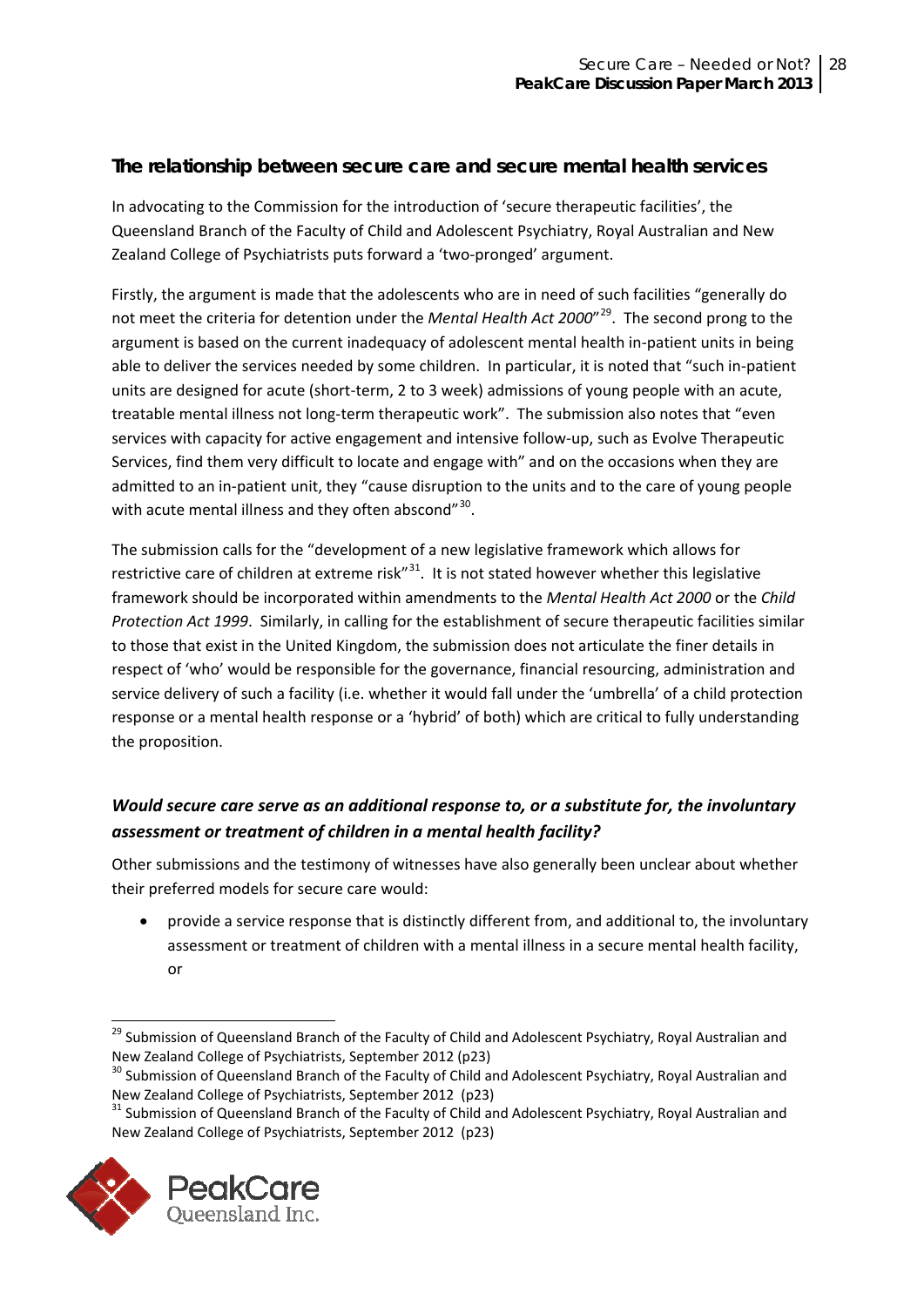serve as a replacement for the assessment or treatment of children with a mental illness in a secure mental health facility.

The *Rules for the Protection of Juveniles Deprived of their Liberty* however are clear in respect of this matter. Section IV(H)(53) states that "a juvenile who is suffering from mental illness should be treated in a specialised institution under independent medical management" . In an apparent recognition of this requirement, the *Secure Care Background Paper* produced by the Western Australian Department for Child Protection in February 2011 states, "Secure care is not appropriate for children whose needs are best serviced through admission to a mental health facility..." (p2).

Current referral guidelines used within Western Australia state that a secure care arrangement:

- is not appropriate when children are exhibiting behaviours indicating possible mental illness in which case, consultation must be undertaken with a qualified practitioner able to assess the extent of the mental condition, prior to any referral to secure care, and
- where a severe mental illness is suspected, requiring medication or a possible inpatient admission, case referral should always occur to those services specialising in such care and treatment, as a priority.

Within New South Wales and Victoria however, the answer is less clear. In New South Wales for example, children who are eligible for involuntary treatment under the *Mental Health Act 2007* may be admitted to therapeutic secure care for a short duration if necessary. The program guidelines also state however that children with a significant, complex mental health condition who require close psychiatric monitoring and treatment must be carefully assessed when placement in therapeutic secure care is being considered and, if admitted, their treatment is to be provided by health professionals.

# *To what extent is the paucity of child mental health services in Queensland driving the call for a secure care option?*

As previously noted, testimony by Ms Margaret Allison included statements of her reservations concerning the introduction of a secure care option based on her longstanding concerns about the "paucity of mental health services for young adolescents...(and)...great deal of difficulty of getting access to mental health services for adolescents manifesting extreme behaviours"<sup>32</sup>.

These concerns match with anecdotal reports received by PeakCare from staff of non‐government organisations in which dissatisfaction is frequently expressed about the scarcity of specialised mental health services available for children as well as the lack of preparedness by those that do exist to diagnose a mental health condition and/or provide treatment, be that in a secure setting or the community. As noted in the testimony of one witness to the inquiry, "there aren't a lot of options within the mental health system for young people with those sort of behaviours"<sup>[33](#page-29-0)</sup>.

<span id="page-29-1"></span><span id="page-29-0"></span>

 $\overline{a}$  $32$  Transcript, Margaret Allison, 26 February 3013, Brisbane (P105: line 28)<br> $33$ Transcript, Greg Wall, 5 February 2013, Brisbane (P40-132: line 10)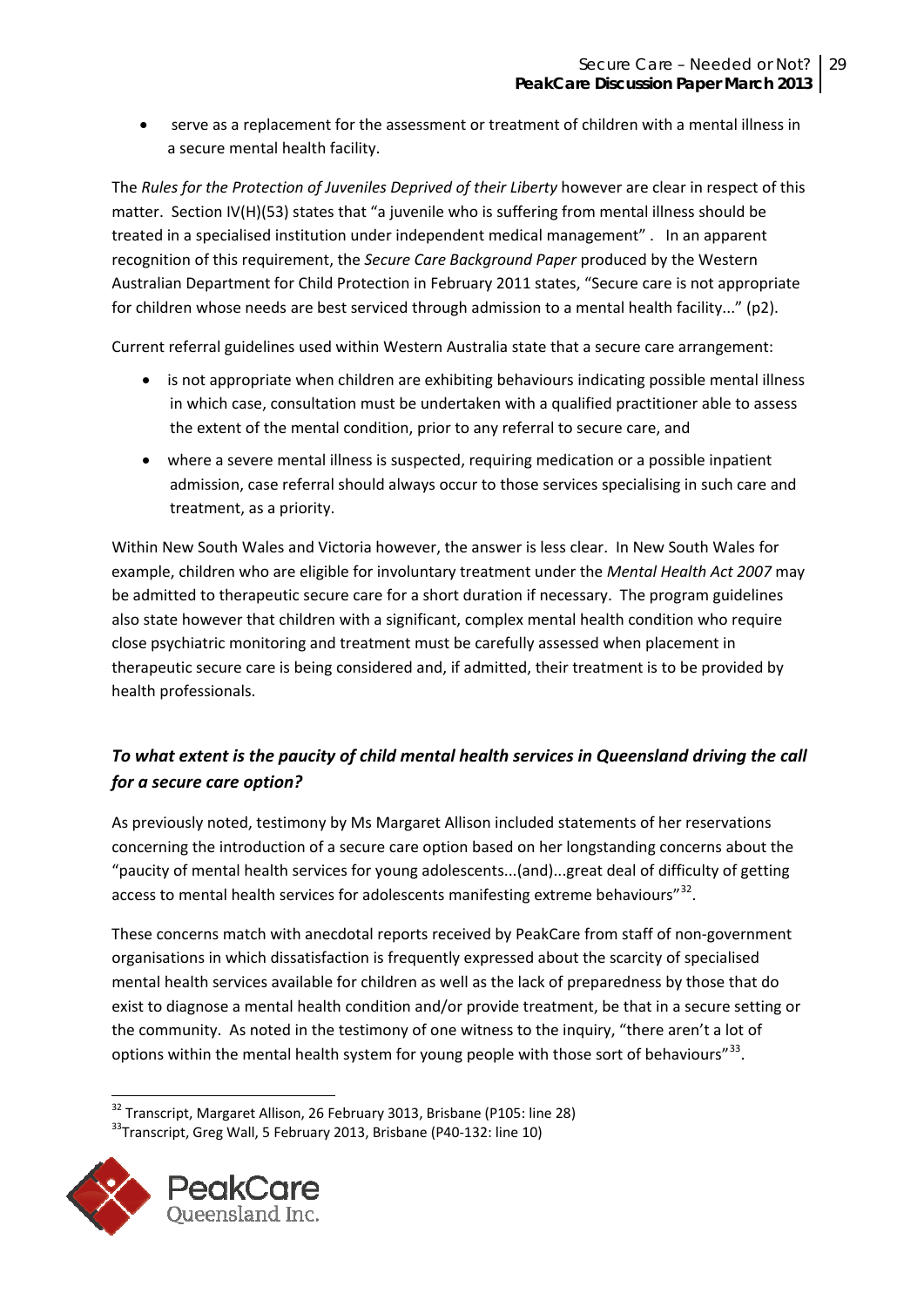It must be viewed as alarming that the range of facilities currently available within Queensland for the involuntary assessment or treatment of children with a mental illness are confined to inpatient beds/ units within hospitals, the Child And Family Therapy Unit at the Royal Children's Hospital and the Barrett Adolescent Centre. This is compounded by evidence before the Commission indicating that the Barrett Adolescent Centre is under review and will close with no commitment having been made by the State Government, as yet, to replace the Centre. As noted in the testimony of Dr Brett McDermott, Executive Director of the Mater Child and Youth Mental Health Service, "to lose this service would be to lose the place of last therapeutic help for some of our most traumatised Queensland adolescents"<sup>[34](#page-29-1)</sup>. This is notwithstanding the concerns also stated by Dr McDermott that the Centre which is currently "sitting out by itself under an adult mental health unit which doesn't understand it" needs reform and would be better located "under the Queensland Children's Hospital" due to the specialised knowledge and expertise required to deliver child and adolescent mental health services.

The dearth of specialist services and professionals resulting in poor quality assessments and treatment for children in care is a problem also frequently noted by non‐government organisations. A complaint commonly made is that assessments undertaken by mental health services usually result in an outcome whereby difficulties being experienced by a child are regarded as 'behavioural' rather than an indication of existing or emerging mental health concerns and therefore not warranting of treatment. For example, in response to questioning about the refusal of an admission of a nine‐year old girl to a mental health unit, another witness stated that "the hospital does not admit children with behaviourals...(despite the)... significant trauma attached to this child and ... extensive history of abuse"<sup>[35](#page-30-0)</sup>.

In a submission to the Commission lodged by the Youth Affairs Network of Queensland (YANQ), a number of specific concerns are raised about the growing percentage of Queensland children in care who are being diagnosed with attention deficit hyperactivity disorder (ADHD) and being prescribed psychotropic medication<sup>36</sup>. The YANQ submission refers to information contained with the annual *Views of Young People in Residential Care Queensland* reports produced by the Commission of Children and Young People and Child Guardian indicating increasing rates of ADHD diagnosis and subsequent psychotropic medication use amongst children in care that significantly exceed rates within the general population of children. The YANQ submission postulates that inappropriate diagnosis of ADHD and use of psychotropic medication is taking place in the absence of access to alternative and more effective health and treatment services.

Speaking specifically in relation to the treatment for adolescent depression provided nationally, Dr McDermott within his testimony to the inquiry stated that, "It was very clear that in certain areas expertise around adolescent health was poor, the number of adolescence centres of excellence were not very widespread, understanding of their differences in presentation of depression in adolescence was fairly poor. It's clearly something that some systems don't do well. Probably they

<span id="page-30-1"></span><span id="page-30-0"></span>

-

<sup>&</sup>lt;sup>34</sup> Transcript, Dr Brett McDermott, 8 November 2012, Brisbane (P58: line 18)<br><sup>35</sup> Transcript, Michelle Bellamy, 7 February 2013, Brisbane (P71: line 43)<br><sup>36</sup> Submission of Youth Affairs Network of Queensland, 2012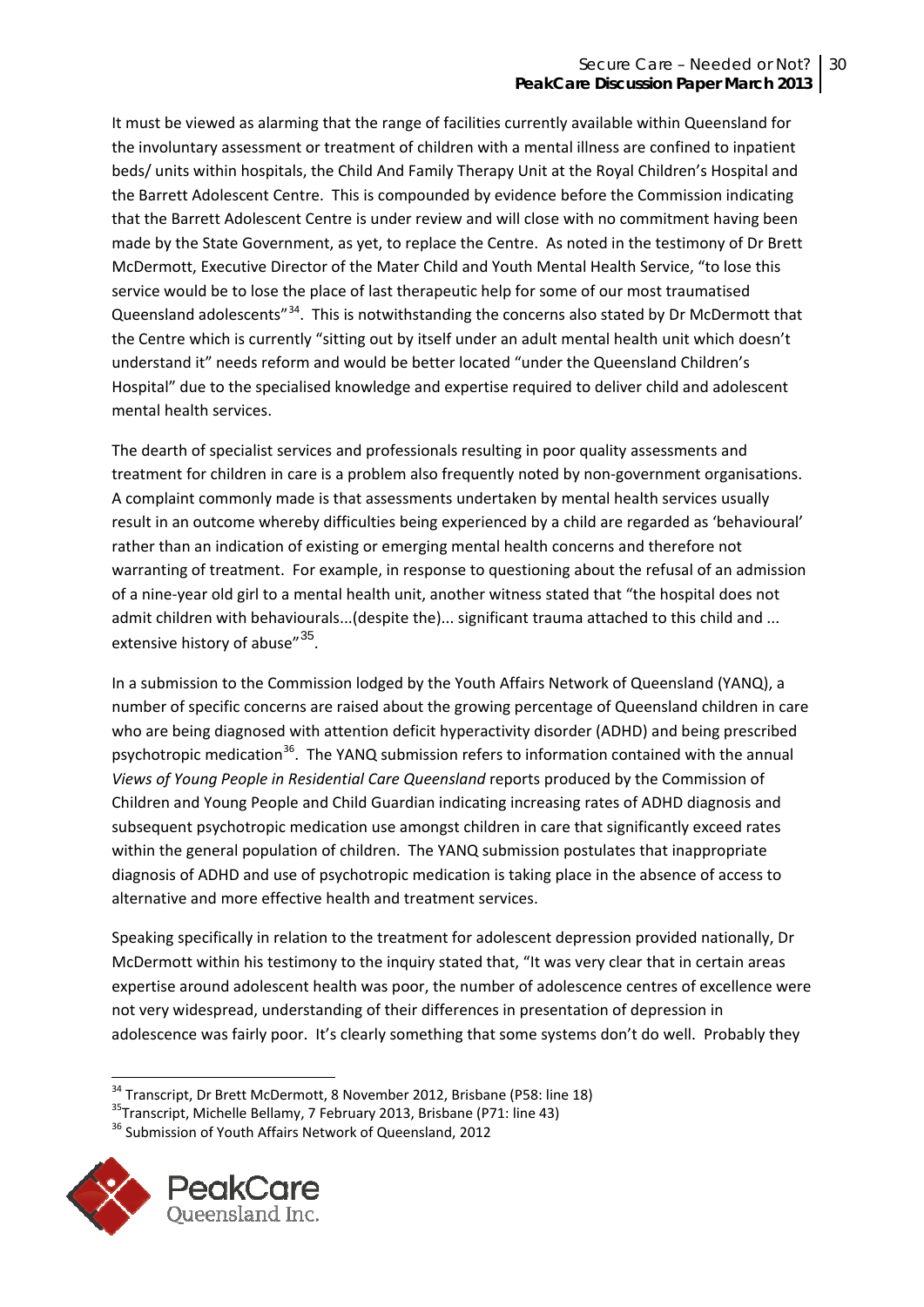do best with children in the middle years, and infants and adolescents they do more poorly, as a generalisation"[37.](#page-30-1)

## *How large is the 'gap' between the 'demand' for specialised child mental health services and their 'supply'?*

There is a lack of Queensland‐specific research about the prevalence of mental health conditions amongst children in care that might be used to measure the 'gap' between the 'demand' for specialised mental health services and their 'supply'. However, research undertaken in other states provides an indication of 'un‐met' demand at a national level and it may be surmised that this is similar to the situation that exists within Queensland. This research includes:

- a study of 347 children in care within New South Wales reporting high levels of poor mental health including trauma-related anxiety and self-injury (Tarren-Sweeney & Hazell, 2006)
- a study of 364 children from four States with a history of placement instability in care which found evidence of these children experiencing high levels of psycho‐social disorders including clinical anxiety and depression (Osborn et al, 2008)
- a survey of 60 young people leaving care in Victoria which found that 50% sought help from a mental health professional after leaving care and almost two-thirds were diagnosed with a form of physical, mental or intellectual disability or illness (Raman et al, 2005), and
- a study of 41 care leavers in New South Wales which found that 71%, within four to five years of leaving care, had contemplated or acted on suicidal thoughts reflected in self‐harm or risk‐taking behaviour and nearly 50% had attempted suicide (Cashmore & Paxman, 2007).

A feature story recently published in the Weekend Australian magazine also gives cause for concern about the prevalence of mental health issues amongst Queensland children for whom there are inadequate and insufficient service responses. Within this article, the Director of the Brisbane Youth Detention Centre is quoted as having said, "They found that 70 per cent of the boys coming in here have some diagnosable mental health issues... (and)... ninety per cent of the girls have a diagnosable mental health issue. In the community, a lot of these young people go unassessed, untreated, unhelped" (2013).

In light of the likelihood that significant numbers of the boys and girls spoken of were children who are or were in the guardianship of the chief executive for child protection reasons, the Director's comments strongly suggest that these children did not commence receiving the mental health treatment they needed until they were incarcerated within a youth detention centre. It must be viewed as extremely concerning these services were not made available to them prior to their detention and begs the question to be asked how many of these children may have been diverted from involvement in criminal offending and subsequent incarceration in a youth detention centre had adequate mental health services and support been made available to them. It similarly begs the question how much is the identification of a need for a secure care optionbeing driven by a lack of

<span id="page-31-0"></span><sup>&</sup>lt;sup>37</sup> Transcript, Dr Brett McDermott, 8 November 2012, Brisbane (P55: line 46)



-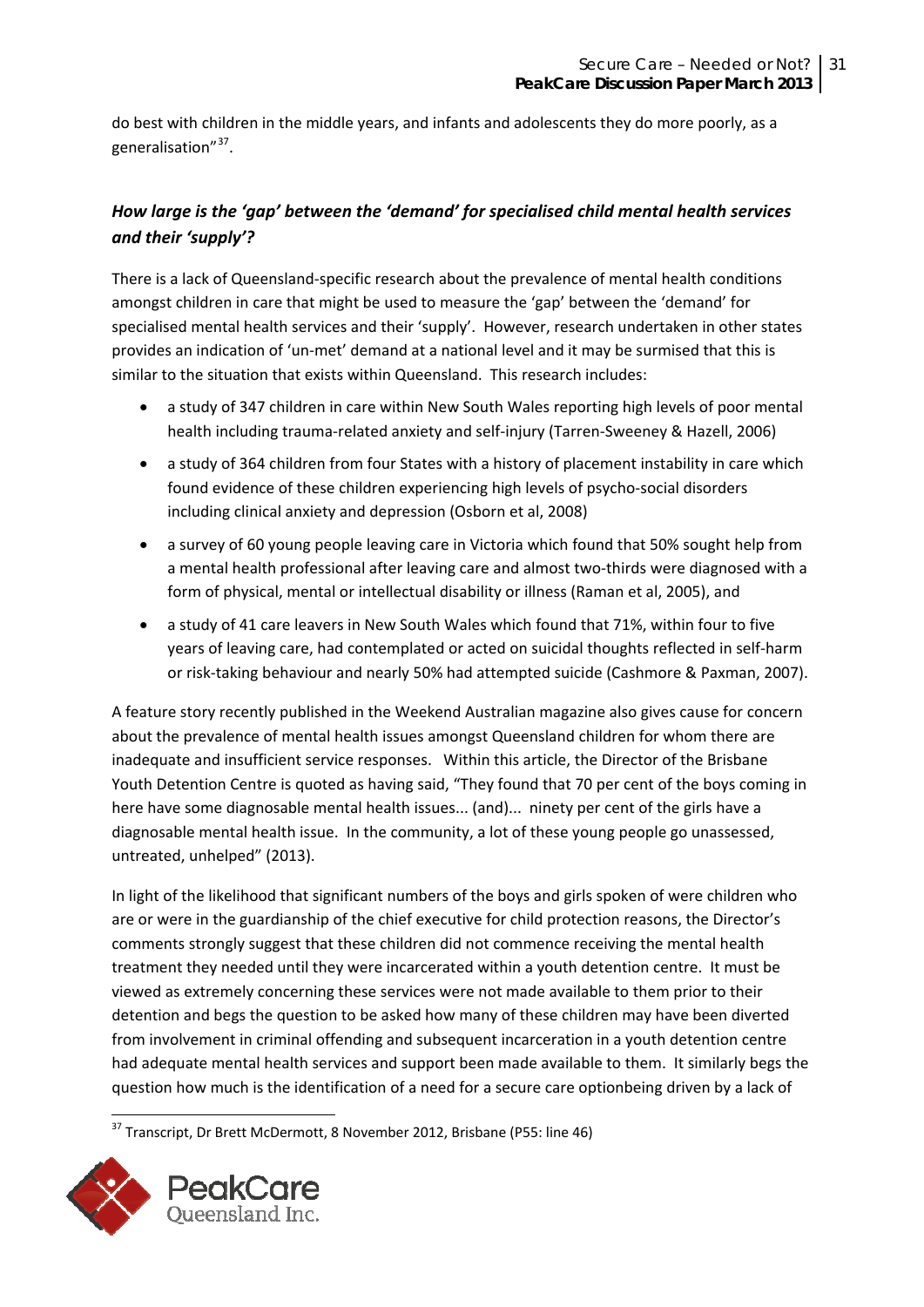accessible mental health services delivered at much earlier stages of difficulties being experienced in the lives of some children.

## **Your comments:**

*What relationship (if any) should exist between secure care and secure mental health services? Should secure care be seen as a different and added response to, or as a substitute for, the involuntary assessment and/ or treatment of children in a secure mental health facility? To what* extent is the call for a secure care option being driven by a lack of accessible mental health services?

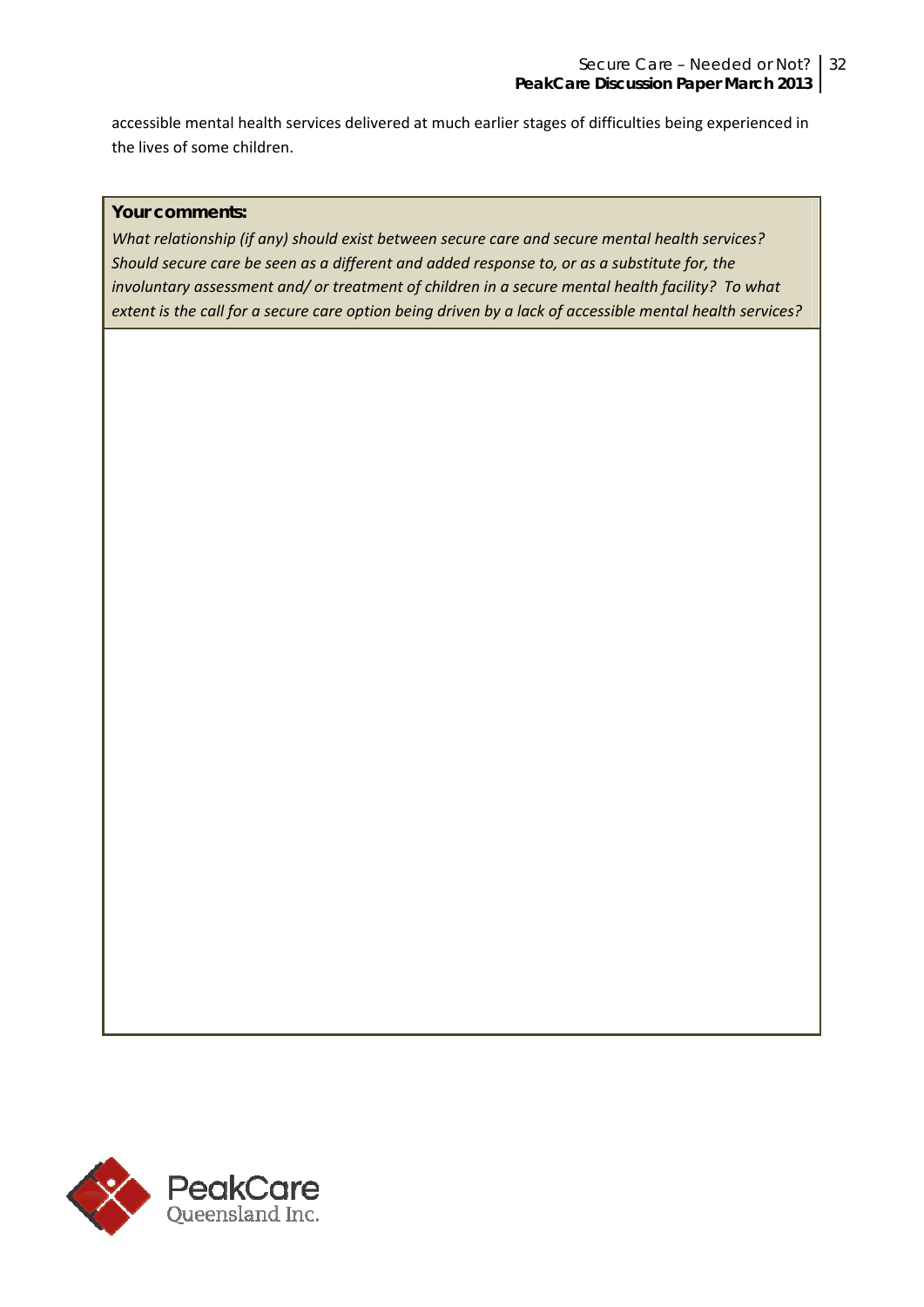## **The role and purpose (if any) to be served by secure care**

The past twenty‐five years have seen significant changes in the circumstances under which Queensland children can be detained and the purposes associated with their detention. Shifts away from a welfare model to a justice model resulted in a cessation of the practice of detaining children deemed to be 'uncontrollable' or 'likely to fall into a life of vice and crime or addiction to drugs'. In parallel with these developments, changes were also occurring in the field of mental health treatment and care. Movement away from institutionalisation and the often degrading and inhumane 'excesses' of the 'medical model' impacted the treatment and care received by both children and adults.

In line with these developments, the Sir Leslie Wilson Youth Hospital which had been used since 1961 to accommodate a 'mix' of children who had broken the law along with those deemed to be emotionally disturbed or simply 'trouble‐makers' was transferred from the control of the Department of Health to the Department of Children's Services in 1983 and re‐named the Sir Leslie Wilson Youth Centre. The centre was re-named again in 1993 when it became the Sir Leslie Wilson Youth Detention Centre before eventually closing in 2001 after its urgent de‐commissioning had been recommended by the 1999 *Commission of Inquiry into Abuse of Children in Queensland Institutions*.

The developments that occurred within both Queensland's youth justice and child mental health systems reflected similar changes that were taking place nationally and internationally, evidenced by the adoption of the detention as a last resort principle stated within the United Nations *Covenant on the Rights of the Child*, the *Beijing Rules* and the *Rules for the Protection of Juveniles Deprived of their Liberty* with this principle evident in both Queensland's *Youth Justice Act 1992* and *Mental Health Act 2000*.

These developments, whilst laudable in their 'tightening up' of the grounds on which children could be detained, also had the effect of exposing a 'gap' in the capacity of the 'system' to deal with the needs and demands of a small cohort of children. These are the children who, due to their displays of extreme and often life‐threatening behaviours previously found themselves being made subject to a 'care and control order' and placed in a youth detention centre or in some instances, a mental health facility or, in respect of those children who were placed in the Sir Leslie Wilson Youth Hospital, a combination of the two.

In effect, the child protection system was left to 'fill the gap' with inadequate service responses at its disposal or thought given to what these responses might be. It may be argued that the exposure of this gap has been exacerbated by growing numbers of children displaying complex behaviours over recent years along with increases in the extremity of their needs.

In part, it may be seen that the Department has attempted to fill this gap through its funding of 'therapeutic residentials'. However, as observed by the Action Cente for Therapeutic Care (ACTCare) in its submission to the Commission, "Relationship between the therapeutic residentials and the

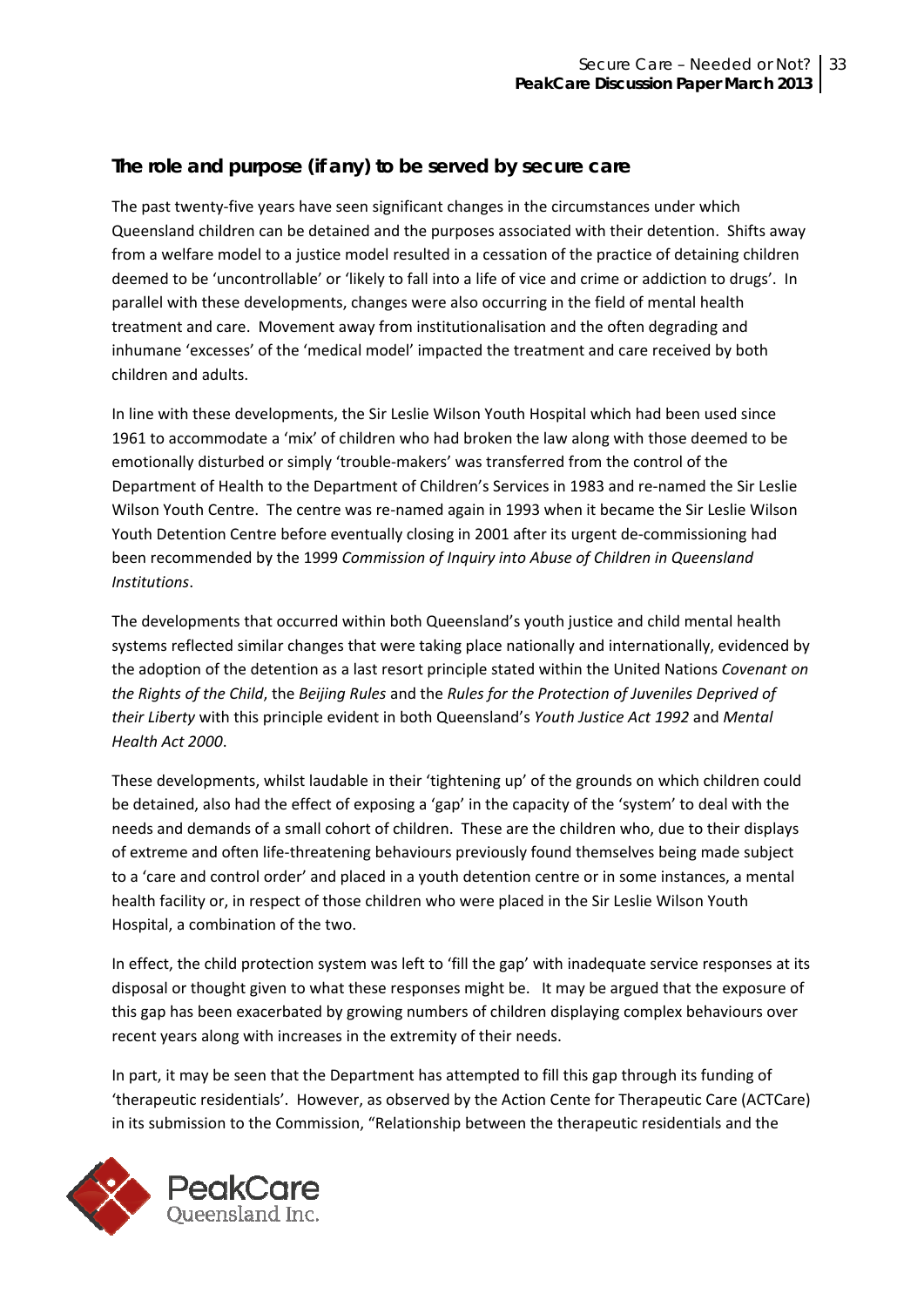Department of Communities, Child Safety are not yet stable in every region, which means that inappropriate referrals are sometimes made. Until Departmental personnel understand that the therapeutic residentials are not set up to be treatment centres, or psychiatric inpatient centres, they will continue to refer some of the very high risk young people who have significant mental health, criminal and substance use problems... Therapeutic residential staff are not trained psychiatric or substance use clinicians, and will struggle to contain and form relationships with this group of young people" $38$ .

The ACTCare submission provides opinion about difficulties experienced by Queensland non‐ government organisations in properly setting up therapeutic residential care including:

- a lack of adequately trained staff able to provide a therapeutic response, particularly Aboriginal and Torres Strait Islander residential care workers
- lack of a pool of trained managers, team leaders and clinicians/ therapists who understand therapeutic care models and are able to lead good practice
- poor pay rates within the non-government sector, especially for managers and clinicians, in comparison with the government sector, and
- organisational frameworks that are not completely compatible with the provision of therapeutic care including, for example, poor provisions for training, supervision and team meetings.

## *Use of secure care to 'fill the gap' in other jurisdictioms*

With other States also seeming to be struggling with a similar cohort of children, some (Western Australia, New South Wales and Victoria) have introduced secure care in an apparent attempt to 'fill the gap' in the range of service options available to these children.

Unlike the United Kingdom's approach to secure care where there is largely a 'blending' of 'youth justice' and 'welfare-related' purposes which is reflected in the profile and characteristics of the children who are placed in their facilities, Australian States are making clear distinctions between youth detention and their models of secure care through the establishment of a separate infrastructure of facilities and admission criteria that excludes children for whom a youth justice response is deemed to be more appropriate. To varying extents, the program descriptions published by other States similarly create some level of delineation between secure care and the involuntary assessment or treatment of children in secure mental health facilities.

Generally, it may be regarded that the secure care models of Western Australia, New South Wales and Victoria serve a role in removing 'pressure' from the child protection system (residential care services delivered by the non‐government sector, in particular) in providing care for a small cohort of children whilst also ensuring that pressure is maintained on the youth justice and mental health systems to properly fulfil their roles in respect of children for whom they exercise responsibilities.

<span id="page-34-0"></span><sup>&</sup>lt;sup>38</sup> Submission of Action Centre for Therapeutic Care, 28 September 2012, (p10)



1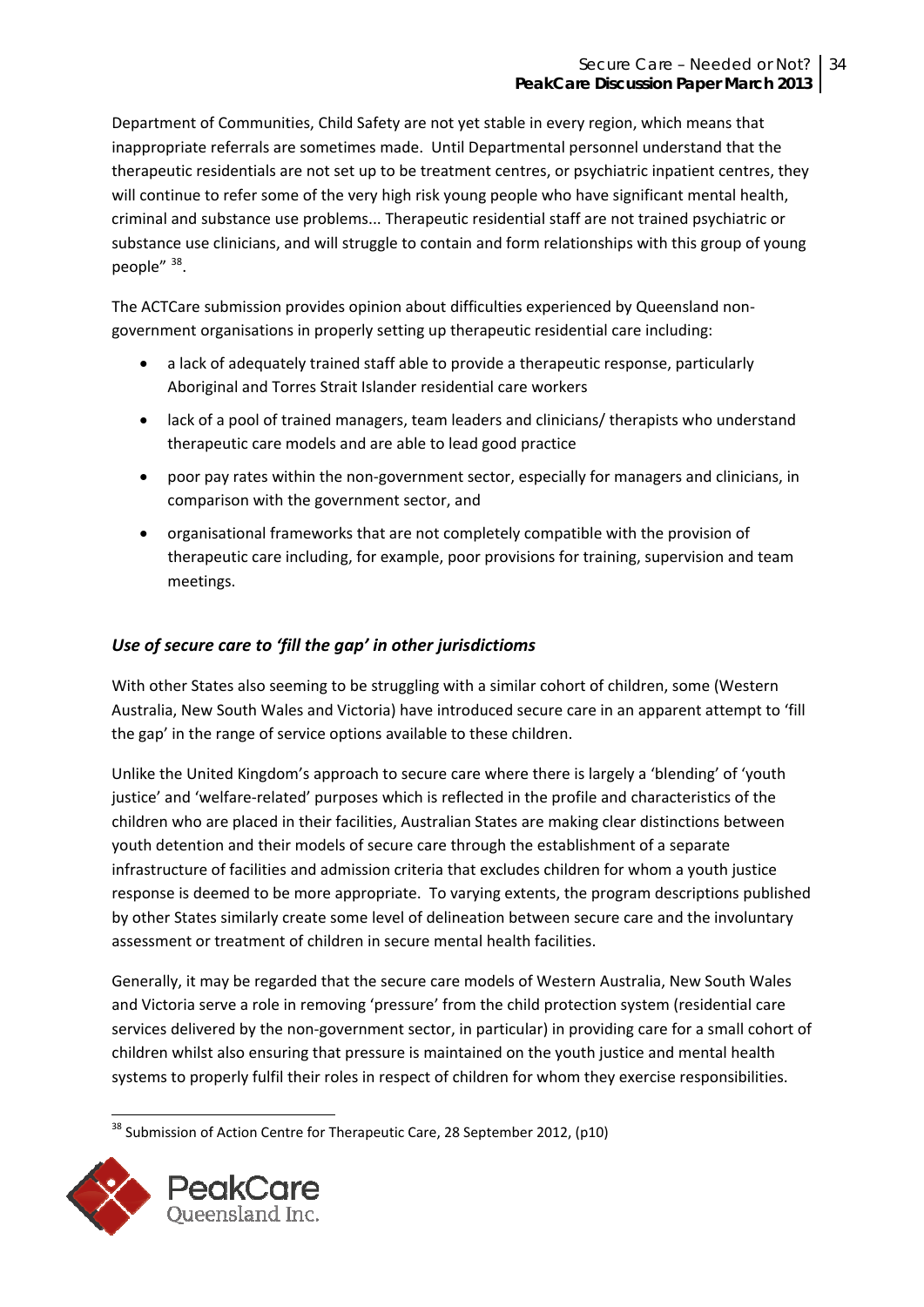Within the program descriptions of these other States, emphasis is placed on the purpose of secure care in keeping children safe. For example, the New South Wales Department of Human Services states that "the defining feature of the target group is behaviour which places the children or young person's life at extreme risk of harm. It is serious risk of harm to self, rather than overall levels of assessed need, which places a child or young person in the target group for secure care".

In accordance with the New South Wales program description, entry into secure care is restricted to children whose behaviours are so extreme that they cannot be managed in a less restrictive setting. These behaviours may include:

- serious or life threatening self-harming behaviour
- serious risk-taking behaviour that leads to severe abuse and exploitation, particularly sexual exploitation, and/ or
- drug or substance abuse that lead to severe harm or risk of death.

The Victorian program description similarly emphasises that secure care is to be used "only when children or young people are at extreme risk and existing community services cannot manage the risk". Admission is likely to be precipitated by a significant crisis.

As such, the children for whom secure care may be an option should not be regarded as an homogenous group in relation to their profile or characteristics. The feature they have in common is simply that they are, for whatever reason, at risk of death or severe harm and in need of an immediate response to prevent this from occurring.

In other words and in keeping with Commissioner Carmody's request to 'not beat around the bush', the primary purpose of secure care within these States is about 'keeping some children alive' or, at least, safe from severe injury or harm when no other alternative means exist to do so.

In keeping with the criteria for admission set by these States, it would seem highly unlikely that 'absconding, unruly, defiant or criminal behaviour' and/ or the existence of a known or suspected mental health condition would be seen as sufficient to allow for a child's admission to secure care unless it could be clearly demonstrated that the child's behaviours were severely harming them or placing them at imminent serious or life‐threatening risk.

## *Secure care, then what?*

Beyond this primary purpose of keeping some children 'alive and safe', it may be seen that additional 'secondary purposes' have been added to the program descriptions developed by each State to ensure that secure care is not simply about providing a 'hiatus' during which time a child may be kept safe through their 'containment', but then free to resume their 'at-risk' behaviours upon their discharge. As commented upon by a witness during questioning about the suitability of a secure care option for a particular child, "I'm not really sure how this young person would actually benefit long term in a secure facility, because then what would happen? ... I don't think it's a longterm solution for young people, because somewhere along the line they're going to be back into the

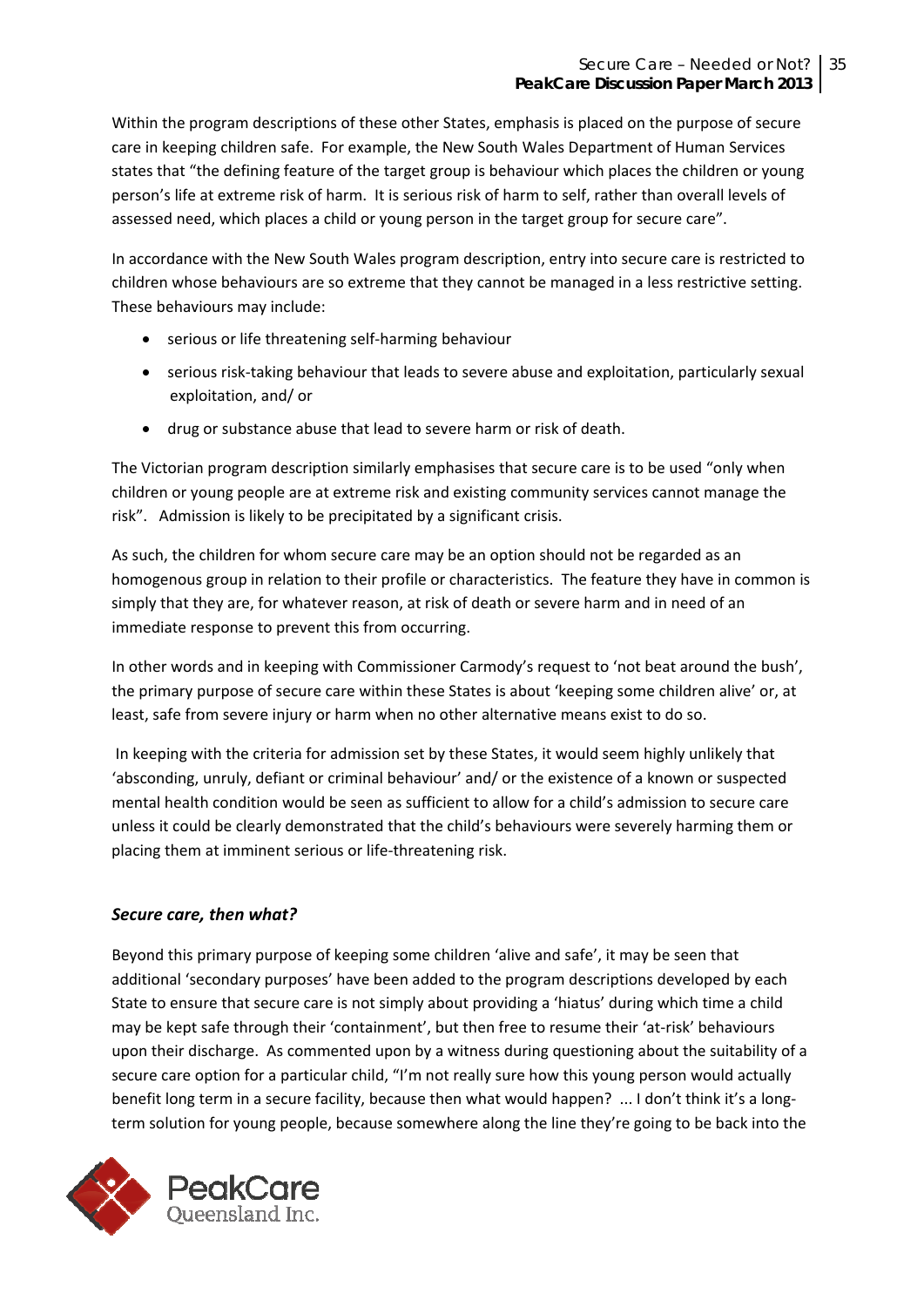community unless you're planning to keep them for the next 60 years in some sort of secure facility, but I doubt that"<sup>39</sup>.

Beyond the full range of individualised therapeutic, educational/ vocational, recreational and cultural safety programs and services that need to be provided to children whilst residing in secure care, "a key message from research is that more needs to be done to ensure integration of secure care services ‐ both at the point of step down from secure into community support and at step up to secure care provision, where community support and intervention are unable to meet need" (Giller, 2006). This is viewed as critically important in ensuring that children are not unnecessarily placed in secure care and can be effectively transitioned from secure care services to less intensive out-ofhome care and support services that are able to meet their needs.

It is noteworthy that following the establishment of a secure care service in New South Wales, a linked step down program had to be developed to allow gradual progress and the continuity of program elements (Fahey and Hardman, 2010).

## *Is secure care compatible with principles of 'detention as a last resort' and the 'best interests of the child'?*

The right to personal freedom is viewed as a fundamental human right that is to be protected. While laws are in place that strictly limit and govern the circumstances under which adults may be deprived of their liberty, the detention of children receives particular attention in international law. The principle of detention as a measure of last resort and for the shortest appropriate period of time that features with the United Nations *Convention on the Rights of the Child*, the *Beijing Rules* and the *Rules for the Protection of Juveniles Deprived of their Liberty* amounts to, in effect, a recognition by the international community that the deprivation of a child's liberty is rarely in their best interests.

Adherence to the principle of detention as a last resort does not mean that children should never be detained under any circumstances. It does mean however that there is an obligation to fully consider and explore alternatives to a child's detention with the best interests of the child remaining the over‐riding and paramount consideration factor.

In wrestling with the question of whether or not secure care serves the best interests of some children, New South Wales, Victoria and Western Australia have apparently determined that it does in extenuating circumstances where children would otherwise be at imminent risk of death or severe harm.

This is not the conclusion reached by South Australia. During that State's consideration of the need for 'safe keeping services', South Australia's Guardian for Children and Young People formed the view that the government should not proceed with introducing the legislation and facilities for 'safe keeping for children' (2008). The reasons stated for this conclusion being reached included:

<span id="page-36-0"></span><sup>1</sup>  $39$  Transcript, Kristina Farrell, 5 February 2013, Brisbane (P74: lines 39-41; p75: lines 3-7)

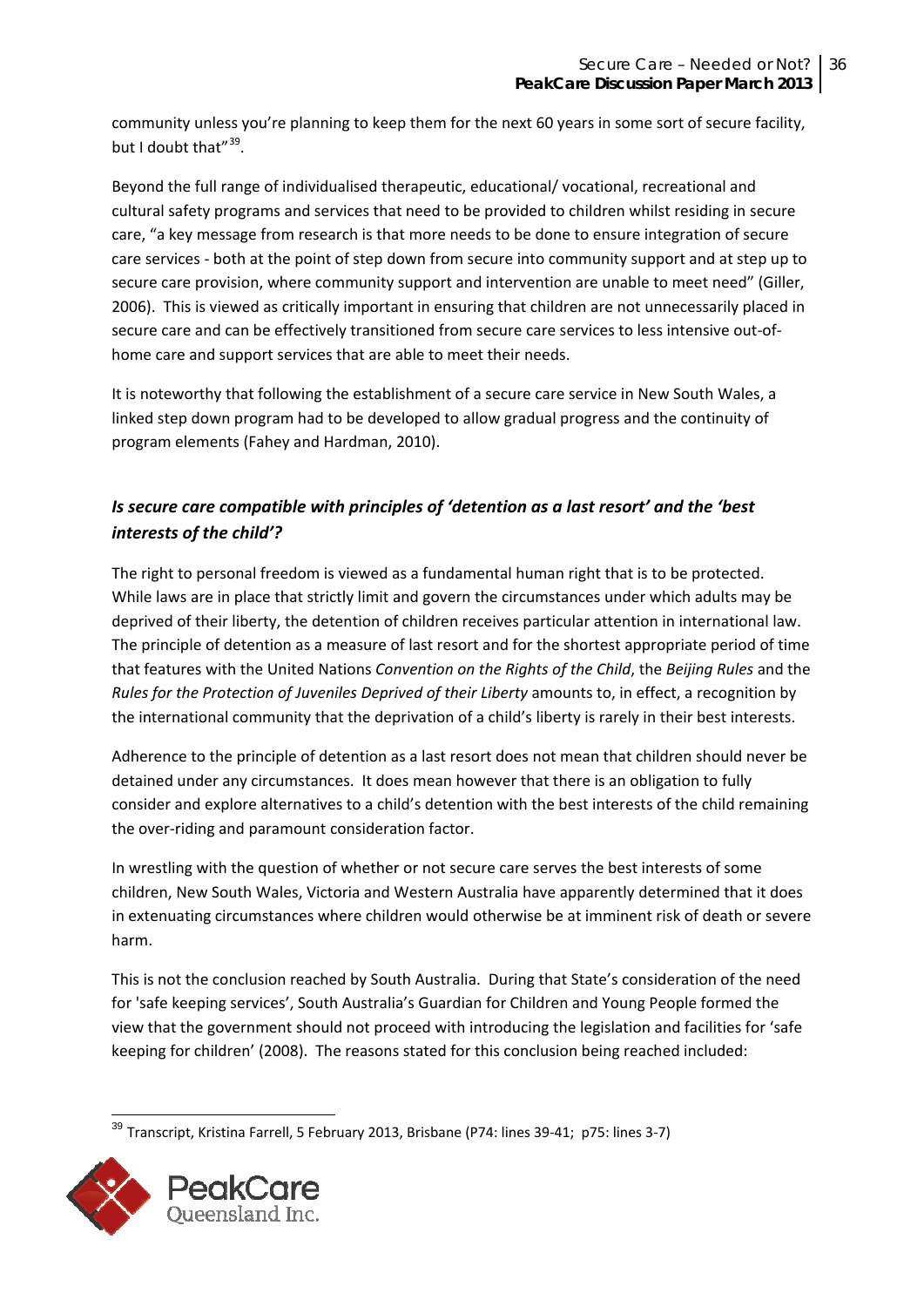- firstly, a failure to be convinced, in the absence of other intensive therapeutic residential services, that it is necessary to detain children in order to engage them with an intensive service, and
- secondly, the high likelihood for abuse of the purpose of the legal orders and facility because there is limited access to community‐based therapeutic services and over demand on the alternative care system.

Queensland's exploration of the role and purpose of secure care necessitates wrestling with the following questions:

- whether the deprivation of a child's rights to liberty and their detention in secure care can be justified as being in their best interests
- under what circumstances (if any) this justification can be found
- what safeguards must be in place to ensure that the principle of detention as a last resort and for the shortest appropriate time is maintained
- what alternatives must first be fully explored and considered before resorting to depriving children of their liberty, and
- in the event that it is determined that secure care can be justified, what role and purpose would it serve within Queensland and for whom would it be provided.

**Your comments:** 

*(In response to any of the above questions)*

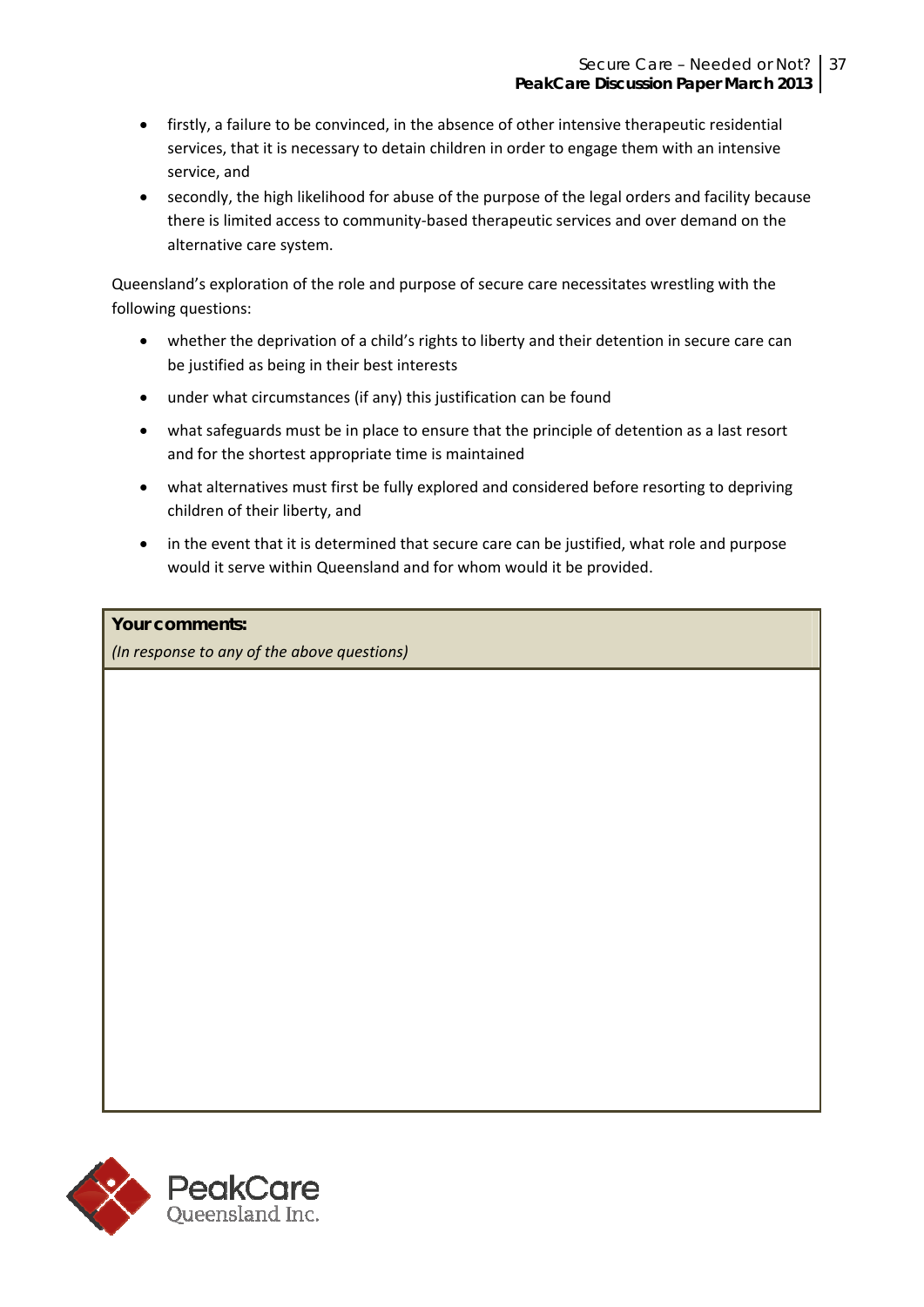Part Four:

# OTHER MAJOR CONSIDERATION FACTORS

This part of the discussion paper lists and briefly describes other factors that warrant consideration in:

- weighing up the perceived benefits (if any) of secure care with the possible detriments of its introduction within Queensland, and
- in the event that secure care is introduced, identifying the means and processes for its management and delivery.

# **Who should determine children's admission and length of stay in secure care and what (if any) restrictions should apply to their admission or length of stay?**

Article 3(1) of the *Convention on the Rights of the Child* requires that individualised decisions be made about the detention of children that take account of each child's best interests as the paramount agenda. This decision‐making should not be limited to the question of whether or not a child needs to be detained however. The best interests of each child must also be given paramount consideration in relation to decisions made about the length of a child's detention and the manner in which they are to be detained.

Article 37(b) states that no child shall be deprived of his or her liberty unlawfully or arbitrarily. In order for Queensland children to be detained in secure care, legislated provisions would need to be proclaimed stipulating the circumstances under which they may be detained (separate to those that allow for their detention in a youth detention centre or mental health facility) and procedures in law established pertaining to all matters relevant to ensuring that their detention is lawful.

Beyond ensuring that the detention of children in secure care is 'lawful', Article 37(b) sets the additional requirement that children are not detained 'arbitrarily'. Despite a child's detention in secure care being lawful under 'domestic law', it may nevertheless be viewed as arbitrary if tested against principles of 'international law'. For example, a child's detention in secure care whilst lawful may still be assessed as arbitrary if:

- there are elements of injustice or inappropriateness concerning the child's detention
- the child's detention is seen to be unreasonable or unnecessary in their particular circumstances, or
- the child's detention is not a proportionate means of achieving the legitimate aims of secure care as stated in law.

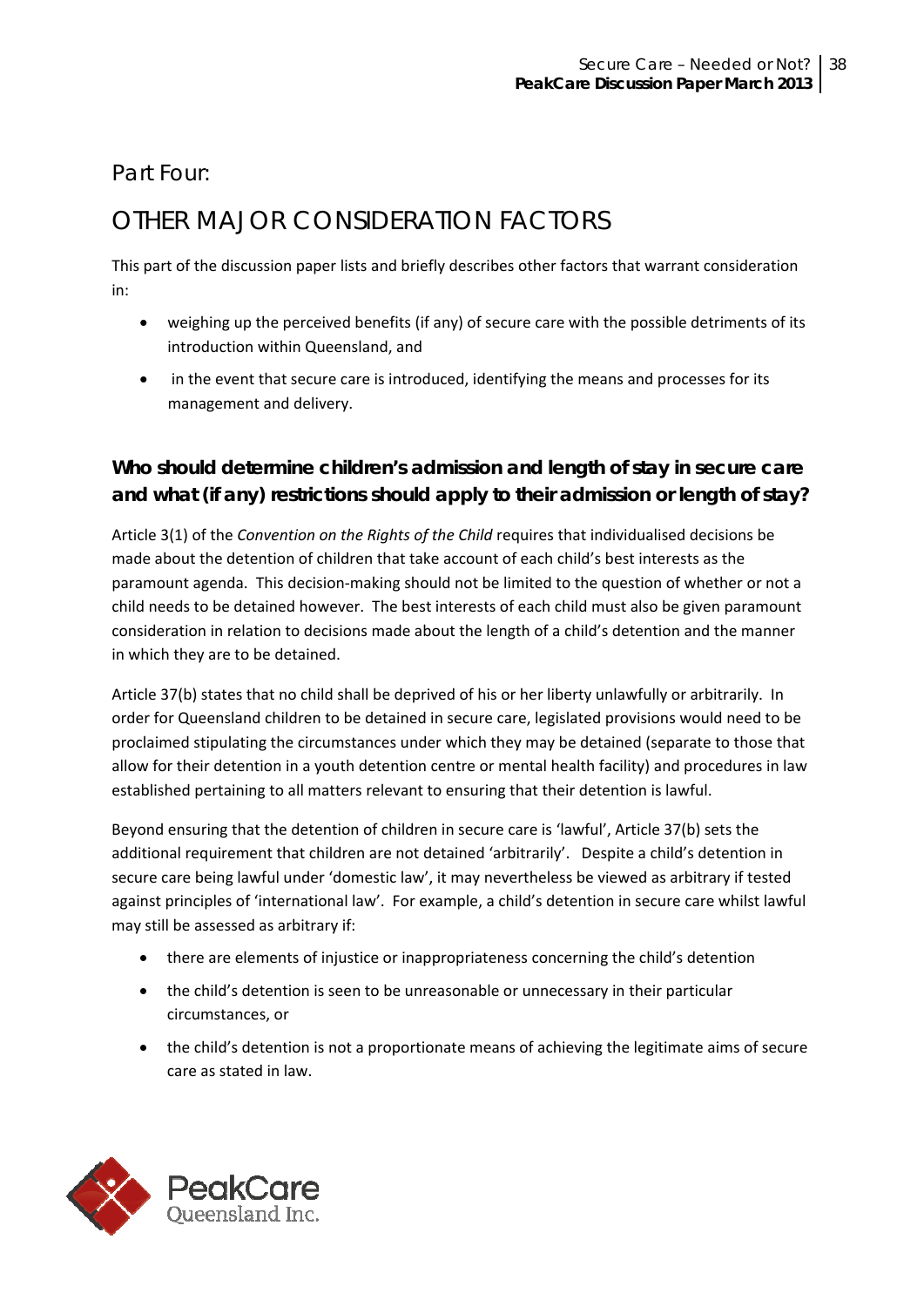## *Secure Care – Needed or Not?* 39 **PeakCare Discussion Paper March 2013**

Additionally, whilst a child's admission to secure care may not be viewed as arbitrary, their continued stay in secure care may become arbitrary if the grounds for their initial detention cease to exist or over time, becomes a disproportionate response that is no longer consistent with the stated goals of a secure care placement. This is especially relevant when consideration is given to the principle of detention as a measure of last resort incorporating the requirement that detention should also be for the shortest appropriate period.

Other Australian States that make use of a secure care option employ different structures, decision‐ making processes and means for addressing the above matters including, in particular, those concerning a child's initial admission and length of stay in secure care. For example, in Victoria and Western Australia, a child's length of stay in secure care is limited to 21 days with provision for this to be extended for a further 21 days. Depending on a child's legal status, delegated senior Departmental Officers may authorise a child's admission to secure care or an interim order (secure care) may be made by a court if the court is satisfied that there is a substantial and immediate risk of harm to the child. Three criteria must be met in determining that a child is eligible for placement in secure care: firstly, the placement must be deemed to be in the child's best interests as defined by factors concerning their stability, development and safety needs; secondly, no other placement or support will adequately protect the child from significant harm; and thirdly, a secure care placement is available and able to meet the child's needs.

In reflecting the significance of detaining a child involuntarily and the exceptional circumstances that would lead to such an action occurring, in New South Wales the Supreme Court is charged with the responsibility of determining whether or not a 'therapeutic secure care order' is made. The Supreme Court makes interim therapeutic secure care orders only, sets review dates and issues instructions to the Department about the information to be provided at the next review.

In the United Kingdom, courts are also the decision‐makers about a child's admission to secure care. In England, Wales and Scotland, the length of stay varies with an average length of stay amounting to three to four months. Despite the role played by courts, a Scottish study (Walker et al, 2005) found that decision‐making was a dynamic process in which the response to each child was shaped by four characteristics of the local context. These were:

- ease of access to secure placements
- availability of 'alternative' resources which offer intensive support
- views about the role of secure accommodation, and
- practice in and attitudes towards risk management.

Together these inter-related considerations have shaped each local authority's use of secure care. Though each authority claimed to be using secure accommodation as a 'last resort', thresholds across authorities were different because of local variation in resources and perceptions of secure placements' potential benefits or harm.

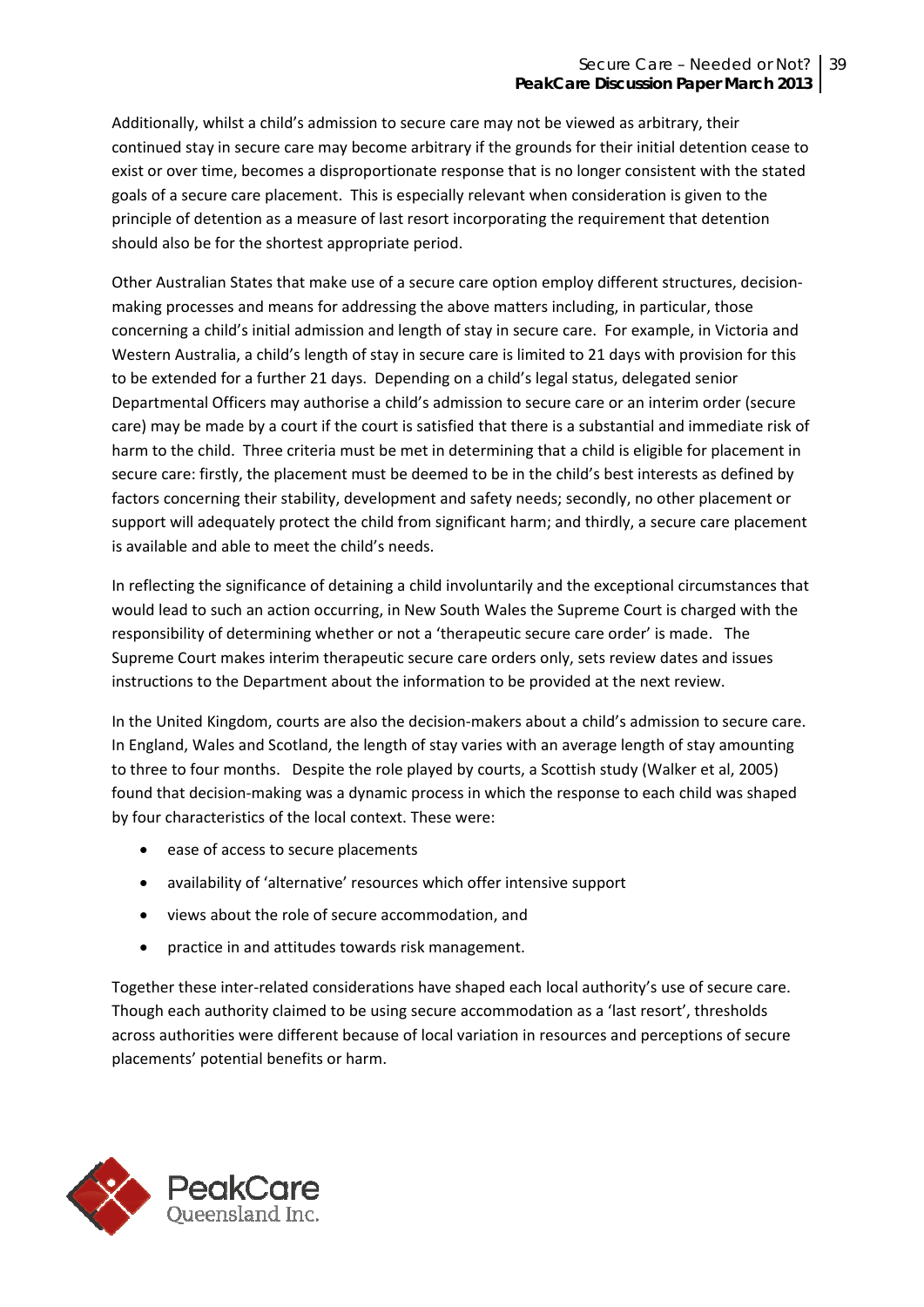## **Your comments:**

*If secure care were to be introduced into Queensland, who should determine children's admission* and length of stay, and what (if any) restrictions should apply to their admission or length of stay?

# **What avenues and rights of review and appeal should be made available to children who are detained in secure care?**

Article 37(d) of the *Convention on the Rights of the Child* states that children who are deprived of their liberty have the right to challenge the legality of their detention before a court or other competent, independent and impartial authority. Article 37(d) also states that children have the right to promptly access legal and other appropriate assistance for this purpose. For reasons previously discussed, the right to a prompt review of the legality of a child's detention should not be limited to a review of its 'lawfulness', but also allow for a review of its 'arbitrariness'.

All Australian jurisdictions providing secure care have appeal and review processes in place. In New South Wales, these are judicially based. In Victoria and Western Australia, persons affected by a decision (i.e. a parent, carer or child) may first request an 'internal' review. Decisions that can be reviewed include those that have been made in relation to the approval or non-approval of a child's placement in secure care or the initial or extended length of the placement. In certain circumstances, parties within Victoria may have casework decisions reviewed by the Victorian Civil and Administrative Tribunal and West Australians may similarly access their State Administrative Tribunal.

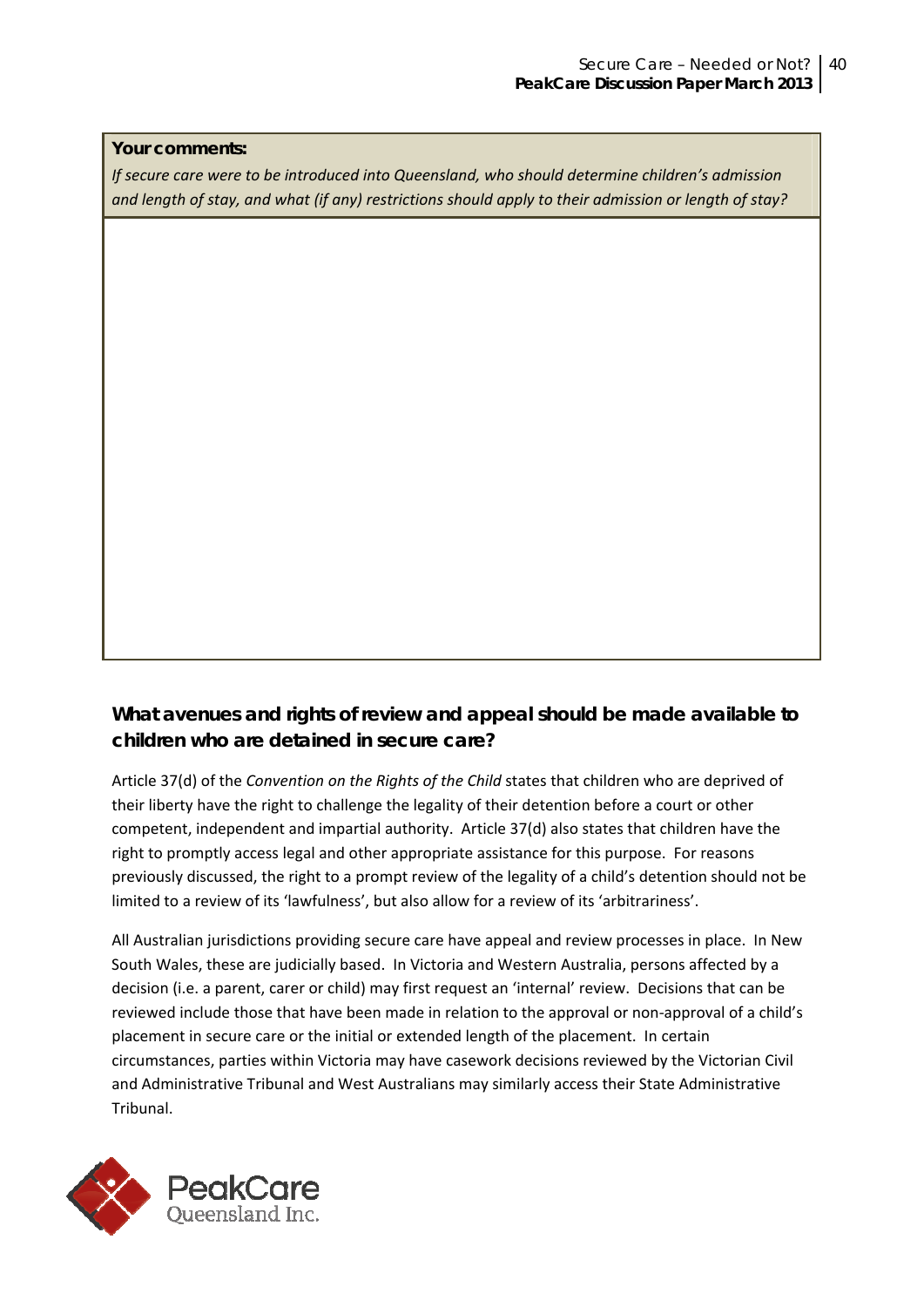**Your comments:** 

*What rights and avenues of review and appeal should be made available to children and others such as the child's parents or carers?*

# **How many and where should secure care facilities be located in Queensland?**

The *Rules for the Protection of Juveniles Deprived of their Liberty* state that "The number of juveniles detained in closed facilities should be small enough to enable individualised treatment. Detention facilities for juveniles should be decentralised and of such size as to facilitate access and contact between the juveniles and their families. Small‐scale detention facilities should be established and integrated into the social, economic and cultural environment of the community" (Rule 30).

Within New South Wales, there is one secure care facility, Sherwood House, that is located in south west Sydney. Sherwood House can accommodate a maximum of four children aged 10 to 17 years.

In Victoria, two 10‐bed gender specific residential units are located in the north and west region of the State for children aged 10 to 17 years.

The Kath French Secure Care Centre is located east of Perth in Western Australia and from January 2013, has been able to accommodate up to six children aged 12 to 17 years. Prior to this year, the Centre had a nine bed capacity.

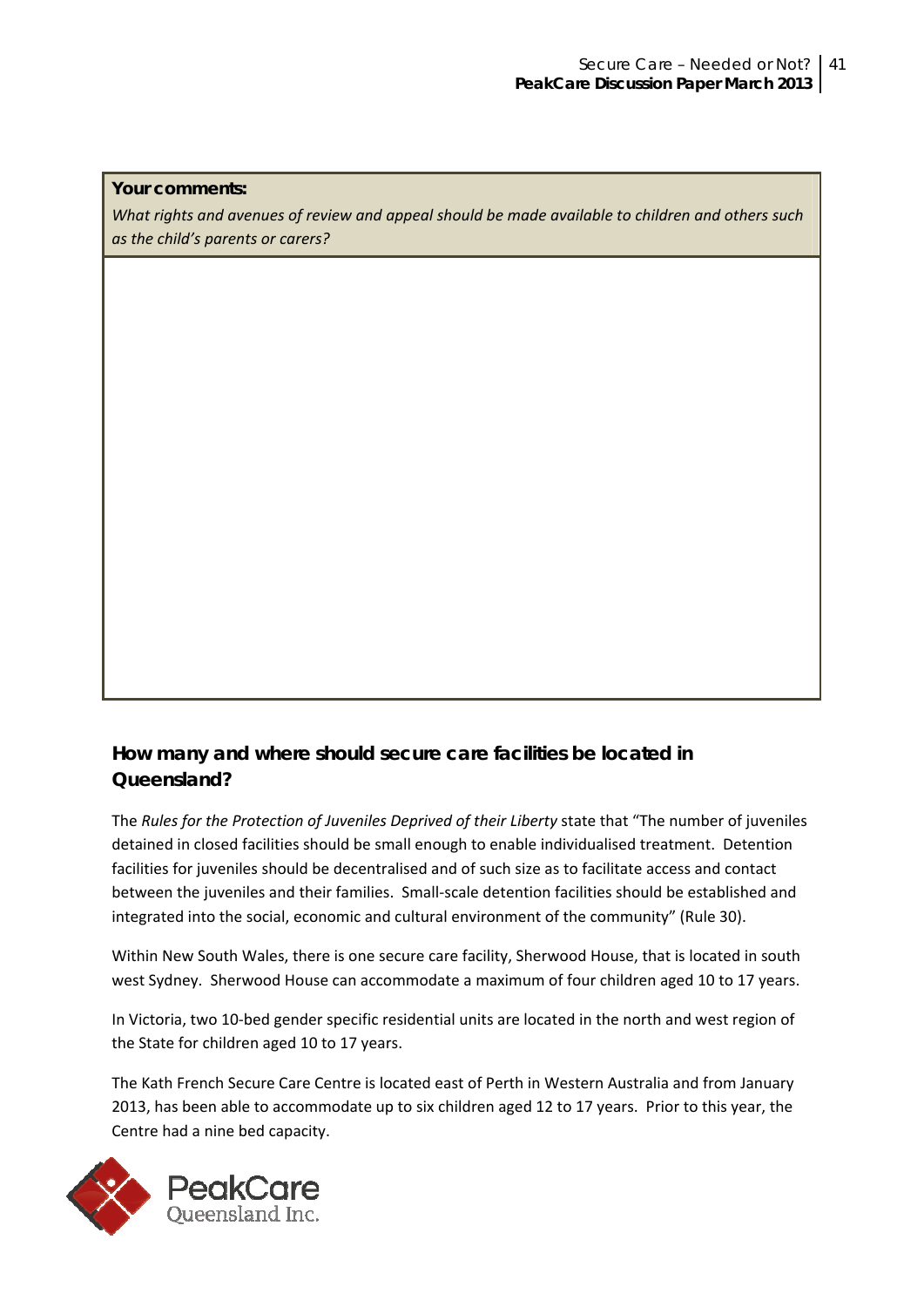Considering Queensland's geography, there would be particular challenges in selecting an appropriate location (or locations) for one or more secure care facilities, especially if a facility was intended to provide a State‐wide service. Particular challenges would be created in relation to:

- arrangements for transporting children from, and returning them to, their home communities, and
- maintaining children's connections with their family, community and culture.

These challenges would apply in respect of children's initial admissions into secure care as well as their re‐admissions were they to occur.

## **Your comments:**

*If secure care were to be introduced into Queensland, how many facilities should be established and where should they be located? What bed‐capacity should each facility have and should they be gender‐specific and/or restricted to a specified age group? What arrangements would need to be made for the transportation of children from, and returning them to, their home communities? What arrangements would need to be put in place to maintain children's connections with their family, community and culture?*

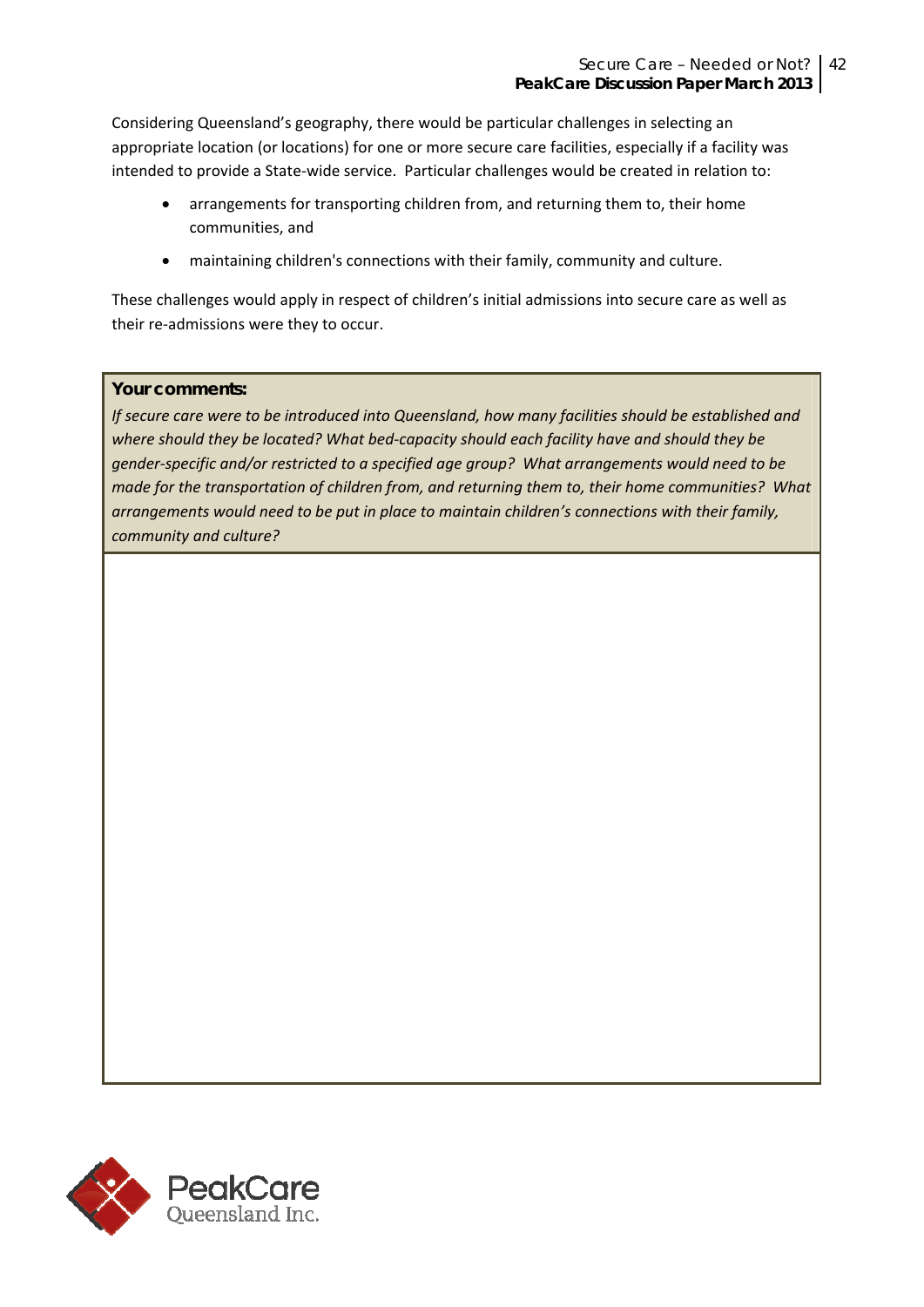## **How 'secure' is 'secure'?**

The term 'secure' does not represent an 'absolute' concept. Security is best thought of in terms of a continuum ranging from a low or minimum security level through to a level defined as high or maximum. When the term 'secure' is applied to a particular setting however, the general public often holds an expectation that the security is 'absolute' and escapes are viewed as indications of deficiencies in the facility design and/ or the incompetence of the facility's administrators or staff. It is noteworthy that over the past 25 years, there has been a dramatically decreased public tolerance of escapes from youth detention centres that has been met with a corresponding increase in security measures.

In line with the level of security assigned to a particular setting, contemporary security design is less about creating an impenetrable physical barrier to 'escape' and is much more about a mix of static and dynamic security measures that both:

- reduce the desire of those who are detained to escape, and
- in the event that an escape is attempted, prolong the time needed for detained persons to successfully bring this about, thereby maximising the response time available for attending staff to intervene and thwart the attempt.

Generally, a higher level of security will be accompanied by a higher level of threat to the physical safety of those who attempt to escape. In relation to secure facilities that are specifically designed to accommodate children in comparison with those that detain adults, there is a much higher level of public expectation that children who attempt to escape will not be placed at risk of incurring significant physical injury or death. There are also significant differences between the behaviours of children and those of adults who are detained that must be catered for within the design of both static and dynamic security strategies. For example, children tend to be far more impulsive, agile, persistent and dangerously foolhardy in their attempts to escape than adults. They are less likely than adults however to engage in complex planning of an escape or to receive assistance to escape from external parties.

In keeping with contemporary security design, major emphasis is usually placed on securing the perimeter of facilities that are used to detain children which enables less reliance to be placed on their confinement within rooms or buildings. The static security features of the design are generally not overt (e.g. perimeter fences are usually 'sunk' below the line of eyesight from within the grounds or buildings) to reduce the sense of confinement.

Beyond the level of requirements set for a secure facility in obstructing escapes, the design must also take into account levels of risk to the safety and well‐being of those who are detained based on an understanding that the act of confining a person and depriving them of their liberty can, in and of itself, either exacerbate pre‐existing risk factors or introduce new ones. This includes, in particular, debilitating psychological effects, increased suicidal ideation and increased displays of violent behaviour that may be self-directed and/ or directed at others.

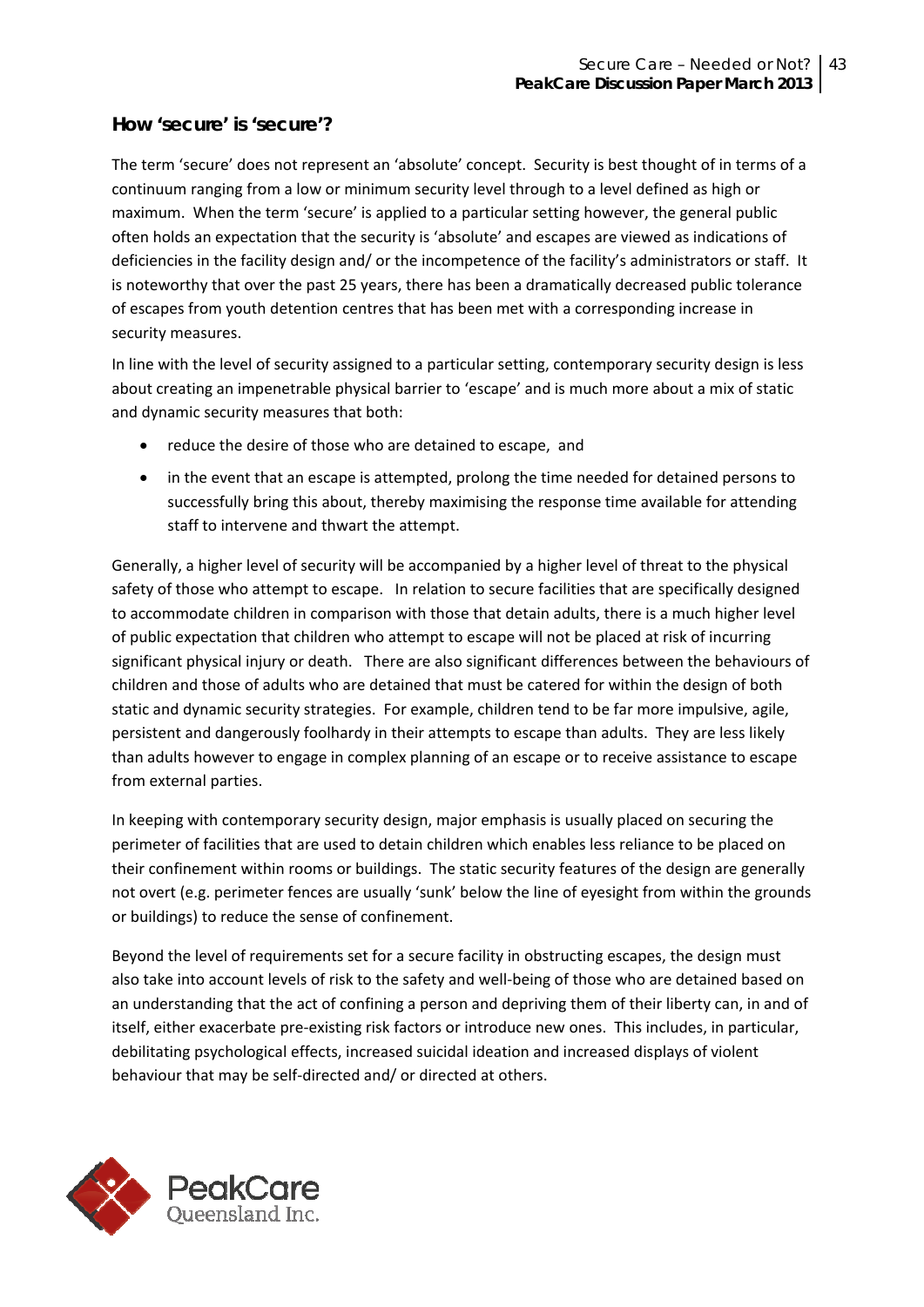A review of the literature (Children's Guardian, 2002; Guardian for Children and Young People (2008); Scottish Institute for Residential Care, 2009; Walker at al, 2005) indicates limited consideration of the negative impact of secure care on children. However, some of the factors identified include:

- isolating and institutionalising effects on children
- labelling of children as 'bad' or 'sick'
- diminishing of children's sense of control over their feelings and behaviour
- escalation of self-harming behaviours or behaviours that harm others, and
- exacerbation of previous experiences of being detained.

A skilfully applied mix of static and dynamic security measures is required to ameliorate and manage these impacts as far as possible. Given that the usual purpose of secure care to 'keep children safe', it is especially important to 'get this mix right' in order to ensure that the act of containing a child in secure care does not, in fact, exacerbate or add risks to the child's physical and psychological safety (i.e. that secure care does not turn into a 'solution that becomes the problem').

Consideration of these factors is apparent within New South Wales' secure care program description (2010) which states that "The physical environment of a therapeutic secure facility should maximise its primary functions of safety, therapy and security. It is important that while achieving safety and security, through close 24 hour supervision in a secure environment and removing objects to minimise opportunities for self‐harm where necessary, a therapeutic secure care facility also focuses on the child or young person's sense of well‐being".

A decision to introduce secure care would similarly require that detailed consideration be given to the purpose of the facility in order to ensure that its security design and strategies properly reflect this purpose and the facility's operational philosophies and practices. The decision‐making that occurs about this matter should also take account of public expectations and ways in which these expectations can be managed. Particular consideration would also need to be given to the impact of confinement on Aboriginal and Torres Strait Islander children, children with culturally and linguistically diverse backgrounds and those who have previously experienced detention when seeking asylum. As previously noted, other States have measures in place to consult with designated persons with expertise in relation to the best interests and needs of these children when referrals to secure care are being considered.

As asked by Commissioner Carmody during a public hearing of the inquiry, "What would it (a secure care facility) look like on the ground? Would it have chain wire around it with razor wire on the top or would it have guards with guns? What would it have, shrubs?" [40](#page-36-0)

<span id="page-44-0"></span><sup>1</sup> <sup>40</sup> Transcript, Paul Glass, 6 February 2013, Brisbane (P51: line 42)

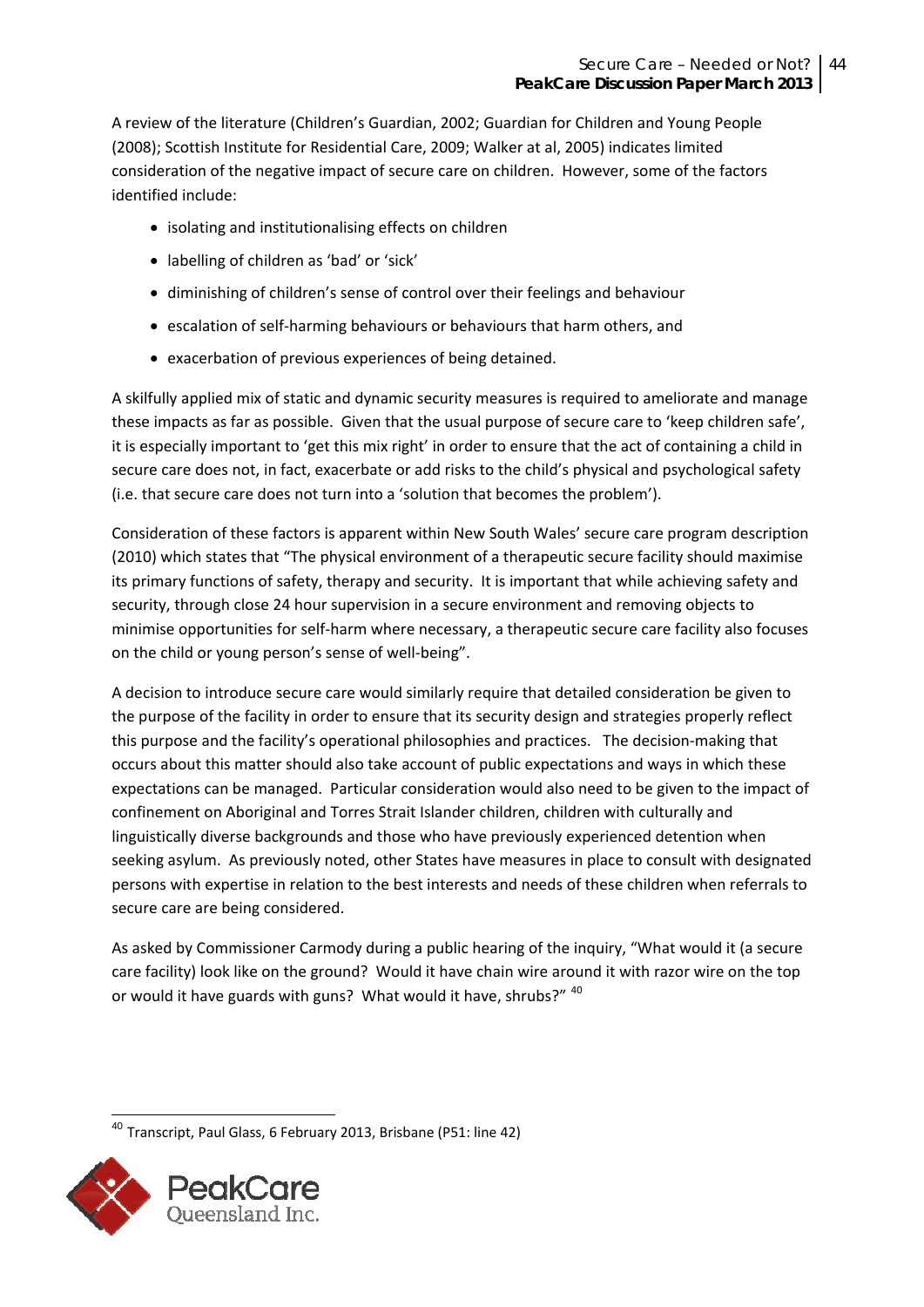## **Your comments:**

If secure care were to be introduced into Queensland, what would it look like 'on the ground'? What *is the nature and level of security that should be attached to the facility?*

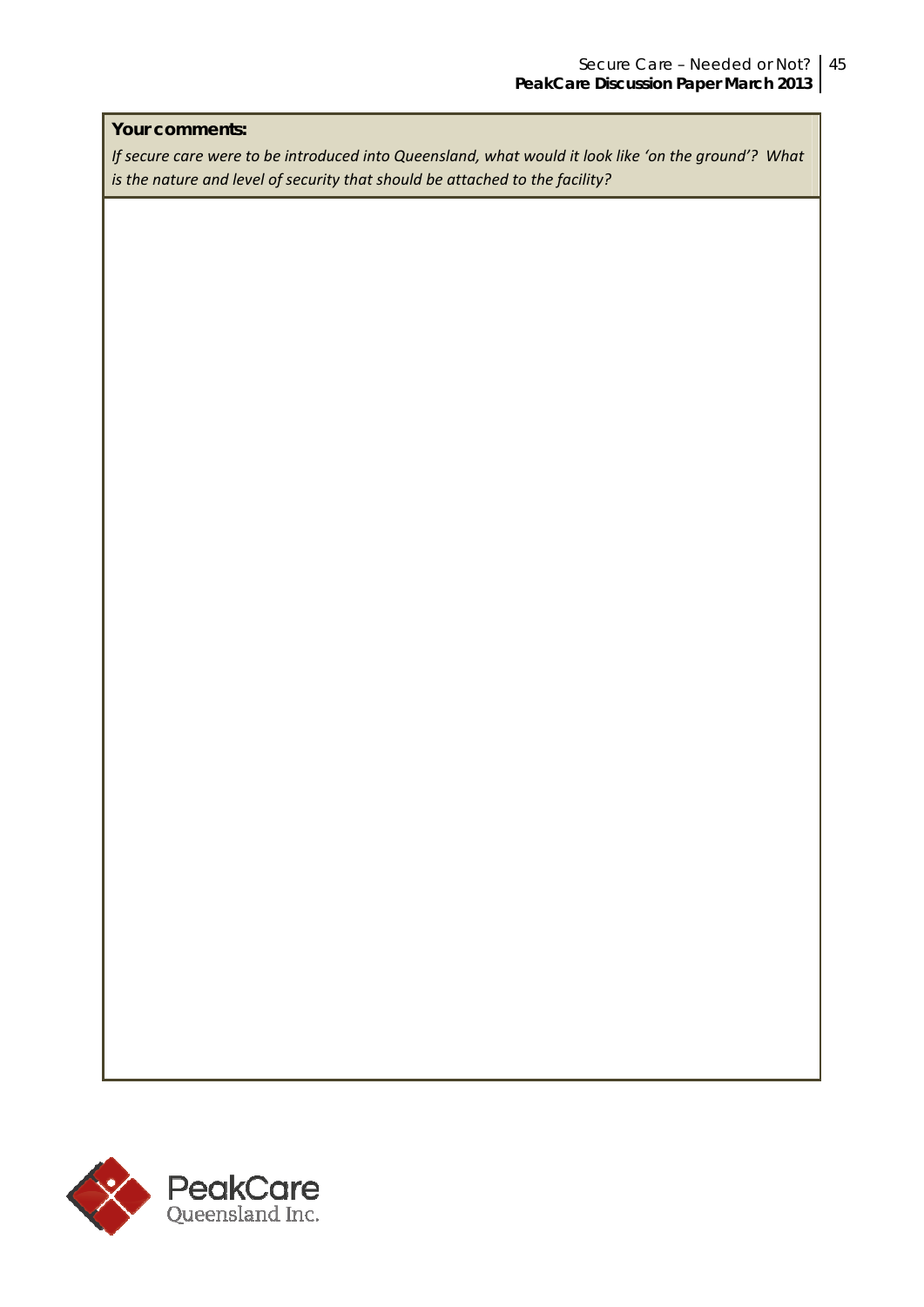## **How restrictive should secure care practices and procedures be?**

Secure care is not simply a 'place' in which children are accommodated and contained. Within a facility of this type, practices and procedures must be developed to manage the safety and security of children during the course of their daily living and interactions with each other as well as staff members and others. This requires consideration of any 'restrictive practices' that may be used in response to 'unsafe' behaviours of resident children.

Section IV of the *Rules for the Protection of Juveniles Deprived of their Liberty* state that the use of physical restraint and force in respect of detained children should be limited to exceptional cases explicitly authorised and specified by law and regulation wherein the physical restraint or force is used to prevent self‐injury, injuries to others or serious destruction of property. Corporal punishment is prohibited as is placement in a dark cell, closed or solitary confinement.

In Queensland, the Department's Positive Behaviour Support policy provides general guidance on managing the behaviour of children in care and specific guidance on the use of restrictive practices which are referred to within the policy as 'reactive responses'.

The policy states that:

*"When responding to unsafe behaviour of children and young people, carers and direct staff may be required to intervene with reasonable force to protect the child, oneself and others from injury or harm.*

*"Reactive responses are defined as immediate responses where reasonable force is necessary to respond to a child or young person's behaviour to ensure the safety of those involved while avoiding potential escalation of the behaviour. Reactive responses may include:*

- *Temporary physical restraint of a child or young person to prevent an injury or accident. This involves restricting the child or young person's freedom of physical movement to ensure their immediate safety or the safety of others. Physical restraint is the holding of any body part and should only continue so long at it is necessary for the child or young person to no longer be at risk of significant immediate harm to themselves or others.*
- *Removal of illegal or harmful objects that may be used to harm self or others.*
- *Relocation of a child or young person to another area that provides safety.*

*Reactive responses may only be used where there is a* high risk of immediate harm to the child or others should intervention be withheld".

The policy also lists 'prohibited practices' and stipulates reporting requirements in respect of any incidents involving use of a reactive response.

New South Wales' secure care program description highlights the importance of written procedures and staff training on crisis management. It states that training should include understanding crises, crisis communication, early identification and de‐escalation of potential crisis situations, use of safe,

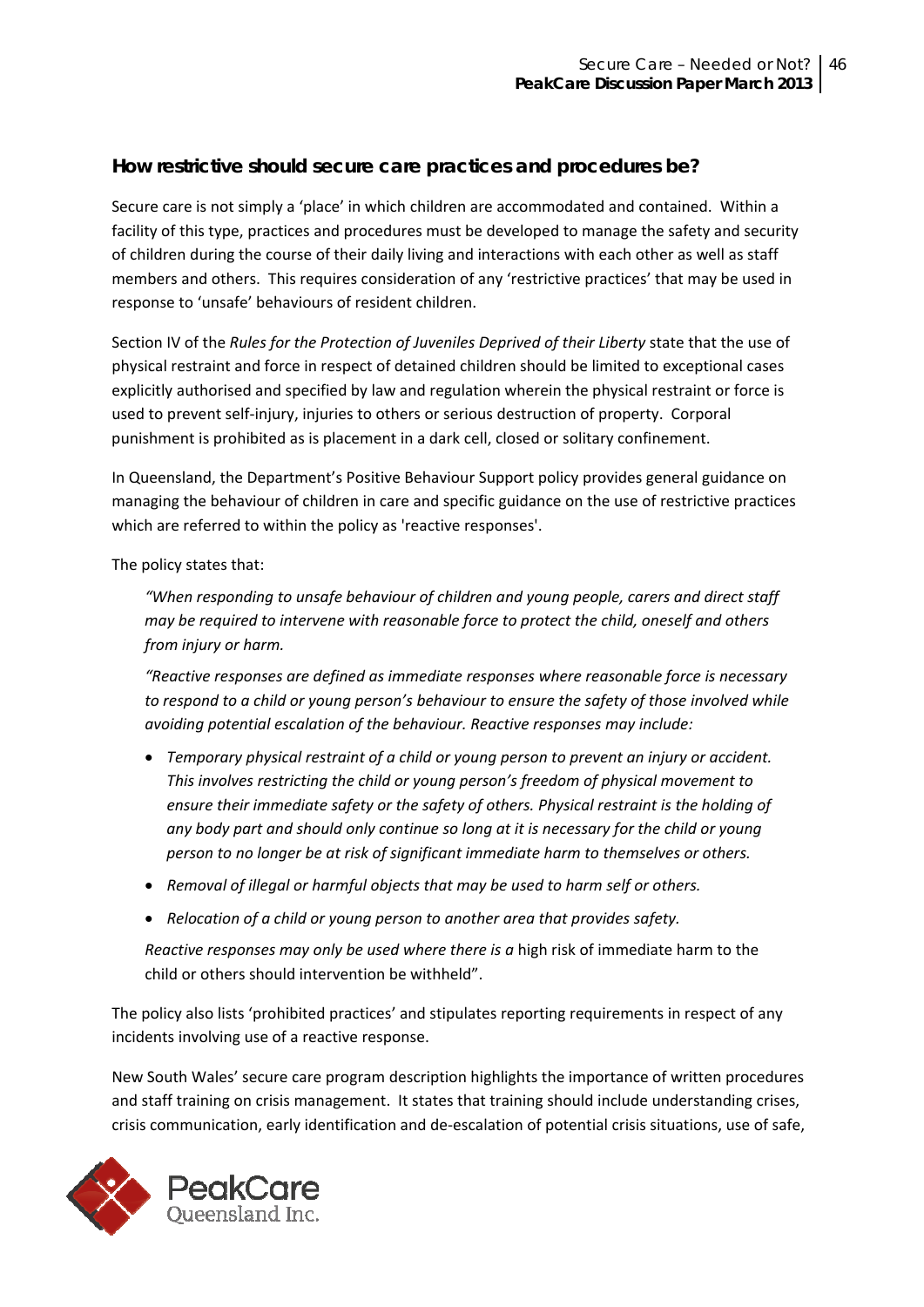appropriate physical restraint and isolation during a crisis and assisting the child in recovering from a crisis.

## **Your comments:**

*If secure care were to be introduced into Queensland, is the current Positive Behaviour Support policy and its approach to the use of reactive responses appropriate for a secure care service? Are the reporting requirements in relation to incidents involving the use of reactive responses as stated within the policy suitable for a secure care service? What minimum qualifications and/ or training requirements (if any) should be established to support staff in responding to the behaviours of resident children and the use of reactive responses?* 

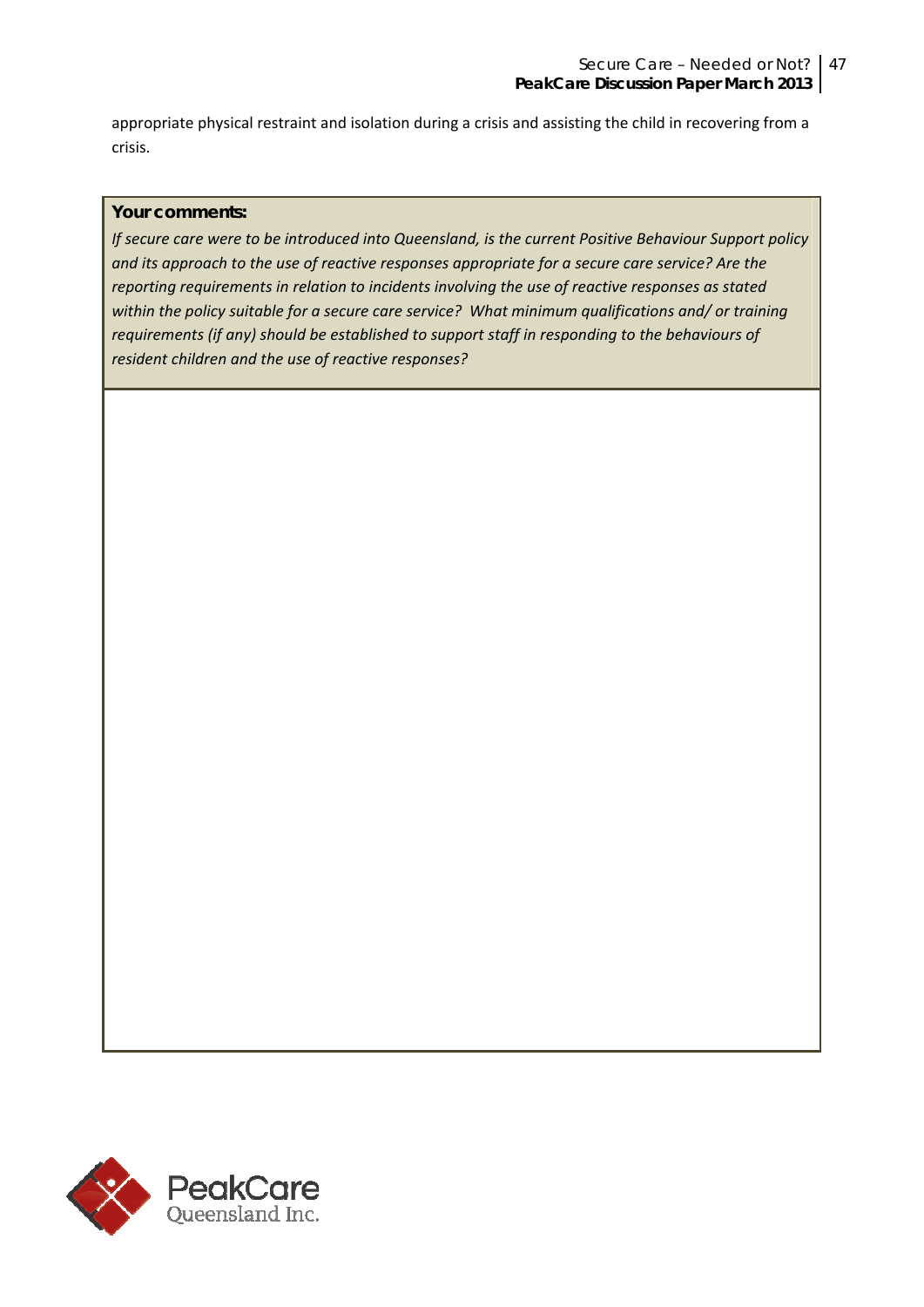## **What programs and services should be provided to resident children?**

Section IV of the *Rules for the Protection of Juveniles Deprived of their Liberty* sets out requirements in relation to children's access to:

- education, vocational training and work (Section IV E)
- recreation (Section IV F)
- opportunities to observe and practise their religious and spiritual beliefs (Section IV G)
- adequate medical care (Section IV H)
- regular and frequent visits with family and legal counsel and contact with the wider community (Section IV J), and
- services that facilitate their return to the community (Section IV N).

Section V of the *Rules* sets out requirements in relation to ensuring that the personnel employed to work within facilities where children are detained:

- are qualified and include a sufficient number of educators, vocational trainers, counsellors, social workers, psychiatrists and psychologists
- are appointed as professional officers with adequate remuneration to attract and retain suitable men and women, and
- receive training in child psychology, child welfare and human rights.

Other States' secure care program descriptions indicate that a range of program and services are provided that generally match those listed above with arrangements in place for the delivery of these programs and services by a 'multi‐disciplinary' team of personnel.

## **Your comments:**

*If secure care were to be introduced into Queensland, what is the range of programs and services that should be provided to resident children? What range of occupational groups would be required to deliver these programs and services?*

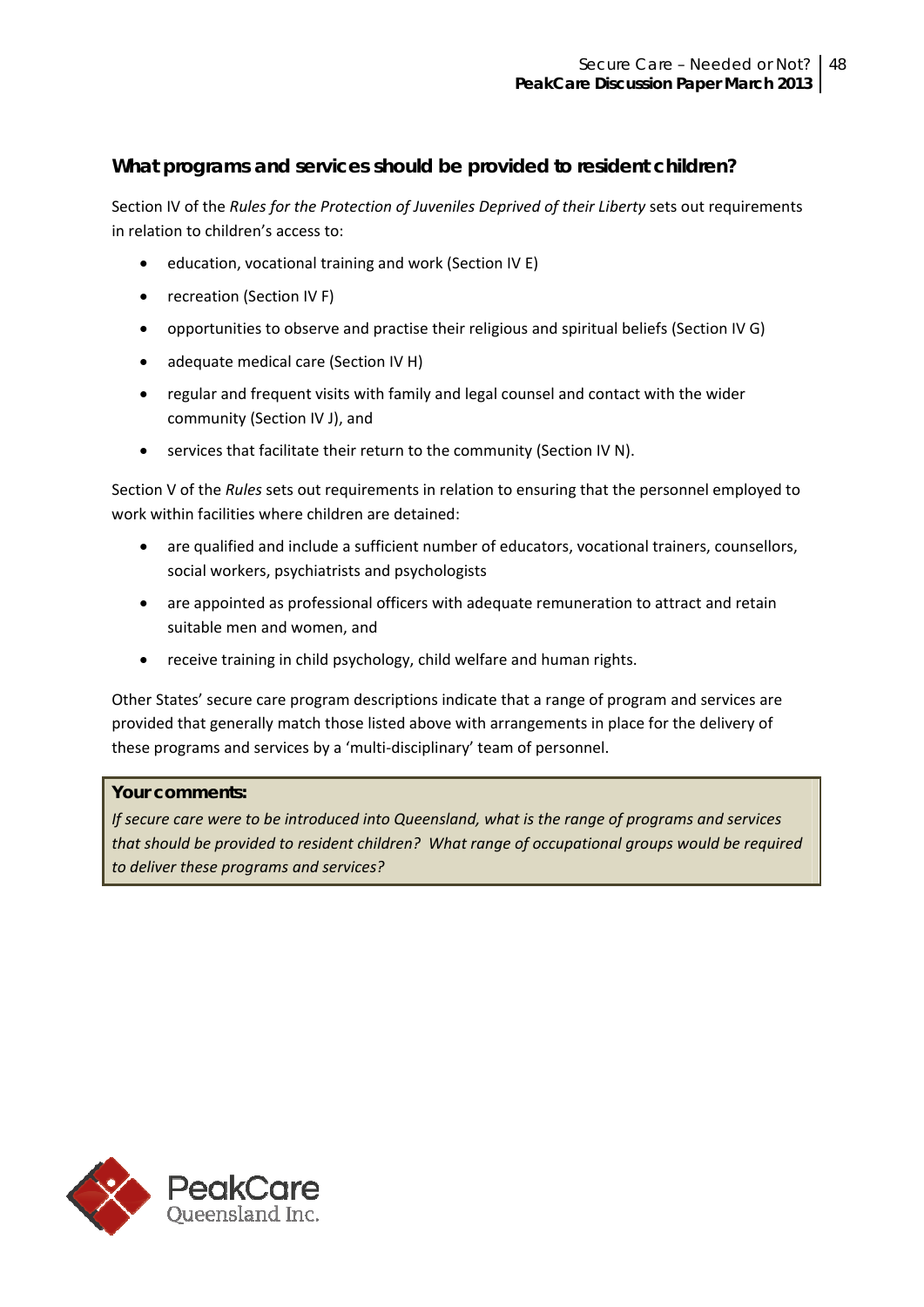## **How is cultural safety to be promoted?**

Services provided for Aboriginal and Torres Strait Islander children and young people need to reflect an understanding of, and respect for, their culture including the importance of maintaining connections with family, community and culture. Consideration of the placement of Aboriginal and Torres Strait Islander children and young people in secure care must incorporate the findings of the *Royal Commission into Aboriginal Deaths in Custody*.

Similarly, the needs of children and young people from culturally and linguistically diverse backgrounds and impact of secure care must also be considered. Such children or their family members may have previously been subject to state intervention and, in some instances, may have been detained and tortured.

In both instances, consideration needs to be given to how representatives of the relevant communities and cultural services are involved in making decisions about whether secure care is appropriate and, if so, how the potential impact of secure care may be ameliorated.

## **Your comments:**

*If secure care were to be introduced into Queensland, what measures would need to be taken to ensure the cultural safety of children?*

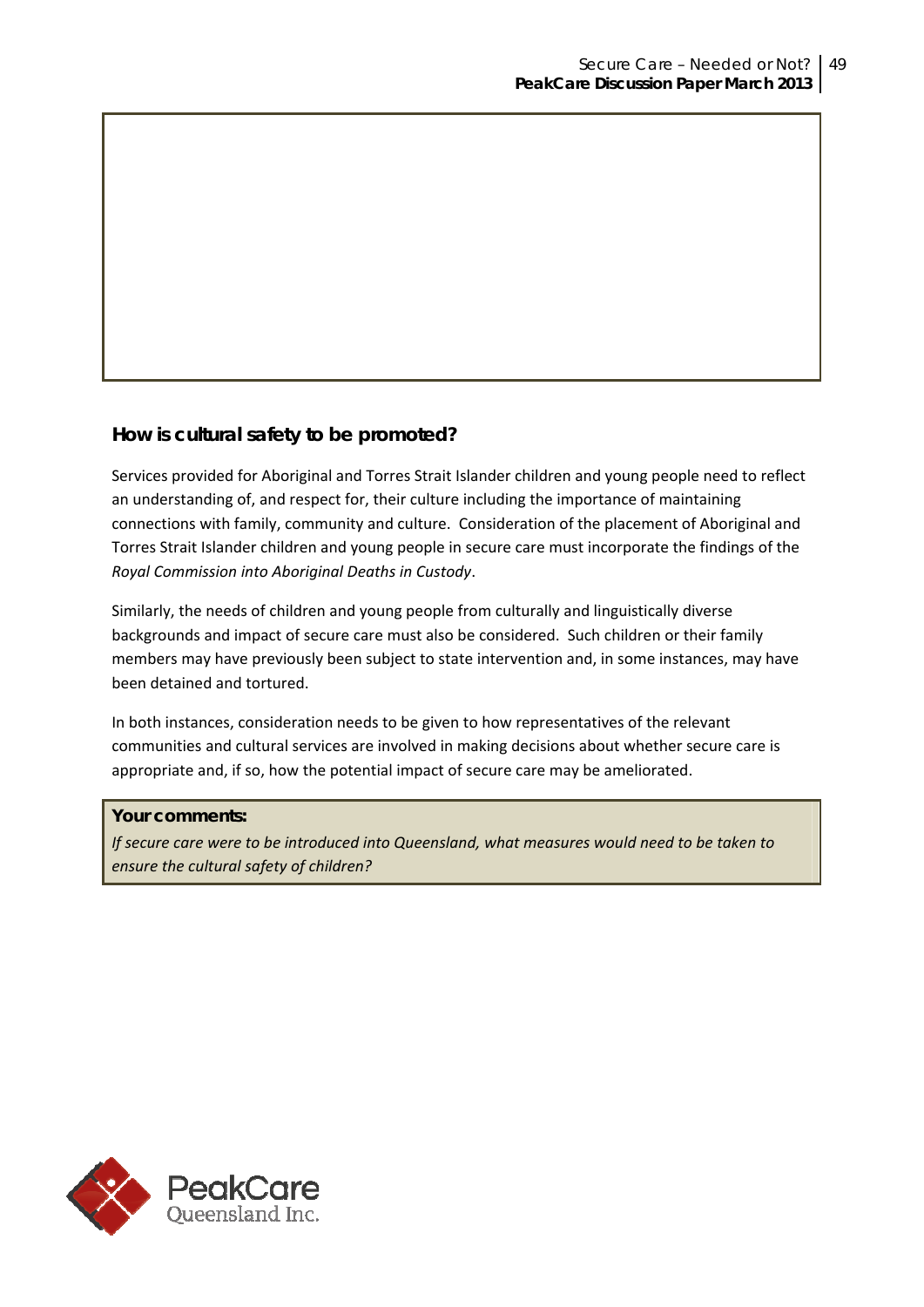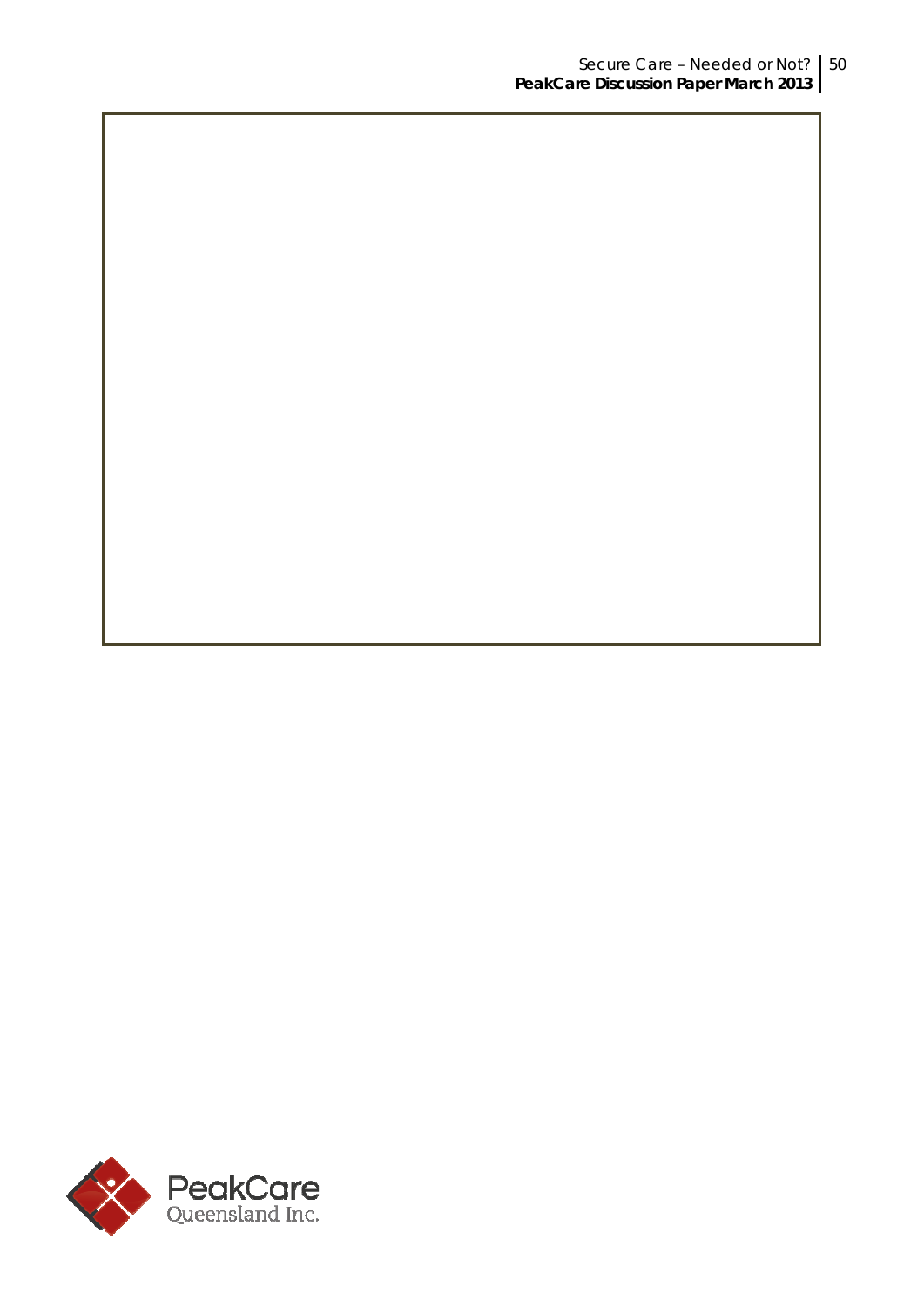## **What are the costs of providing secure care?**

From information presented to the Commission by the Department<sup>41</sup>, the following is a summary of the expenditure of other States on secure care:

- New South Wales expends around \$2.6M on a secure care facility that accommodates up to six children which equates to a cost of around \$433,000 per annum. Taking into account the usual occupancy rate of only four children at a time, the 'actual' expenditure amounts to approximately \$650,000 per child per annum.
- Western Australian has a total budget allocation of \$13.7M for two secure care facilities. These facilities were originally intended to accommodate up to ten children at a cost of around \$688,000 per child per annum. Due to a lower than expected demand, bed capacity of the facilities has recently been reduced to six in total which, it is anticipated has increased the child per annum costs.
- The Northern Territory government has budgeted \$4M to be expended on two facilities each accommodating four children at cost approximating \$0.5M per child per annum.

The above‐listed amounts do not include the non‐recurrent capital costs of constructing the facilities.

| <b>Your comments:</b> |
|-----------------------|
|                       |
|                       |
|                       |
|                       |
|                       |
|                       |
|                       |
|                       |
|                       |
|                       |
|                       |
|                       |
|                       |
|                       |

<sup>41</sup> Transcript, Margaret Allison, 26 February 2013, Brisbane (P107: line 17)



1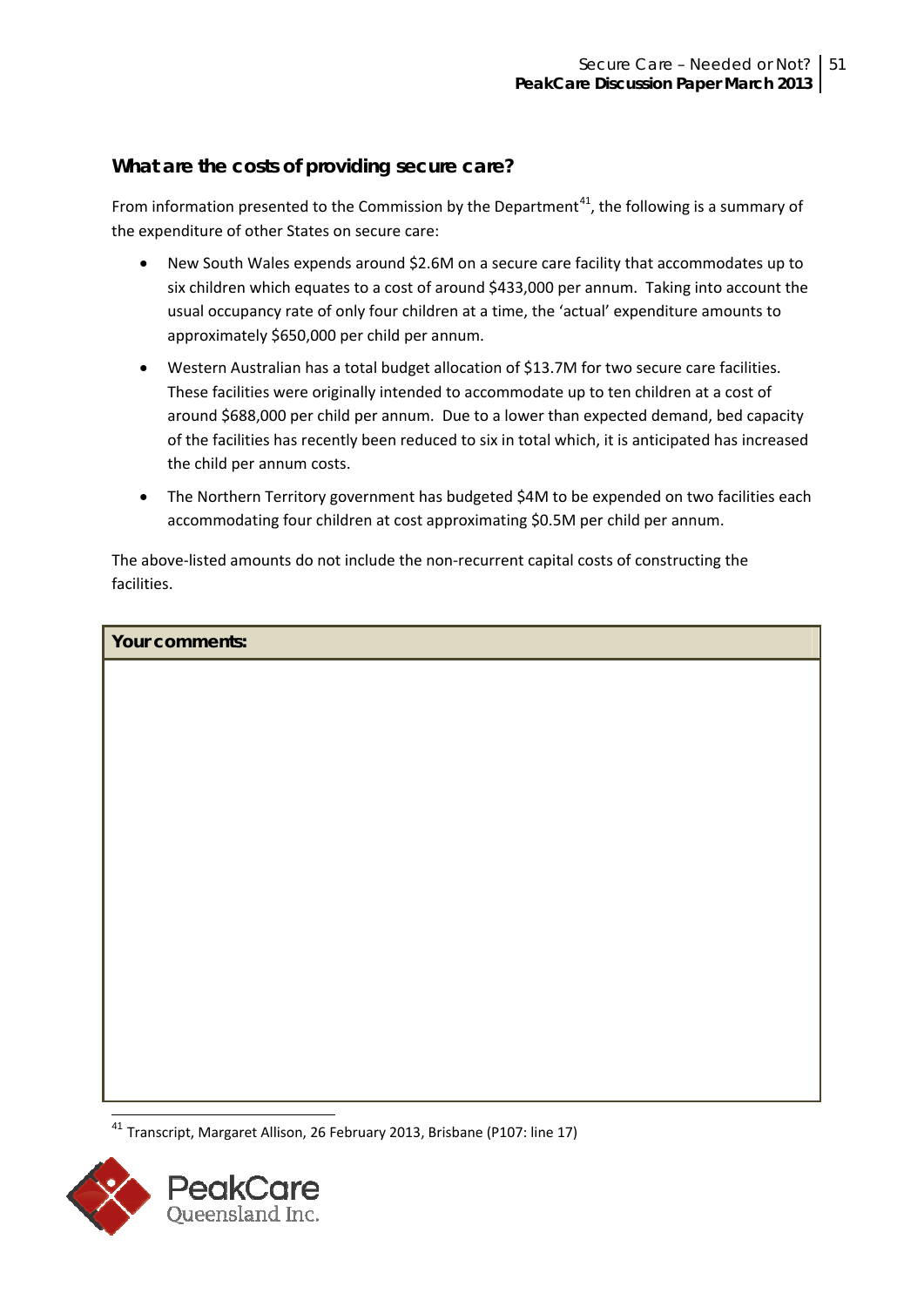## **Concluding comments**

Please enter any concluding comments you may wish to make in response to issues raised within this paper or other matters that you think are of importance to this discussion.

## **Your comments:**

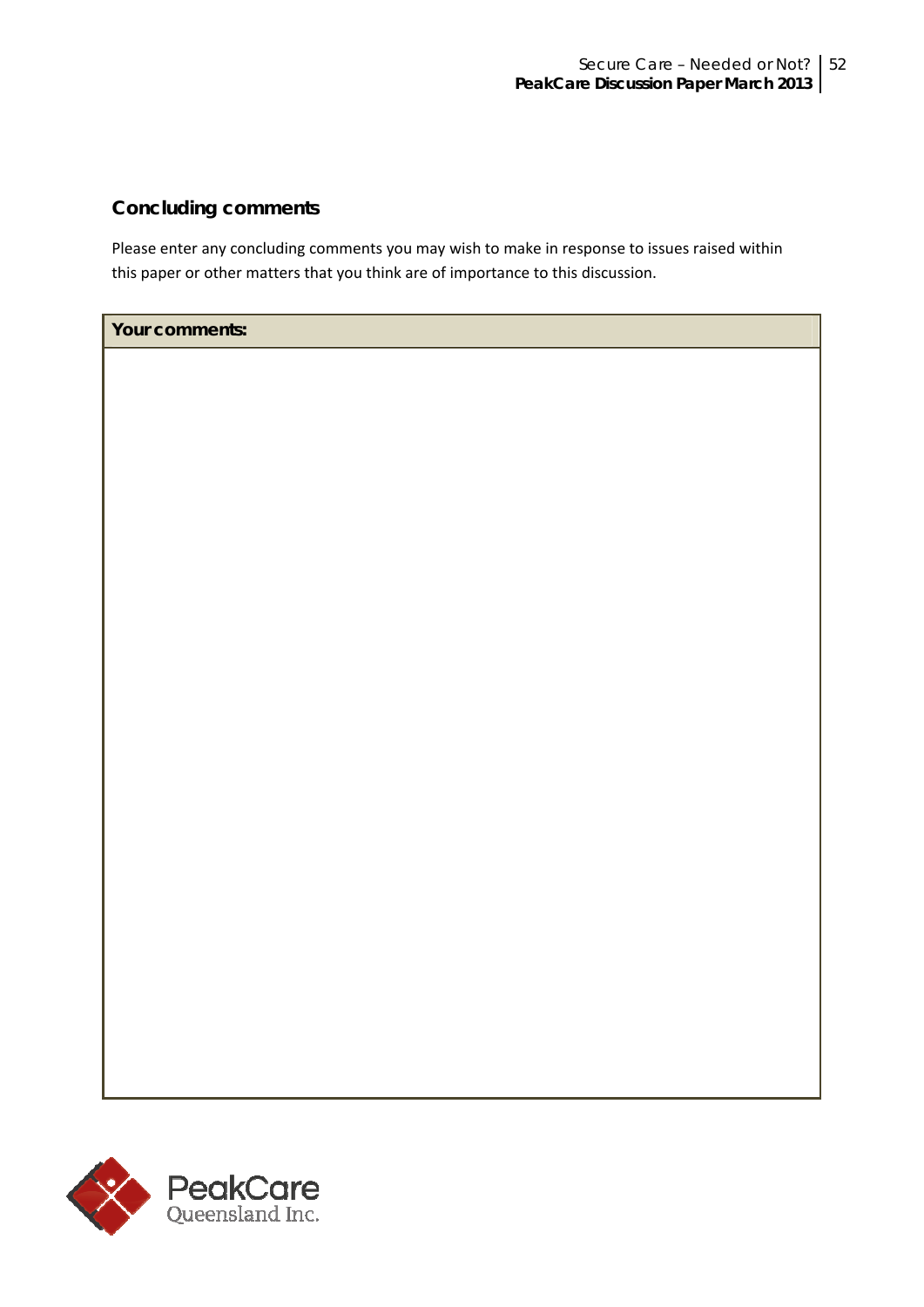# REFERENCES

Australian Defence Lawyers Alliance. (2013) Retrieved from [http://www.australiancriminallawyers.com.au/web/page/qld\\_law\\_deprivation\\_of\\_liberty](http://www.australiancriminallawyers.com.au/web/page/qld_law_deprivation_of_liberty)

Cashmore, J. & Paxman, M. (2007) *Longitudinal Study of Wards Leaving Care: Four to Five Years On*. Social Policy Research Centre, Sydney.

Children's Guardian (2002) *Is there a place for secure care in the provision of services for children and young people?* Author, Sydney.

Commission for Children and Young People and Child Guardian. (2009) *Views of Young People in Residential Care Queensland.* Retrieved from [http://www.ccypcg.qld.gov.au/resources/publications/views/ViewsYPResidentialCare\\_2009.html](http://www.ccypcg.qld.gov.au/resources/publications/views/ViewsYPResidentialCare_2009.html)

Dalton, Trent (2013) Little Girl Lost, Weekend Australian. Retrieved from [http://www.theaustralian.com.au/news/features/little](http://www.theaustralian.com.au/news/features/little-girl-lost/story-e6frg8h6-1226564961262)‐girl‐lost/story‐e6frg8h6‐1226564961262

Department for Child Protection. (2011) Secure Care Background Paper. Perth. Retrieved from [http://www.dcp.wa.gov.au/Resources/Documents/Policies%20and%20Frameworks/SecureCareBack](http://www.dcp.wa.gov.au/Resources/Documents/Policies and Frameworks/SecureCareBackgroundPaper2011.pdf) [groundPaper2011.pdf](http://www.dcp.wa.gov.au/Resources/Documents/Policies and Frameworks/SecureCareBackgroundPaper2011.pdf)

Department for Child Protection. (2011) *Kath French Secure Care Centre, Practice Guidelines*. Author, Perth.

Department of Children and Families (2010) *Enhancing Care and Support Services for Young People and Adults with High Risk Behaviours. Consultation Paper*. Author, Darwin.

Department of Children and Families (2012) *Public Release of the Care and Protection of Children (Therapeutic Orders) Amendment Bill 2012*. Author, Darwin.

Department of Human Services, Community Services (2010) *Out of Home Care Service Model, Therapeutic Secure Care Programs*. Author, Sydney.

Department of Human Services (2012) *Placement in secure welfare services, Child Protection Manual*. Author, Victoria

Fahey, L, & Hardman, B. (2010) *Therapeutic Secure Welfare NSW*. National Therapeutic Residential Care Workshop. Melbourne. Retrieved from http://www.dhs.vic.gov.au/ data/assets/pdf\_file/0006/587715/workshop-c5-therapeutic-securewelfare‐nsw‐[2010.pdf](http://www.dhs.vic.gov.au/__data/assets/pdf_file/0006/587715/workshop-c5-therapeutic-secure-welfare-nsw-2010.pdf)

Guardian for Children and Young People (2008) *Safe Keeping Orders in South Australia: Discussion Paper*. Author, Adelaide.

Giller, H. (2006) Is Secure Care Fair. *Community Care*, Sep 14‐Sep 20, 1640. Mooney, A., Statham, J., Knight, A. & Holmes, L. (2012) *Understanding the Market for Secure* 

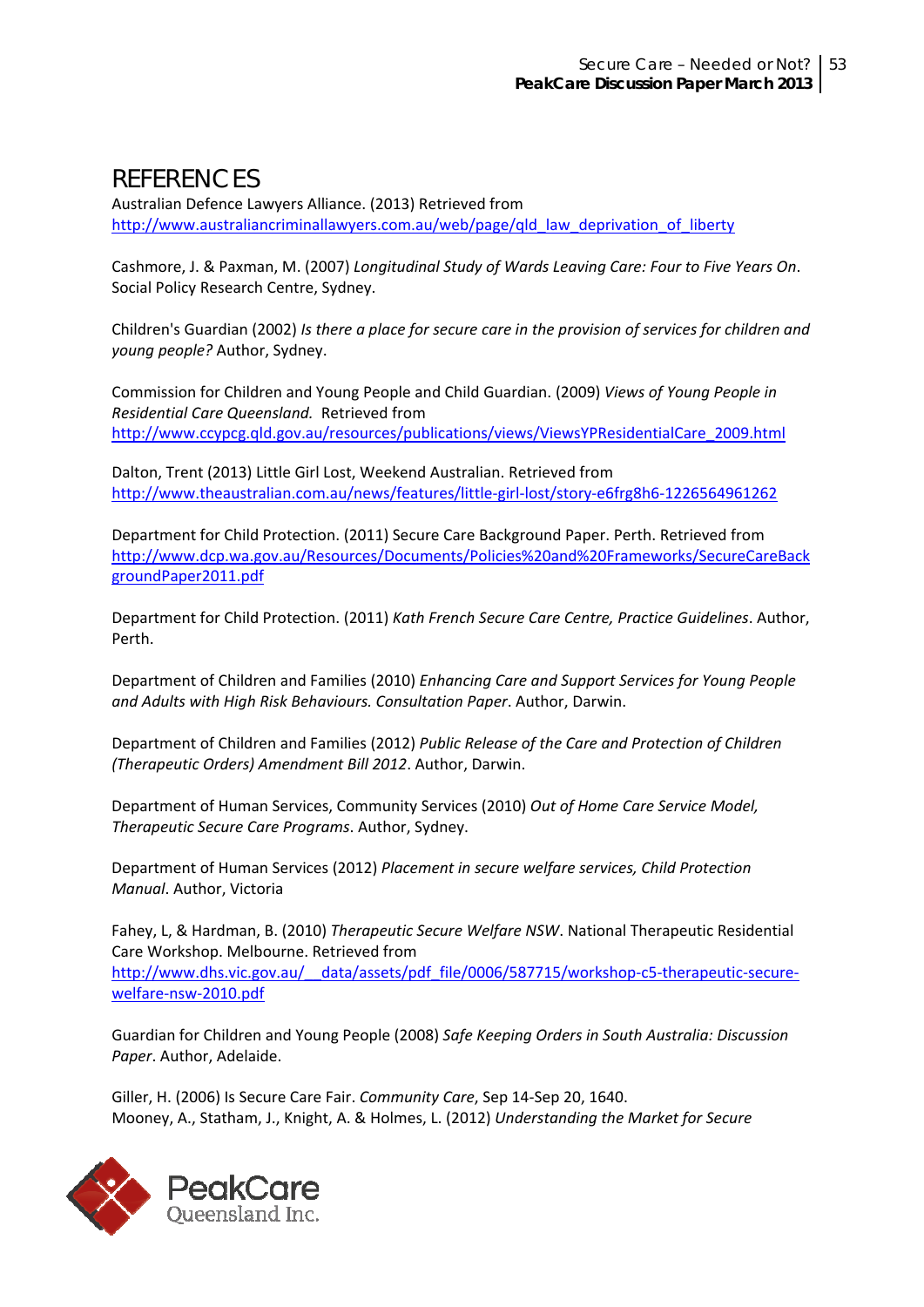*Children's Homes. Summary report. A rapid response study for the Department of Education*. Childhood Wellbeing Research Centre, London.

O'Connor, I. (1992) *Issues in juvenile justice in Queensland: new laws, old visions*. Retrieved from [http://www.aic.gov.au/media\\_library/publications/proceedings/22/oconner.pdf](http://www.aic.gov.au/media_library/publications/proceedings/22/oconner.pdf)

Osborn, A., Delfabbro, P. & Barber, J. (2008) The psychosocial functioning and family background of children experiencing significant placement instability in Australian out‐of‐home care, *Children and Youth Services Review*, 30, 847‐860.

Queensland the Commission of Inquiry into Abuse of Children in Queensland Institutions (1999) *Report of the Commission of Inquiry into Abuse of Children in Queensland Institutions (Forde Inquiry)*. The Inquiry, Brisbane.

Raman, S, Inder, B. & Forbes, C. (2005) *Investing for Success: The economics of supporting young people leaving care.* Centre for Excellence in Child and Family Welfare, Melbourne. Scottish Institute for Residential Child Care (2009) *Securing Our Future: A Way Forward for Scotland's Secure Care Estate*. Author, Glasgow.

Tarren‐Sweeney, M, & Hazell, P. (2006) Mental health of children in foster and kinship care in New South Wales, Australia, *Journal of Paediatrics and Child Health*, 42, 89‐97. United Nations, *Convention on the Rights of the Child*, Retrieved from <http://www2.ohchr.org/english/law/pdf/crc.pdf>

United Nations, *Rules for the Protection of Juveniles Deprived of their Liberty*, Retrieved from <http://www.wwda.org.au/juven1.pdf>

United Nations*, Standard Minimum Rules for the Administration of Juvenile Justice* (the Beijing Rules), retrieved from <http://www2.ohchr.org/english/law/pdf/beijingrules.pdf> Walker, M., Barclay, A., Hunter, L., Kendrick, A., Malloch, M., Hill, M. & McIvor, G. (2005) *Secure Accommodation in Scotland: Its Role and Relationship with 'Alternative' Services*. Scottish Executive. Edinburgh.

*Queensland Child Protection Commission of Inquiry transcripts of hearings* 

Allison, Margaret, 26 February 3013, Brisbane, retrieved from [http://www.childprotectioninquiry.qld.gov.au/\\_\\_data/assets/pdf\\_file/0019/176023/2013](http://www.childprotectioninquiry.qld.gov.au/__data/assets/pdf_file/0019/176023/2013-02-26-QCPCI-Day-45-Brisbane.pdf)-02-26-QCPCI‐Day‐45‐[Brisbane.pdf](http://www.childprotectioninquiry.qld.gov.au/__data/assets/pdf_file/0019/176023/2013-02-26-QCPCI-Day-45-Brisbane.pdf)

Bellamy, Michelle, 7 February 2013, Brisbane, Retrieved from [http://www.childprotectioninquiry.qld.gov.au/\\_\\_data/assets/pdf\\_file/0009/174978/2013](http://www.childprotectioninquiry.qld.gov.au/__data/assets/pdf_file/0009/174978/2013-02-07-QCPCI-Day-43-Brisbane.pdf)‐02‐07‐ QCPCI‐Day‐43‐[Brisbane.pdf](http://www.childprotectioninquiry.qld.gov.au/__data/assets/pdf_file/0009/174978/2013-02-07-QCPCI-Day-43-Brisbane.pdf)

Farrell, Kristina Farrell, 5 February 2013, Brisbane, Retrieved from http://www.childprotectioninquiry.qld.gov.au/ data/assets/pdf\_file/0005/174425/2013-02-05-QCPCI‐Day‐41‐[Brisbane.pdf](http://www.childprotectioninquiry.qld.gov.au/__data/assets/pdf_file/0005/174425/2013-02-05-QCPCI-Day-41-Brisbane.pdf)

Glass, Paul, 6 February 2013, Brisbane, retrieved from

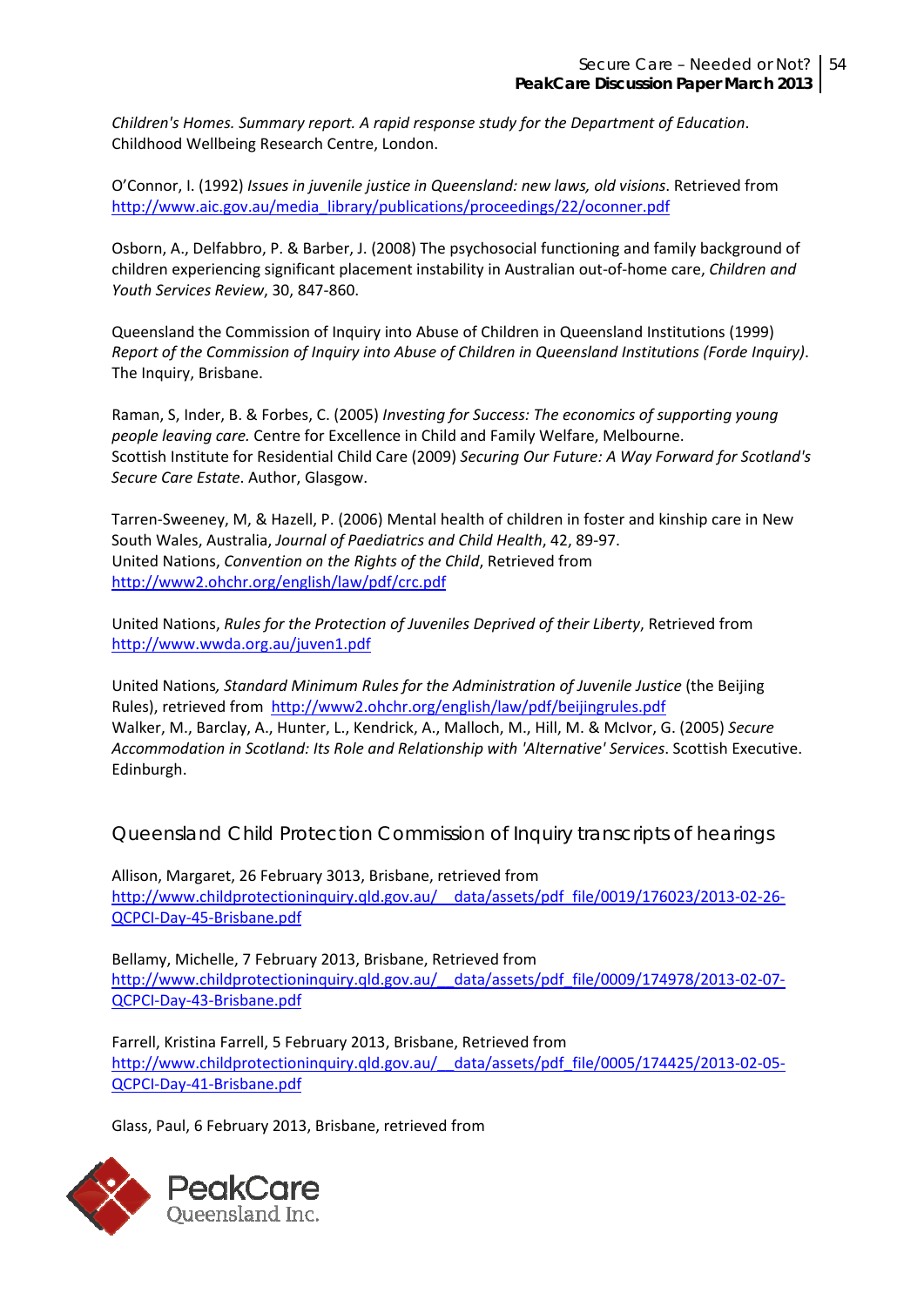[http://www.childprotectioninquiry.qld.gov.au/\\_\\_data/assets/pdf\\_file/0006/174723/2013](http://www.childprotectioninquiry.qld.gov.au/__data/assets/pdf_file/0006/174723/2013-02-06-QCPCI-Day-42-Brisbane.pdf)-02-06-QCPCI‐Day‐42‐[Brisbane.pdf](http://www.childprotectioninquiry.qld.gov.au/__data/assets/pdf_file/0006/174723/2013-02-06-QCPCI-Day-42-Brisbane.pdf)

Lewis, Natalie, 16 January 2013, Brisbane, retrieved from [http://www.childprotectioninquiry.qld.gov.au/\\_\\_data/assets/pdf\\_file/0018/172440/Day](http://www.childprotectioninquiry.qld.gov.au/__data/assets/pdf_file/0018/172440/Day-37-16-January-2013,-Brisbane.pdf)-37-16-January‐2013,‐[Brisbane.pdf,](http://www.childprotectioninquiry.qld.gov.au/__data/assets/pdf_file/0018/172440/Day-37-16-January-2013,-Brisbane.pdf)

McDermott, Brett, 8 November 2012, Brisbane, Retrieved from [http://www.childprotectioninquiry.qld.gov.au/\\_\\_data/assets/pdf\\_file/0011/167870/2012](http://www.childprotectioninquiry.qld.gov.au/__data/assets/pdf_file/0011/167870/2012-11-08-QCPCI-Day-33-Brisbane.pdf)-11-08-QCPCI‐Day‐33‐[Brisbane.pdf](http://www.childprotectioninquiry.qld.gov.au/__data/assets/pdf_file/0011/167870/2012-11-08-QCPCI-Day-33-Brisbane.pdf)

Payet, Antoine, 3 October 2012, Beenleigh, Retrieved from [http://www.childprotectioninquiry.qld.gov.au/\\_\\_data/assets/pdf\\_file/0005/163823/2012](http://www.childprotectioninquiry.qld.gov.au/__data/assets/pdf_file/0005/163823/2012-10-03-QCPCI-Day-21-Beenleigh.pdf)-10-03-QCPCI‐Day‐21‐[Beenleigh.pdf](http://www.childprotectioninquiry.qld.gov.au/__data/assets/pdf_file/0005/163823/2012-10-03-QCPCI-Day-21-Beenleigh.pdf)

Sherry, Marissa, 7 February 2013, Brisbane, Retrieved from [http://www.childprotectioninquiry.qld.gov.au/\\_\\_data/assets/pdf\\_file/0009/174978/2013](http://www.childprotectioninquiry.qld.gov.au/__data/assets/pdf_file/0009/174978/2013-02-07-QCPCI-Day-43-Brisbane.pdf p42-59)‐02‐07‐ QCPCI‐Day‐43‐[Brisbane.pdf](http://www.childprotectioninquiry.qld.gov.au/__data/assets/pdf_file/0009/174978/2013-02-07-QCPCI-Day-43-Brisbane.pdf p42-59) p42‐59

Waugh, Peter, 4 October 2012, Beenleigh, Retrieved from [http://www.childprotectioninquiry.qld.gov.au/\\_\\_data/assets/pdf\\_file/0010/163846/2012](http://www.childprotectioninquiry.qld.gov.au/__data/assets/pdf_file/0010/163846/2012-10-04-QCPCI-Day-22-Beenleigh.pdf)-10-04-QCPCI‐Day‐22‐[Beenleigh.pdf](http://www.childprotectioninquiry.qld.gov.au/__data/assets/pdf_file/0010/163846/2012-10-04-QCPCI-Day-22-Beenleigh.pdf)

Wall, Greg Wall, 5 February 2013, Brisbane, Retrieved from [http://www.childprotectioninquiry.qld.gov.au/\\_\\_data/assets/pdf\\_file/0005/174425/2013](http://www.childprotectioninquiry.qld.gov.au/__data/assets/pdf_file/0005/174425/2013-02-05-QCPCI-Day-40-Brisbane.pdf)‐02‐05‐ QCPCI‐Day‐40‐[Brisbane.pdf](http://www.childprotectioninquiry.qld.gov.au/__data/assets/pdf_file/0005/174425/2013-02-05-QCPCI-Day-40-Brisbane.pdf)

*Submissions to the Queensland Child Protection Commission of Inquiry* 

ACTCare Kids, Downey, Laurel (2012), Retrieved from http://www.childprotectioninquiry.qld.gov.au/ data/assets/pdf file/0011/163928/ACTCare Cairns [\\_Downey\\_\\_Laurel\\_Submission.PDF](http://www.childprotectioninquiry.qld.gov.au/__data/assets/pdf_file/0011/163928/ACTCare_Cairns_Downey__Laurel_Submission.PDF)

Mercy Family Services (2012), retrieved from [http://www.childprotectioninquiry.qld.gov.au/\\_\\_data/assets/pdf\\_file/0005/170762/Mercy\\_Family\\_](http://www.childprotectioninquiry.qld.gov.au/__data/assets/pdf_file/0005/170762/Mercy_Family_Services_Submission.pdf) Services Submission.pdf

PeakCare Queensland (2012), Retrieved from <http://peakcare.org.au/files/cms/files/PeakCaresubmission231012%5B1%5D.pdf>

Royal Australian and New Zealand College of Psychiatrists Faculty of Child and Adolescent Psychiatry, Queensland Branch (2012), retrieved from

http://www.childprotectioninquiry.qld.gov.au/ data/assets/pdf file/0019/163441/Faculty of Chil d and Adolescent Psychiatry Qld Branch Royal Australian and New Zealand College of Psy [chiatrists.PDF](http://www.childprotectioninquiry.qld.gov.au/__data/assets/pdf_file/0019/163441/Faculty_of_Child_and_Adolescent_Psychiatry__Qld_Branch__Royal_Australian_and_New_Zealand_College_of_Psychiatrists.PDF)